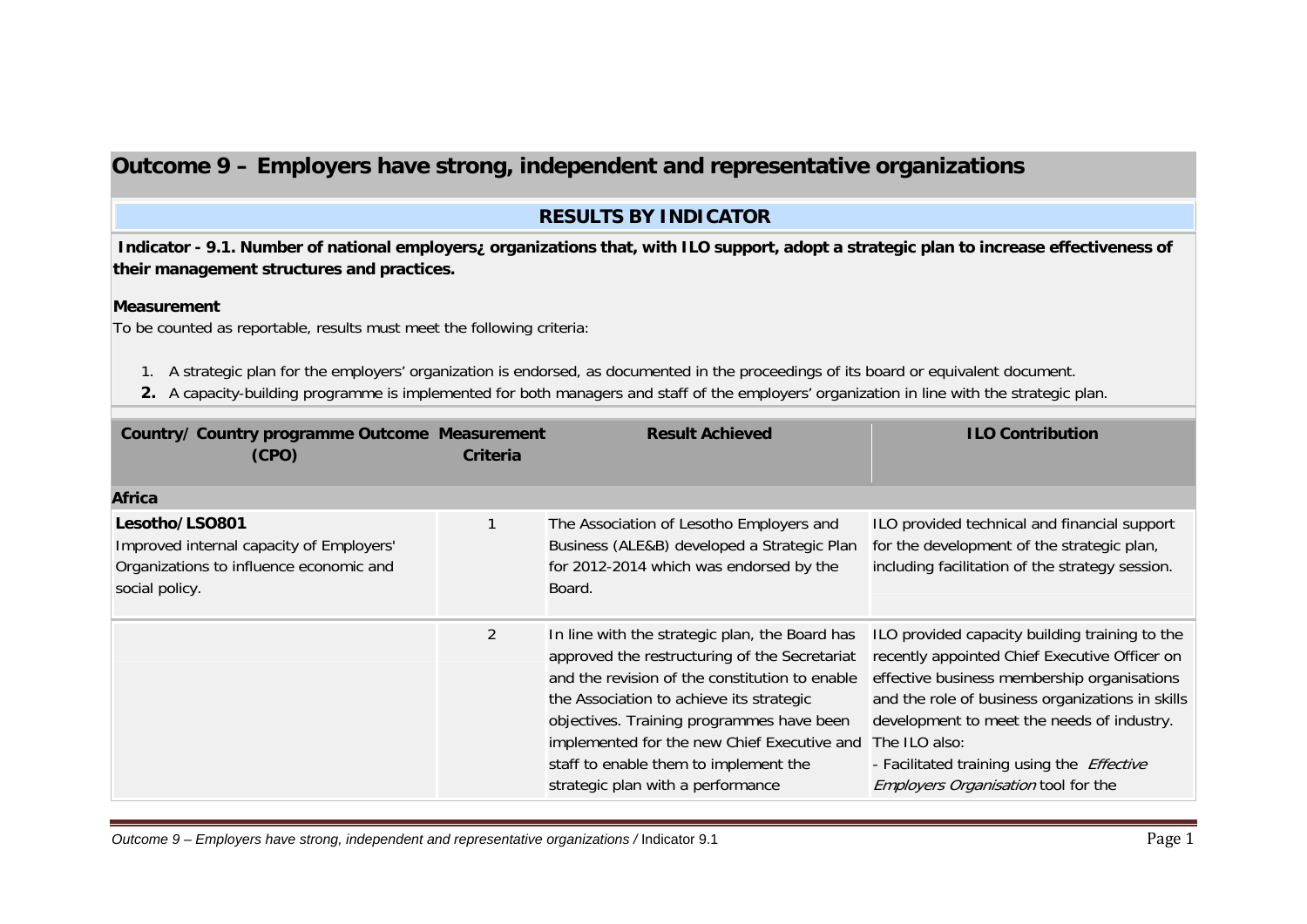|                                                                                                              |                | management system in place.                                                                                                                                                                                                                                                                                                                                                                                                                | newly recruited staff.<br>- provided technical support for the<br>development of a Performance Management<br>System.<br>- Trained 40 employers' negotiators on<br>determinants of minimum wages in August,<br>2013.<br>-Provided technical support for women<br>entrepreneurship training and capacity<br>building on good governance for the Lesotho<br>Federation of Women Entrepreneurs. |
|--------------------------------------------------------------------------------------------------------------|----------------|--------------------------------------------------------------------------------------------------------------------------------------------------------------------------------------------------------------------------------------------------------------------------------------------------------------------------------------------------------------------------------------------------------------------------------------------|---------------------------------------------------------------------------------------------------------------------------------------------------------------------------------------------------------------------------------------------------------------------------------------------------------------------------------------------------------------------------------------------|
| <b>Arab States</b>                                                                                           |                |                                                                                                                                                                                                                                                                                                                                                                                                                                            |                                                                                                                                                                                                                                                                                                                                                                                             |
| Palestinian Territory, Occupied/PSE801<br>Strengthened institutional capacity of<br>employers' organisations | $\mathbf{1}$   | The Federation of Palestinian Chamber of<br>Commerce and Industry (FPCCIA) developed<br>its 2013-2015 organizational strategic plan,<br>which was endorsed by its board and<br>presented to all other Palestinian Chambers<br>that are Members of FPCCIA in August 2013.<br>The plan identifies the organizational vision<br>and specific objectives to be achieved<br>including the introduction of annual Key<br>Performance Indicators. | - The ILO provided technical and financial<br>support to FPCCIA in conducting a capacity<br>assessment in cooperation with board and<br>staff members in a workshop in April 2013,<br>and in developing and adopting its strategic<br>plan.                                                                                                                                                 |
|                                                                                                              | $\overline{2}$ | A list of priority reforms was developed by<br>FPCCIA, including the establishment of a<br>Policy Unit supported by an Economic and<br>Legal Officer. These initiatives are based on<br>the recommendations of the capacity<br>assessment report and are in line with the                                                                                                                                                                  | With support from the ILO, an Economic and<br>Policy Officer was recruited who formulated<br>and drafted this strategy in coordination with<br>the President of FPCCIA and the Board.)                                                                                                                                                                                                      |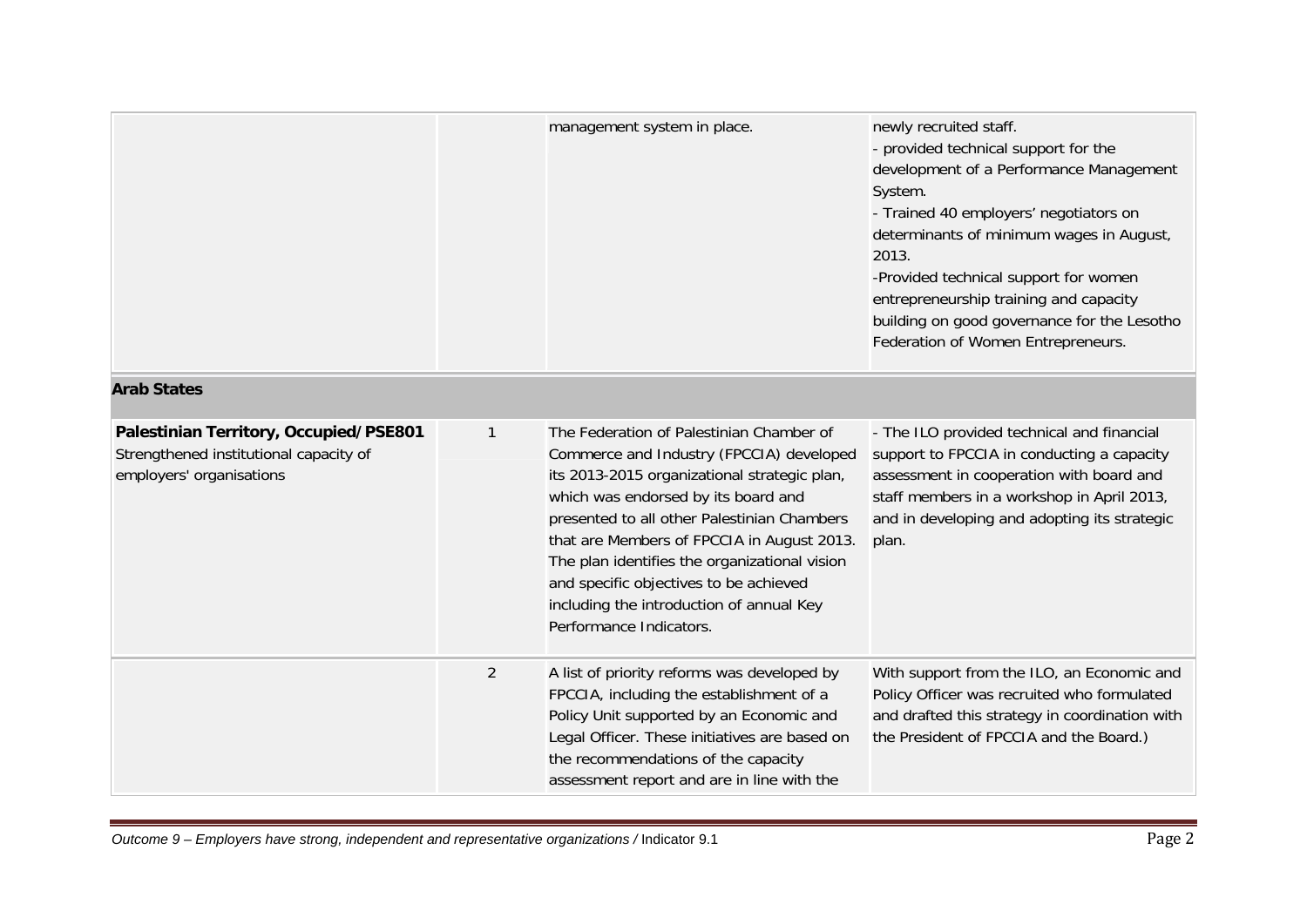|                                                                                                       |                | strategic plan                                                                                                                                                                                                                                                                                                                                                                                                                                                                         |                                                                                                                                                                                                                                                  |
|-------------------------------------------------------------------------------------------------------|----------------|----------------------------------------------------------------------------------------------------------------------------------------------------------------------------------------------------------------------------------------------------------------------------------------------------------------------------------------------------------------------------------------------------------------------------------------------------------------------------------------|--------------------------------------------------------------------------------------------------------------------------------------------------------------------------------------------------------------------------------------------------|
| <b>Asia and the Pacific</b>                                                                           |                |                                                                                                                                                                                                                                                                                                                                                                                                                                                                                        |                                                                                                                                                                                                                                                  |
| Cambodia/KHM130<br>Professional and technical capacities of<br>employers' organizations strengthened. | 1              | Cambodian Federation of Employers and<br><b>Business Associations (CAMFEBA) developed</b><br>its 2012-2015 organizational strategic plan<br>which was endorsed by its board. The plan<br>identifies the organizational vision and specific Environment for Sustainable Enterprises<br>objectives to be achieved.                                                                                                                                                                       | ILO provided technical support to CAMFEBA in<br>the process of developing and adopting its<br>strategic plan, including use of ILOs Effective<br>Employers Organization and the Enabling<br>(EESE) toolkits.                                     |
|                                                                                                       | $\overline{2}$ | In connection with the strategic plan, a<br>training workshop was implemented for<br>managers, staff and representatives of<br>regional and sectoral employers'<br>organizations, which strengthened their<br>capacity to develop and elaborate the main<br>objectives of the strategic and implementation conclusion of the strategic plan.<br>plans. After a further independent assessment<br>of progress, a Board member has been tasked<br>with follow-up of the recommendations. | - ILO delivered a workshop to CAMFEBA on<br>the procedures and tools needed to develop<br>and implement a strategic plan.<br>- ILO organized a follow up independent<br>assessment of CAMFEBA that examined<br>progress on implementing the main |
| Indonesia/IDN801                                                                                      | 1              | A two year strategic plan (2012-2013) was<br>developed for the Employers Association of<br>Indonesia (APINDO) Dewan Pengurus<br>Nasional (DPN) and endorsed by the Board.<br>APINDO expanded its mandate from being a<br>traditional employers' organization to a<br>broader business membership organization<br>by providing membership services on wider<br>business areas such as trade and investment<br>while maintaining labour and employment                                   | ILO organized a strategic planning workshop<br>for APINDO and provided technical support in<br>the process of developing and adopting its<br>strategic plan.                                                                                     |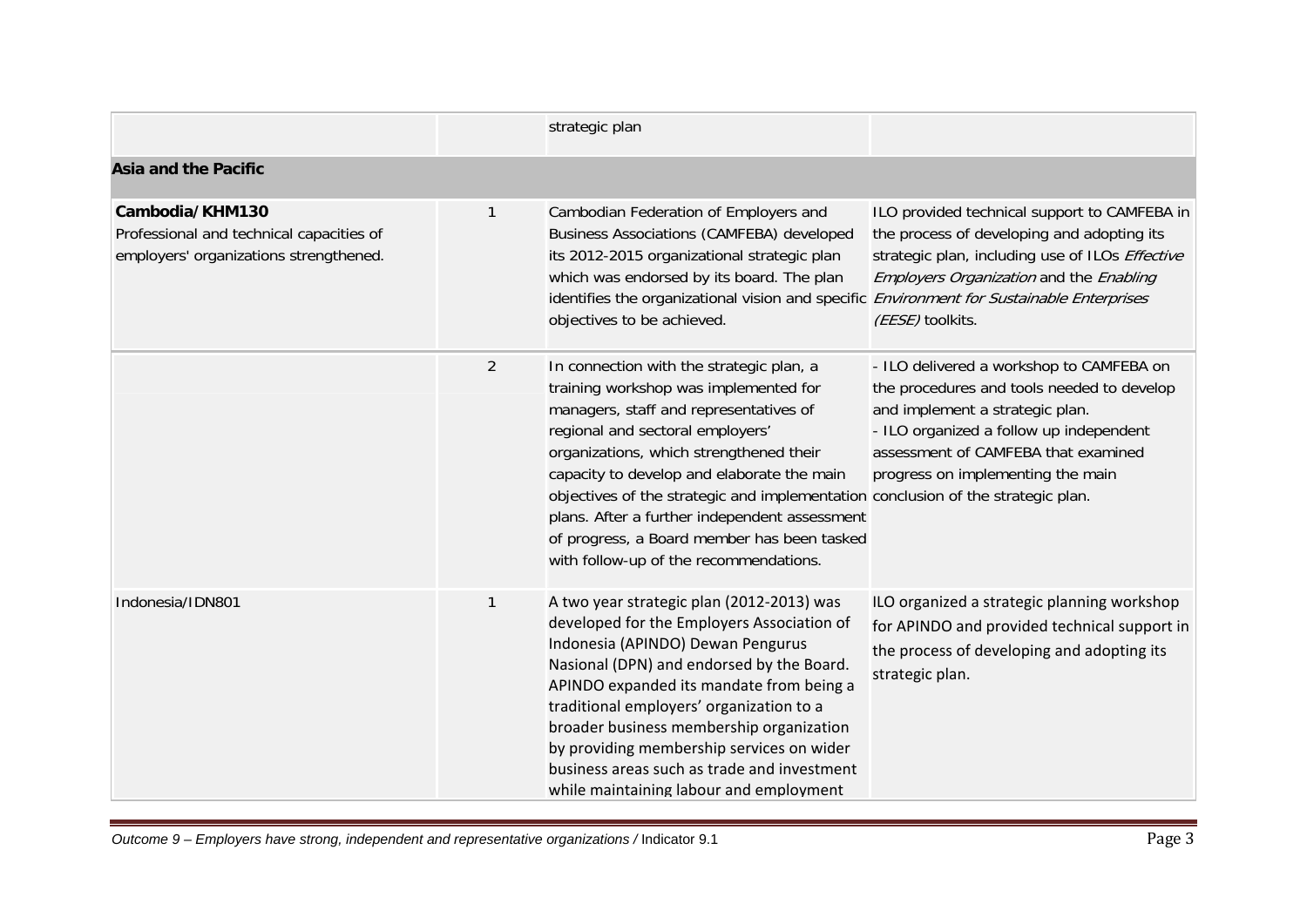|                                                                                                                              |                | issues as core functions of the organization.                                                                                                                                                                                                                                                                                                                                                                     |                                                                                                                                                                                                                        |
|------------------------------------------------------------------------------------------------------------------------------|----------------|-------------------------------------------------------------------------------------------------------------------------------------------------------------------------------------------------------------------------------------------------------------------------------------------------------------------------------------------------------------------------------------------------------------------|------------------------------------------------------------------------------------------------------------------------------------------------------------------------------------------------------------------------|
|                                                                                                                              | $\overline{2}$ | In connection with the strategic plan, which<br>identified enhancing APINDO's marketing<br>strategy as a key to increasing its<br>membership, a capacity building workshop<br>on membership recruitment and<br>communication was held for Secretariat staff. Employers' Organization toolkit<br>As a result, APINDO put together a<br>membership kit, which included a new<br>brochure and organizational profile | The ILO organized and conducted the<br>capacity building training for APINDO staff. In<br>particular, technical advice was provided on<br>the role of employers organizations and<br>communication using the Effective |
| Kiribati/KIR801                                                                                                              | 1              | Kiribati Chamber of Commerce and Industry<br>(KCCI) developed its 2012-2016 strategic plan guidance for the strategic planning workshop<br>and governance charter which were endorsed which was attended by 25 members of KCCI.<br>at the Chamber's AGM in Feb 2012. KCCI's<br>Constitution was also revised to be in line with<br>the governance charter.                                                        | The ILO organized and provided technical                                                                                                                                                                               |
|                                                                                                                              | 2              | In connection with the strategic plan, training ILO provided technical support and training<br>on corporate governance was provided to<br><b>KCCI Board and staff.</b>                                                                                                                                                                                                                                            | on corporate governance and guidance<br>throughout the workshop based on the<br>Effective Employers' Organization toolkit.                                                                                             |
| Bangladesh/BGD801<br>Improved capacity of the employers<br>contributes to effective DWCP implementation<br>at country level. | $\mathbf{1}$   | The Bangladesh Employers Federation (BEF)<br>developed a strategic plan for the period<br>2012-16. The plan identifies the organizational strategic plan.<br>vision, mission and strategic objectives to be<br>achieved. The plan was adopted by the BEF<br>Board of Management.                                                                                                                                  | ILO technical and financial support was<br>provided to the BEF in the formulation of the                                                                                                                               |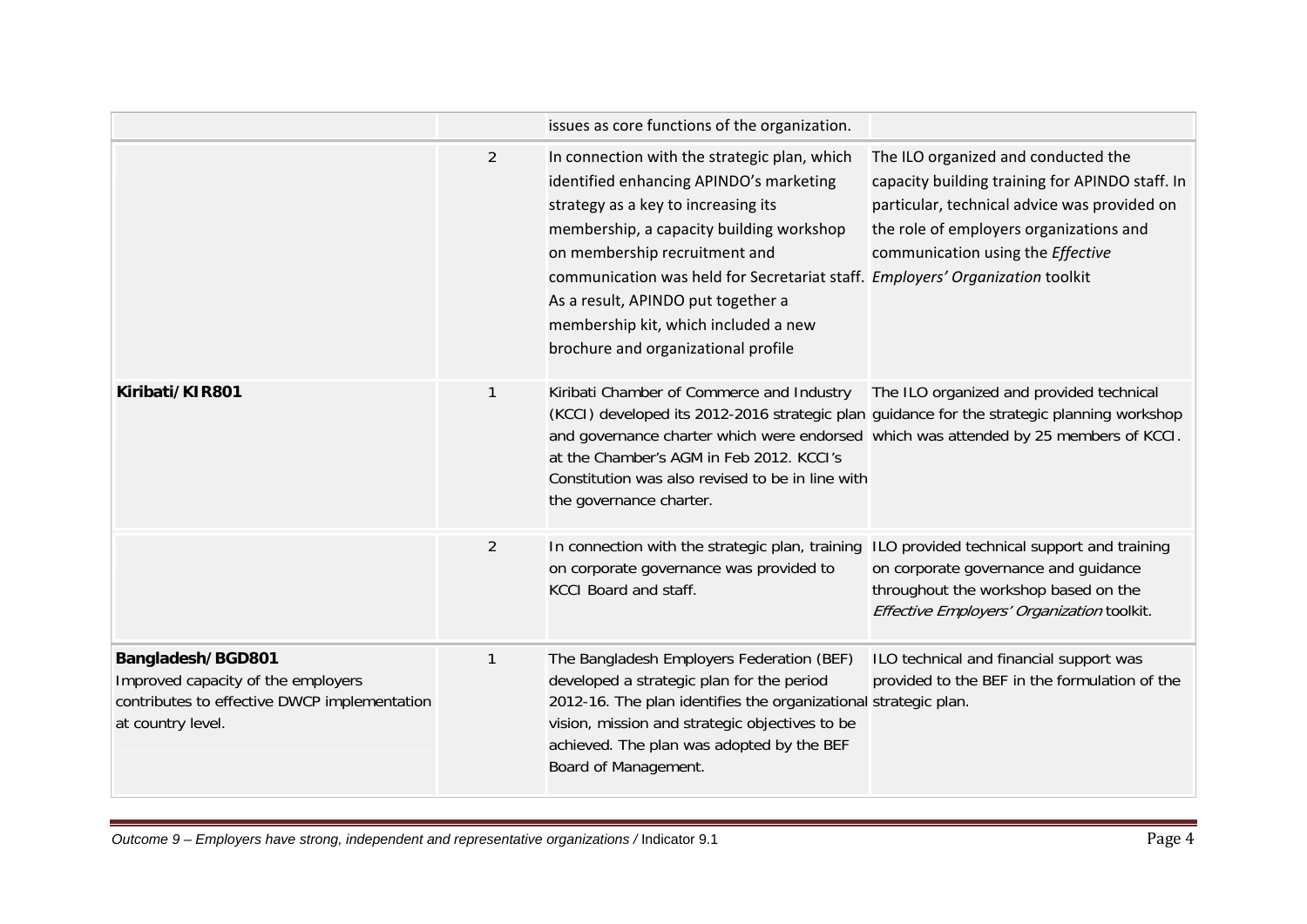|                                                                                                                         | 2              | Capacity of BEF staff was strengthened in<br>relation to key strategic objectives of the plan assistance in the preparation of training and<br>to develop new service products in the area of tools to build staff capacity to develop new<br>industrial relations training and labour law<br>compliance.                                                                                                                                | ILO provided technical and financial<br>service products in line with the strategic<br>plan.                                                                             |
|-------------------------------------------------------------------------------------------------------------------------|----------------|------------------------------------------------------------------------------------------------------------------------------------------------------------------------------------------------------------------------------------------------------------------------------------------------------------------------------------------------------------------------------------------------------------------------------------------|--------------------------------------------------------------------------------------------------------------------------------------------------------------------------|
| Nepal/NPL801<br>Improved capacity of the employers<br>contributes to effective DWCP implementation<br>at country level. | 1              | The Employers Council of The Federation of<br>Nepal Chambers of Commerce and Industry<br>(FNCCI:EC) developed a strategic plan for the<br>period 2012-15. The plan identifies the<br>organisational vision, mission and strategic<br>objectives and was adopted by the FNCCI<br>management board.                                                                                                                                        | The ILO provided financial and technical<br>assistance in developing the strategic plan.                                                                                 |
|                                                                                                                         | $\overline{2}$ | A programme for capacity development of<br>FNCCI Managers and staff in line with<br>strategic objectives was implemented. Staff<br>capacity was developed through training on<br>social dialogue to achieve the strategic<br>objective of establishing a bipartite forum for<br>dialogue, through training on labour<br>standards, and by facilitating the expansion of<br>Employers Council network through region<br>based activities. | The ILO provided financial and technical<br>assistance and training on social dialogue for<br>staff in FNCCI head office and the regions and<br>ILS training at ILO ITC. |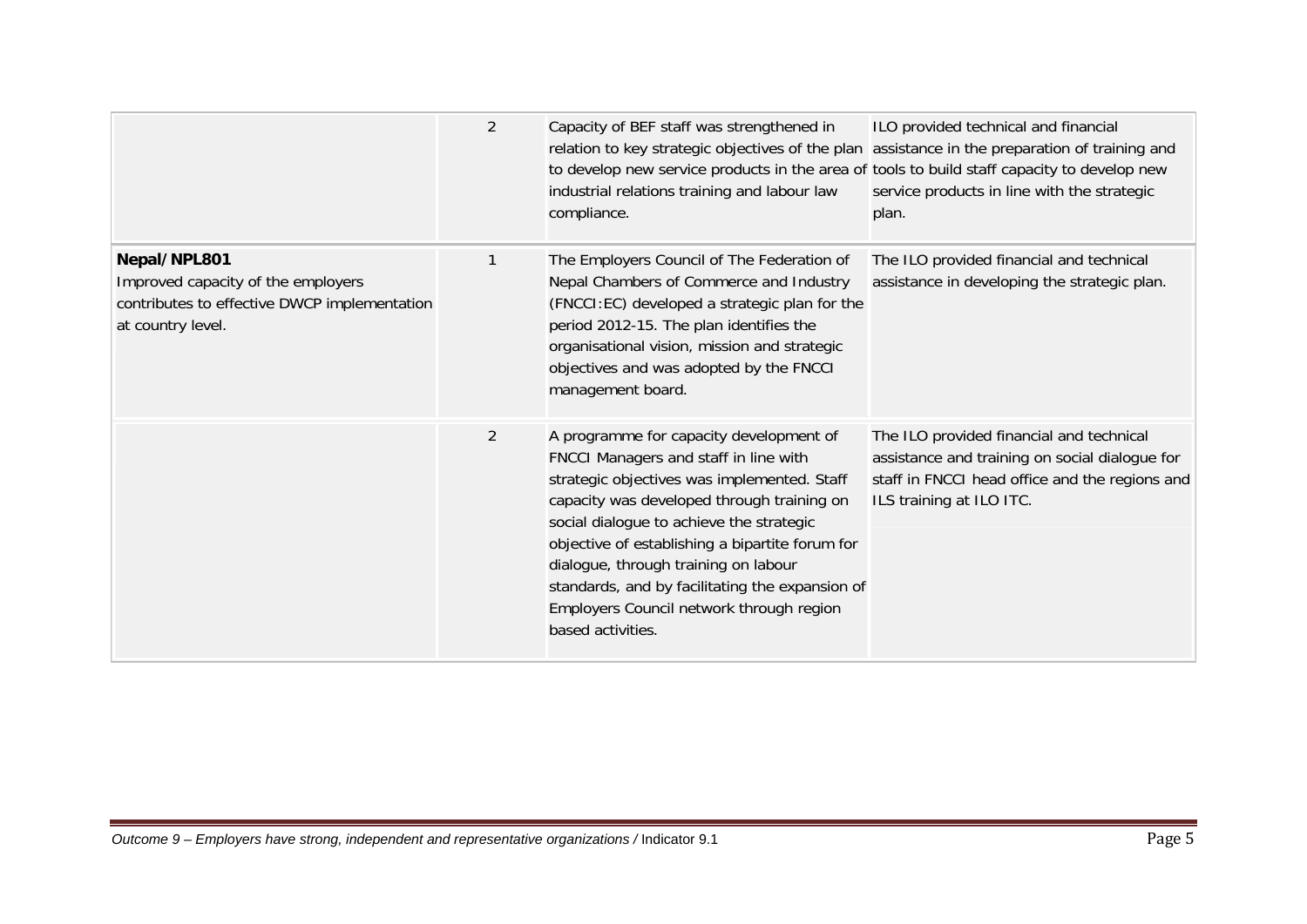| <b>Americas</b>                                                                                    |                |                                                                                                                                                                                                                                                                                                                                                                                                                        |                                                                                                                                                                                                                      |
|----------------------------------------------------------------------------------------------------|----------------|------------------------------------------------------------------------------------------------------------------------------------------------------------------------------------------------------------------------------------------------------------------------------------------------------------------------------------------------------------------------------------------------------------------------|----------------------------------------------------------------------------------------------------------------------------------------------------------------------------------------------------------------------|
| Grenada/GRD801<br>Strengthened institutional capacity of the<br>employers' organization in Grenada | 1              | The Grenada Employers' Federation (GEF)<br>- 2016, which was endorsed by the GEF Board of GEF, including a SWOT analysis, to enable<br>in December 2012. The plan sets out the<br>goals of GEF and is supported by an action<br>plan.                                                                                                                                                                                  | The ILO provided technical and financial<br>developed a strategic plan for the period 2013 support to undertake an organisational review<br>the Board to identify the areas to be included<br>in its strategic plan. |
|                                                                                                    | $\overline{2}$ | The Board members and staff of GEF have<br>strengthened their ability to elaborate and<br>prioritise the components of the strategic plan needed to develop and implement a strategic<br>to ensure implementation. Staff have built<br>capacity to deliver workshops for members on support to build staff capacity on the Labour<br>the labour code, a new service identified as a<br>priority in the strategic plan. | The ILO organised and delivered a training<br>workshop to GEF on the procedures and tools<br>plan and provided technical and financial<br>Code.                                                                      |
| Jamaica JAM801<br>Strengthened institutional capacity of the<br>employers' organization in Jamaica | 1              | The Jamaican Employers' Federation (JEF)<br>developed a commercial strategy for the<br>period 2012-2015 which was endorsed by the of JEF to identify areas of focus to develop<br>JEF Council in August 2012. The strategic plan new income streams<br>focused on how to diversify the income of JEF<br>to ensure its on-going growth and viability.                                                                   | The ILO provided technical and financial<br>support to undertake an organisational review                                                                                                                            |
|                                                                                                    | $\overline{2}$ | The Council members and staff of JEF have<br>increased their capacity to identify different<br>income streams and to develop different<br>services in line with the commercial strategy<br>adopted.                                                                                                                                                                                                                    | The ILO provided technical guidance including<br>through the use of the Effective Employers<br>Organisation toolkit to enable a wider<br>provision of services to be implemented in line<br>with the strategy.       |
| Uruguay/URY801                                                                                     |                | The National Chamber of Commerce and                                                                                                                                                                                                                                                                                                                                                                                   | ILO provided support for the design of a                                                                                                                                                                             |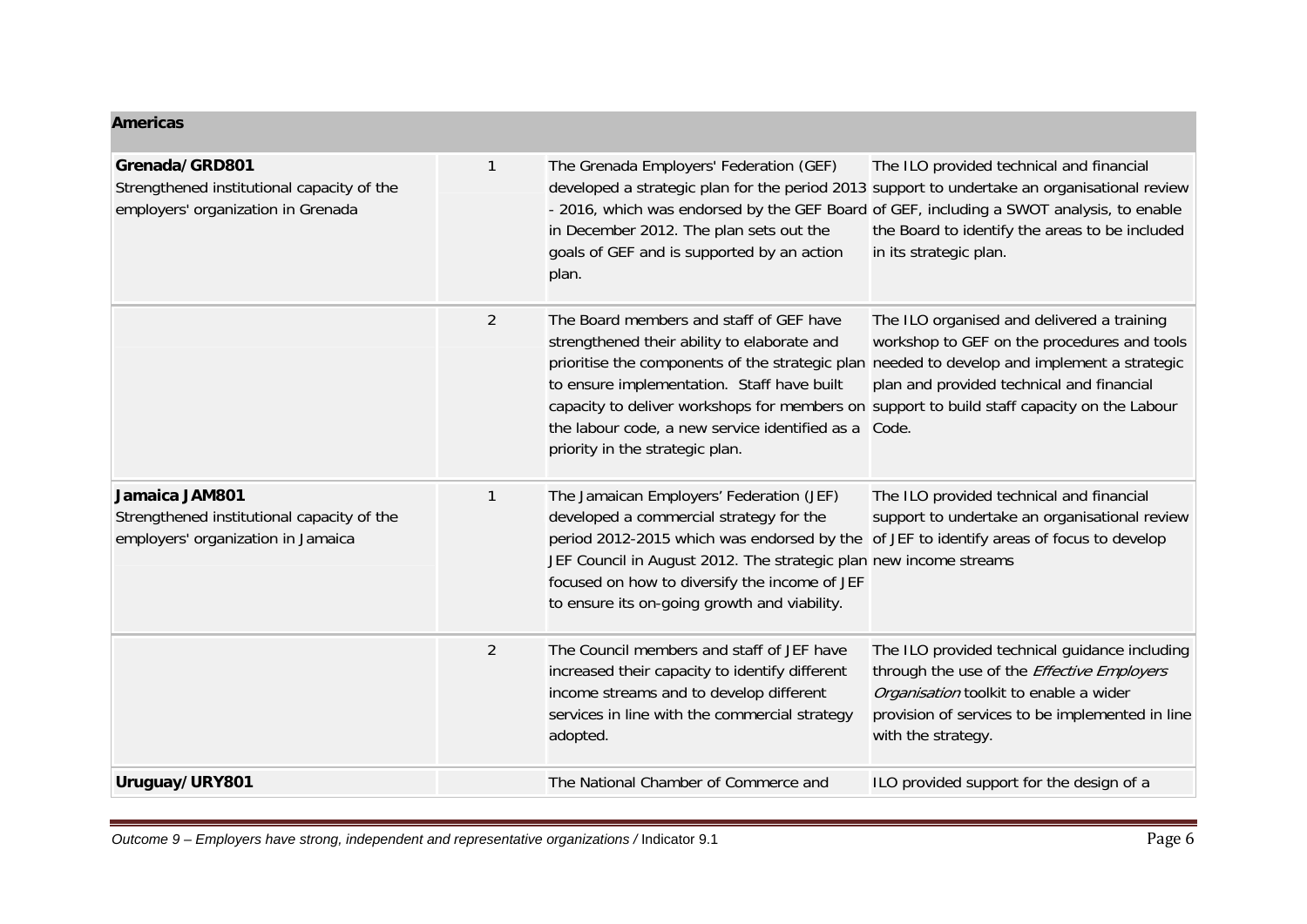| Fortalecimiento de las capacidades<br>institucionales de las organizaciones de<br>empleadores | Services of Uruguay (CNCS) improved its<br>efficiency and competitiveness through the<br>adoption of a strategic action plan for each of<br>its technical departments. The plans have<br>been endorsed by CNC's board.                                                                                                                                                                                                                                                                                                                     | strategic action plan which included five<br>workshops for capacity building of the<br>organization to: identify the mission, vision,<br>map of processes and identification of<br>possible improvements; develop an internal<br>policy and handbook on quality services;<br>design tools for an on-going process of quality<br>management of services; and follow-up<br>actions (such as internal audits). |
|-----------------------------------------------------------------------------------------------|--------------------------------------------------------------------------------------------------------------------------------------------------------------------------------------------------------------------------------------------------------------------------------------------------------------------------------------------------------------------------------------------------------------------------------------------------------------------------------------------------------------------------------------------|-------------------------------------------------------------------------------------------------------------------------------------------------------------------------------------------------------------------------------------------------------------------------------------------------------------------------------------------------------------------------------------------------------------|
| $\overline{2}$                                                                                | The National Chamber of Commerce and<br>Services of Uruguay (CNCS) developed and<br>implemented its own system of quality<br>management for services provided to its<br>membership.<br>A training program covering internal services<br>of the Chamber: certificates of origin, general<br>services, institutional, communications,<br>administration and finance, legal and<br>information technologies was developed to<br>train CNCS staff to streamline processes and<br>increase efficiency of these services provided<br>to members. | To build staff capacity for implementation of<br>the strategic action plans, ILO technical<br>assistance was provided to CNCS 's internal<br>departments to design and implement a<br>training program to improve services provided<br>by CNCS to its membership                                                                                                                                            |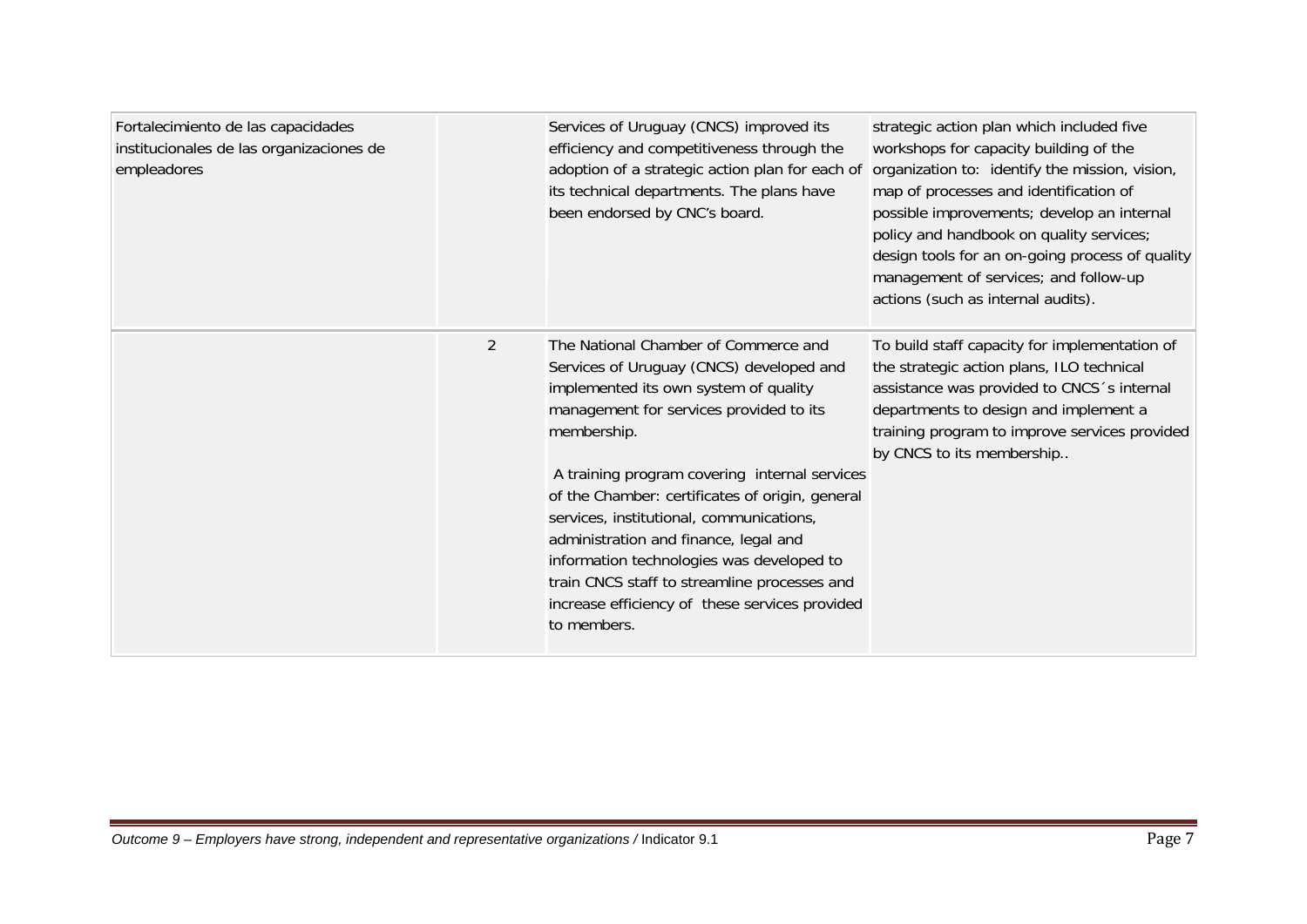**Indicator - 9.2. Number of national employers organizations that, with ILO support, create or significantly strengthen services to respond to the needs of existing and potential members.** 

#### **Measurement**

To be counted as reportable, results must meet at least one of the following criteria:

- 1. A budgeted plan is officially adopted to extend services to current and potential member enterprises of the employers' organization.
- 2. New or improved services are provided by the employers' organization, as documented through service records (training, information systems, publications, consulting services).

| Country/ Country programme Outcome Measurement<br>(CPO)                              | <b>Criteria</b> | <b>Result Achieved</b>                                                                                                                                                                                                                                                                                                                                                                                                                                                                                                                                                                                                                                                                                                                                                                                       | <b>ILO Contribution</b>                                                                                                                                                                                                                                                                                                                                                                                                                                                          |
|--------------------------------------------------------------------------------------|-----------------|--------------------------------------------------------------------------------------------------------------------------------------------------------------------------------------------------------------------------------------------------------------------------------------------------------------------------------------------------------------------------------------------------------------------------------------------------------------------------------------------------------------------------------------------------------------------------------------------------------------------------------------------------------------------------------------------------------------------------------------------------------------------------------------------------------------|----------------------------------------------------------------------------------------------------------------------------------------------------------------------------------------------------------------------------------------------------------------------------------------------------------------------------------------------------------------------------------------------------------------------------------------------------------------------------------|
| <b>Africa</b>                                                                        |                 |                                                                                                                                                                                                                                                                                                                                                                                                                                                                                                                                                                                                                                                                                                                                                                                                              |                                                                                                                                                                                                                                                                                                                                                                                                                                                                                  |
| Algeria/DZA801<br>Strengthened institutional capacity of<br>employers' organisations | $\overline{2}$  | The Confédération générale des Entreprises<br>algériennes (CGEA) adopted a new strategy to services for development of the strategy and<br>enhance CGEA's visibility in the regions and to provided training for 15 local staff on basic<br>improve dialogue and services between the<br>local offices and the headquarters.<br>As a result, CGEA has increased its<br>membership from 1,476 in January 2012 to<br>1,823 in April 2013. The CGEA opened 16 new 2012) and in Annaba (Feb. 2013) with 100<br>offices during the same period in different<br>regions of Algeria in 34 out of 48 districts.<br>These new offices have improved the ability<br>to communicate with and provide services to<br>local members including through the<br>publication of a new magazine for the<br>business community. | The ILO provided technical and advisory<br>management skills based on the Effective<br><i>Employers' Organization</i> toolkit training (in<br>collaboration with the ITC in Dec. 2012). ILO<br>supported two major events on the role of the<br>CGEA in the local development - in Oran (Dec.<br>participants per event including political and<br>union leaders.<br>The ILO provided technical support for the<br>creation of the first issue of the CGEA<br>business magazine. |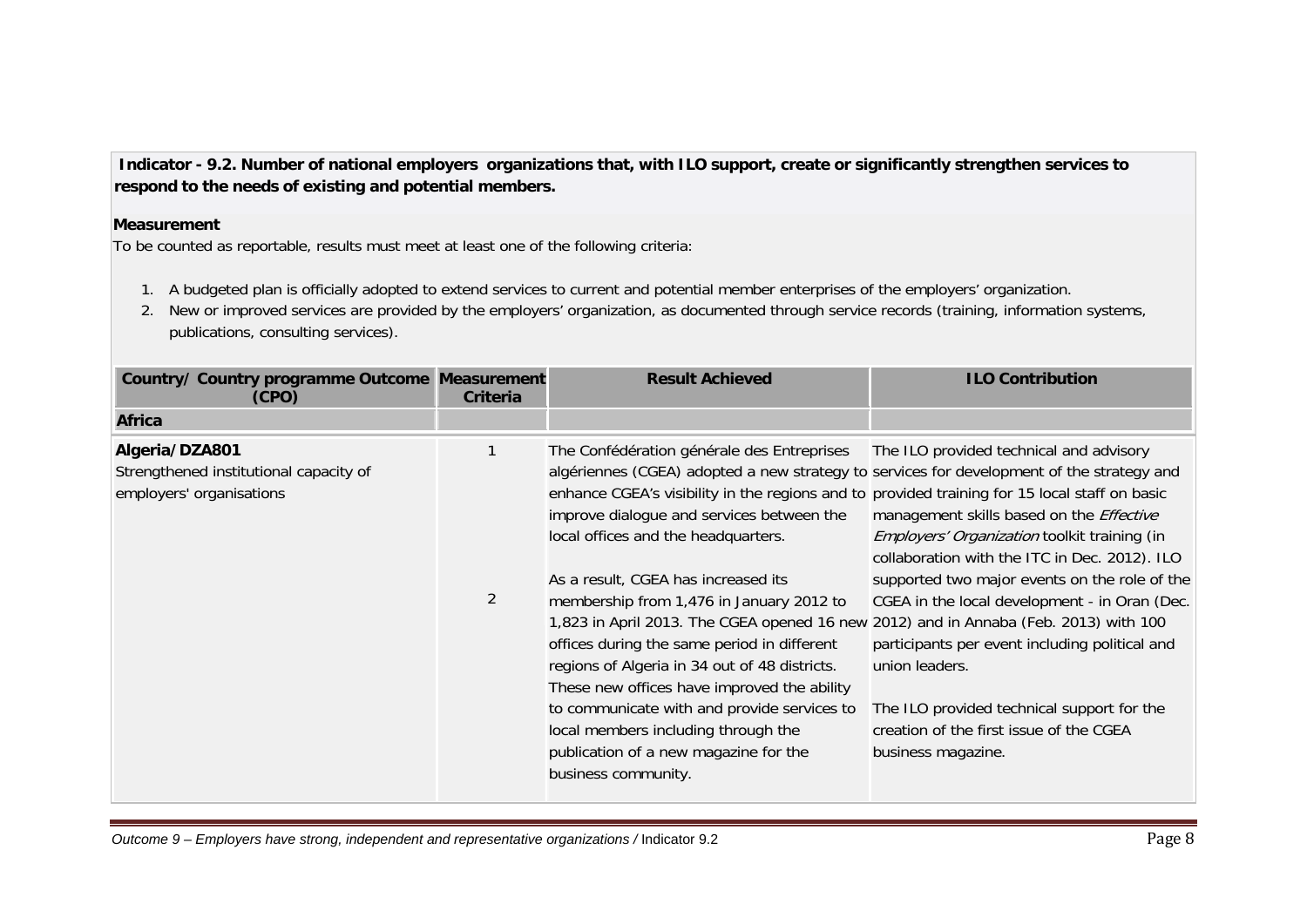| Angola/AGO801<br>Renforcement des capacités des organisations<br>des employeurs                   | 2              | La Chambre de Commerce et d'Industrie de<br>l'Angola (CCIA) fournit de nouveaux services à financier à l'organisation de l'atelier de<br>la Responsabilité sociale des entreprises<br>(RSE):<br>L'atelier d'information, de sensibilisation et de<br>formation à la RSE, organisé à l'intention de<br>30 chefs d'entreprises et responsables<br>d'organisations membres de la CCIA, a permis<br>aux participants d'acquérir une meilleure<br>connaissance du concept de la RSE,<br>d'échanger leurs expériences sur la base<br>d'exemples vécus, de prendre l'engagement<br>d'adhérer à une initiative RSE telle que le<br>Global Compact, de définir et de délimiter le<br>rôle et la responsabilité de la CCIA dans la<br>promotion de la RSE.<br>La CCIA se dote d'une commission de suivi de<br>la RSE tandis qu'une unité sur la RSE est mise<br>en place au sein du secrétariat. | Le BIT a apporté un appui technique et<br>ses membres notamment dans le domaine de sensibilisation, d'information et de formation à<br>l'intention des membres de la CCIA en<br>Décembre 2013 à Luanda. |
|---------------------------------------------------------------------------------------------------|----------------|----------------------------------------------------------------------------------------------------------------------------------------------------------------------------------------------------------------------------------------------------------------------------------------------------------------------------------------------------------------------------------------------------------------------------------------------------------------------------------------------------------------------------------------------------------------------------------------------------------------------------------------------------------------------------------------------------------------------------------------------------------------------------------------------------------------------------------------------------------------------------------------|---------------------------------------------------------------------------------------------------------------------------------------------------------------------------------------------------------|
| Congo Democratic Republic/COD 801<br>Renforcement des Capacités des organisations<br>d'Employeurs | $\overline{2}$ | La Fédération des Employeurs du Congo<br>(FEC) a fait bénéficier à 20 Femmes<br>entrepreneures le Programme ACCESS de<br>développement de l'entreprenariat féminin.<br>Un accent a été mis sur le développement de<br>leurs compétences en gestion et en<br>techniques d'exportation.<br>De plus, La FEC a mis en place une<br>commission de suivi de l'entreprenariat                                                                                                                                                                                                                                                                                                                                                                                                                                                                                                                 | Le BIT a apporté un appui financier à<br>l'organisation de l'atelier qui a eu lieu à<br>Kinshasa en juillet 2013.                                                                                       |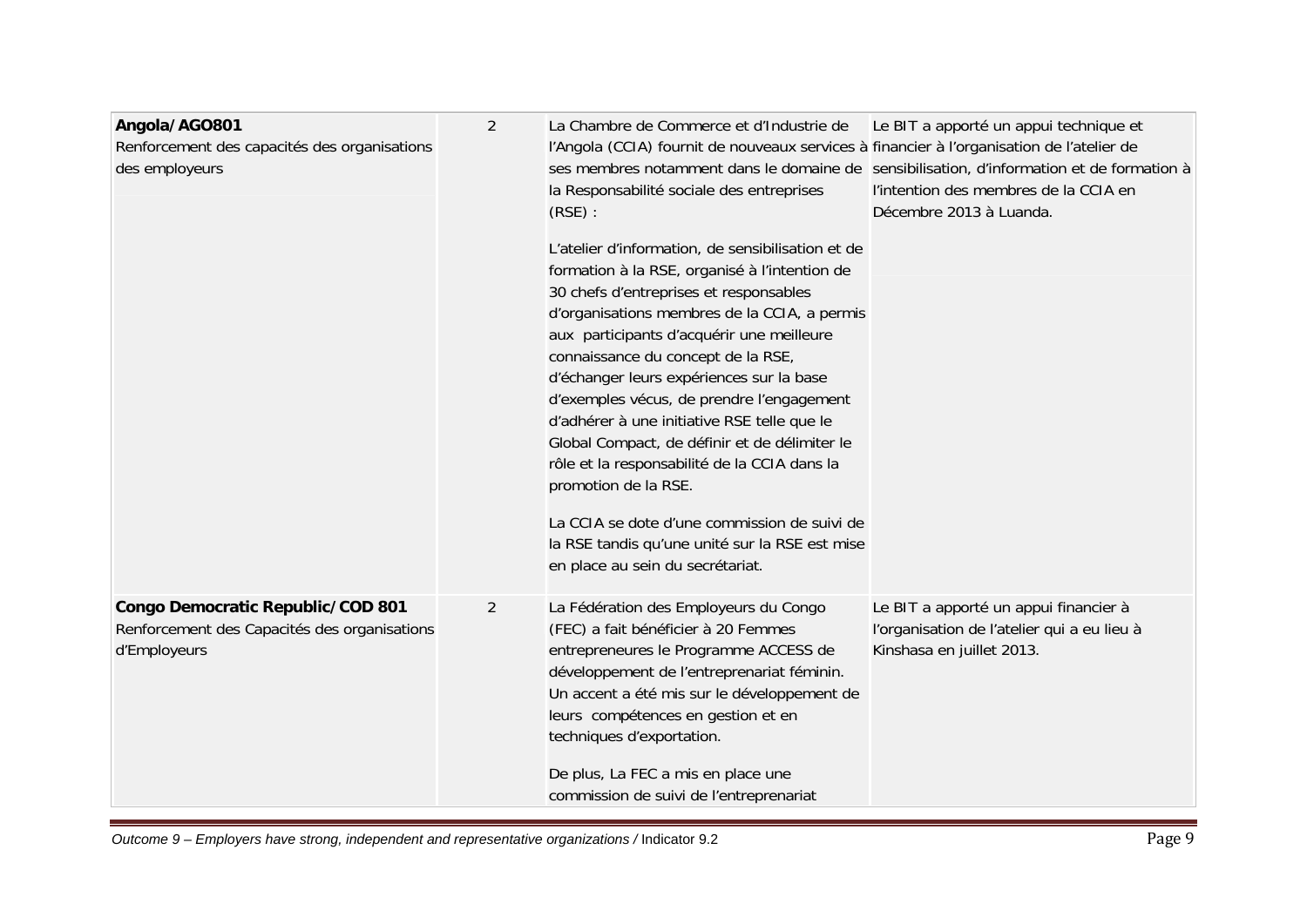|                                                                                       |                | féminin, et un plan de suivi des femmes<br>formées est disponible.                                                                                                                                                                                                                                                                                                                                                                                                           |                                                                                                                                                                                                                                                                                                      |
|---------------------------------------------------------------------------------------|----------------|------------------------------------------------------------------------------------------------------------------------------------------------------------------------------------------------------------------------------------------------------------------------------------------------------------------------------------------------------------------------------------------------------------------------------------------------------------------------------|------------------------------------------------------------------------------------------------------------------------------------------------------------------------------------------------------------------------------------------------------------------------------------------------------|
| Ethiopia/ETH801<br>Institutional capacity of employers' federation<br>Strengthened    | $\overline{2}$ | The Ethiopian Employers Federation (EEF)<br>expanded its membership services through<br>the provision of "An Employers Guide to<br>Labour Law" which will enable members to<br>address labour issues including discipline,<br>termination of employment contracts and<br>minimum terms and conditions of service. The development of the Guide on Labour Law.<br>Guide will be used in conjunction with EEF<br>training and consultation services.                           | The ILO provided technical and financial<br>support to EEF to conduct a study identifying<br>the needs of EEF current and potential<br>members with the aim of increasing EEF's<br>membership base and diversifying its service<br>offer. ILO provided technical support in                          |
|                                                                                       |                | -EEF has expanded its service provision to the<br>regions through its Regional Office bearers.<br>To keep abreast of members concerns, EEF<br>has developed a registering and monitoring<br>system to track members' inquiries and<br>concerns.                                                                                                                                                                                                                              | - The ILO provided technical and financial<br>support to EEF to expand its services at<br>regional level and develop the membership<br>monitoring system.                                                                                                                                            |
| Namibia/NAM801<br>Strengthened institutional capacity of<br>employers' organisations. | 1              | A membership outreach programme was<br>adopted and implemented in 3 regions to<br>promote the Namibian Employers' Federations region based on the Effective Employers<br>(NEF) services to current and potential<br>member enterprises. A new membership<br>services offering plan was adopted and<br>disseminated for members to access the<br>services. A new strategic plan was developed<br>in November 2013 which incorporated the<br>new services provision portfolio. | ILO conducted a capacity building workshop<br>for employers' organizations in the SADC<br>Organisation toolkit. (November 2012)<br>ILO provided technical support for the<br>membership needs assessment to inform the<br>NEF service offering plan and for development<br>of the new strategic plan |
|                                                                                       |                |                                                                                                                                                                                                                                                                                                                                                                                                                                                                              | - ILO offered technical support in the                                                                                                                                                                                                                                                               |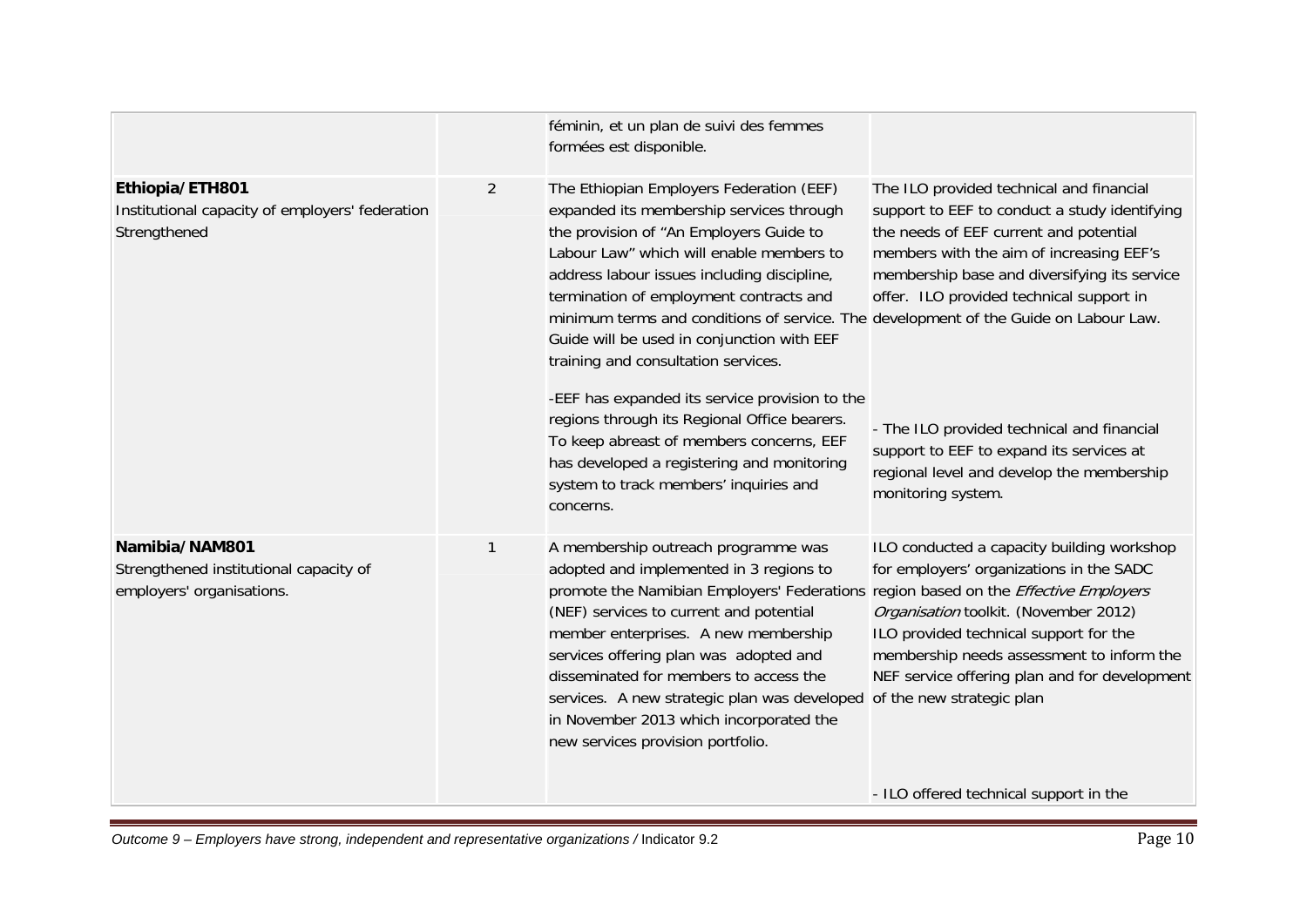|                                                                                                                      |                | As a new member service, in collaboration<br>with two trade union centres (TUCNA and<br>NUNW), a simplified labour law booklet was<br>developed in English, and in two local<br>languages for increased awareness on labour<br>law requirements and for improving<br>employment relations and working conditions.                                                                                                                                                                                                               | development of the labour law booklets in<br>collaboration with the German development<br>agency (GIZ).                                                                                                             |
|----------------------------------------------------------------------------------------------------------------------|----------------|---------------------------------------------------------------------------------------------------------------------------------------------------------------------------------------------------------------------------------------------------------------------------------------------------------------------------------------------------------------------------------------------------------------------------------------------------------------------------------------------------------------------------------|---------------------------------------------------------------------------------------------------------------------------------------------------------------------------------------------------------------------|
| Uganda/UGA803<br>Strengthening institutional capacity of<br>employers' organizations                                 | $\overline{2}$ | As part of an expanded membership service, the<br>Federation of Uganda Employers is providing<br>guidance on labour laws and human resource<br>issues to SMEs, including dissemination of a new<br>guide on labour legislation for SMEs. ILOs SIYB<br>training material is also in use as part of the new<br>service offer.                                                                                                                                                                                                     | The ILO provided technical support for a<br>study identifying the needs of SMEs as a<br>basis for designing the new service, for<br>the SME guide on labour laws and through<br>provision of the ILO SIYB material. |
| Tanzania/TZA801<br>Strong and representative employer's<br>organisations influencing economic and social<br>policies | $\overline{2}$ | The Association of Tanzania Employers<br>developed a toolkit on "Employment<br>Contracts: Engagement and Termination" as<br>an expanded service. The Toolkit will be used<br>in training and consultations and as a<br>reference aid by employers. It helps<br>employers deal with issues relating to<br>engagement and termination, assists them to<br>comply with the law/ procedures, thereby<br>reducing disputes and compensation paid for<br>unlawful termination, and improves industrial<br>relations at the workplace. | The ILO provided technical and financial<br>support for development of the toolkit.                                                                                                                                 |
|                                                                                                                      |                |                                                                                                                                                                                                                                                                                                                                                                                                                                                                                                                                 |                                                                                                                                                                                                                     |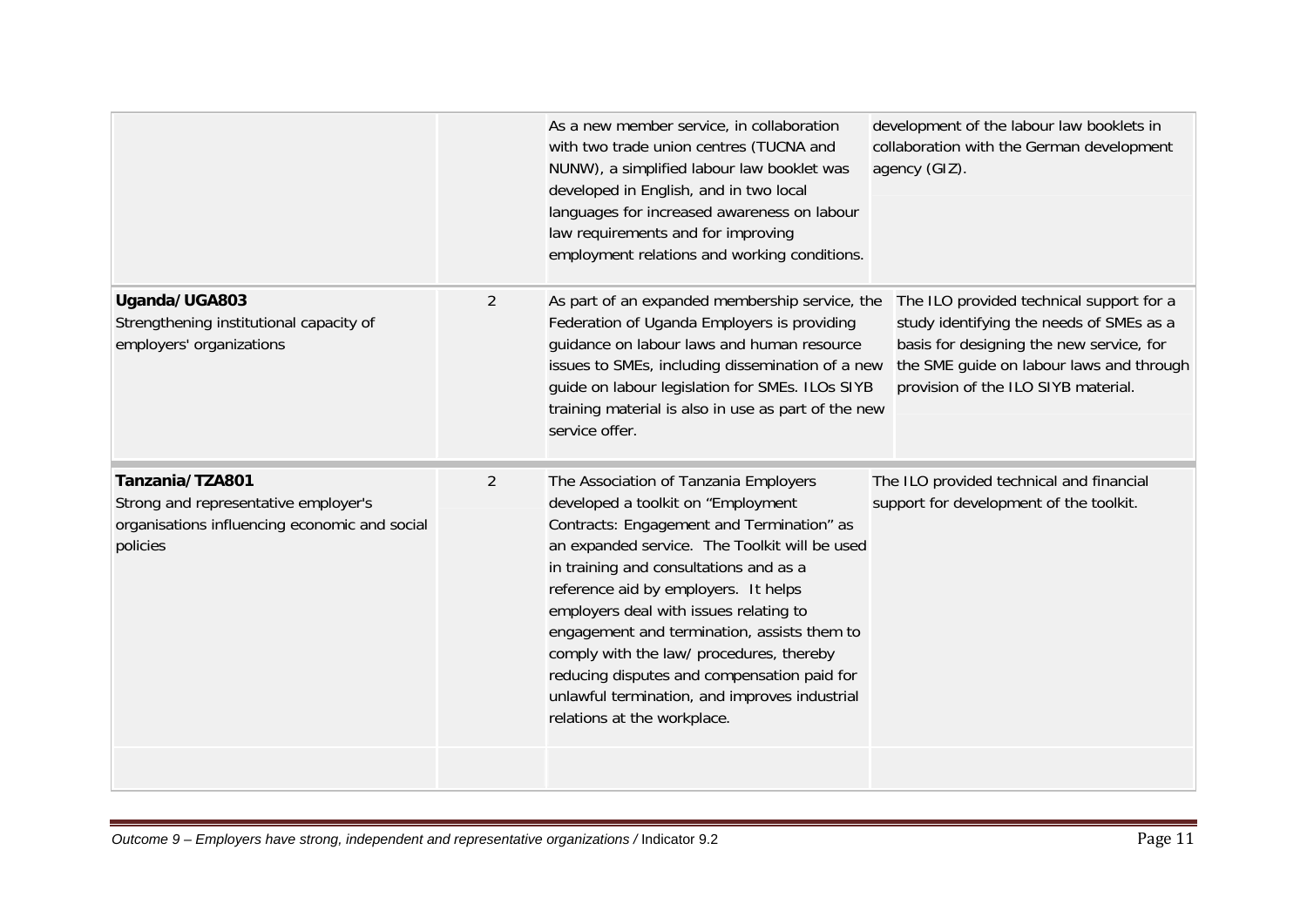#### **Asian and the Pacific**

| Mongolia/MNG801<br>Strengthened institutional capacity of<br>employers' organizations | 2 | The Mongolia Employers Federation (MONEF)<br>launched a new guide and service on<br>collective bargaining and on dispute<br>resolution. MONEF is offering follow-up<br>training workshops in these service areas, an<br>integral part of the MONEF service offering.                                                                            | Using generic ILO guides on collective<br>bargaining and dispute resolution, the ILO<br>supported the localization process of these<br>products to include the specificities of national<br>legislation. A training of trainers was held for<br>MONEF sectorial and professional associations<br>along with MONEF staff from provincial<br>branches. The guides were the basis for the<br>workshops during which participants were<br>trained to assist enterprises in resolving<br>disputes at either provincial or sectorial level.<br>Trainers' certificates were granted upon<br>successful completion of the training. The<br>trainers carried out training on "Labour<br>dispute settlement" issues to provincial<br>"aimags" and professional associations. |
|---------------------------------------------------------------------------------------|---|-------------------------------------------------------------------------------------------------------------------------------------------------------------------------------------------------------------------------------------------------------------------------------------------------------------------------------------------------|--------------------------------------------------------------------------------------------------------------------------------------------------------------------------------------------------------------------------------------------------------------------------------------------------------------------------------------------------------------------------------------------------------------------------------------------------------------------------------------------------------------------------------------------------------------------------------------------------------------------------------------------------------------------------------------------------------------------------------------------------------------------|
| Vietnam/VNM801                                                                        |   | The Vietnam Chamber of Commerce and Industry<br>(VCCI) launched a new Human Resource Management<br>service for members based on research and<br>development of a "Best practice HRM Guide". The new<br>training service provides enterprises with much needed<br>practical information to recruit, up- skill, reward and<br>retain their staff. | The ILO organized an initial workshop with VCCI to help<br>shape the "HRM best practices" service.                                                                                                                                                                                                                                                                                                                                                                                                                                                                                                                                                                                                                                                                 |
| Cambodia KHM801                                                                       |   | 1. The Cambodian Association of Employers<br>and Business Associations (CAMFEBA) has<br>improved its advisory services to companies<br>through a new guide and a code of practice<br>for members on discrimination-related<br>legislation, promoting equality and preventing                                                                    | 1.ILO provided technical assistance in<br>developing the base material and in<br>organizing two training of trainers (TOT)<br>workshops for employers on promoting<br>equality and preventing discrimination at work                                                                                                                                                                                                                                                                                                                                                                                                                                                                                                                                               |

*Outcome 9 – Employers have strong, independent and representative organizations /* Indicator 9.2 Page 12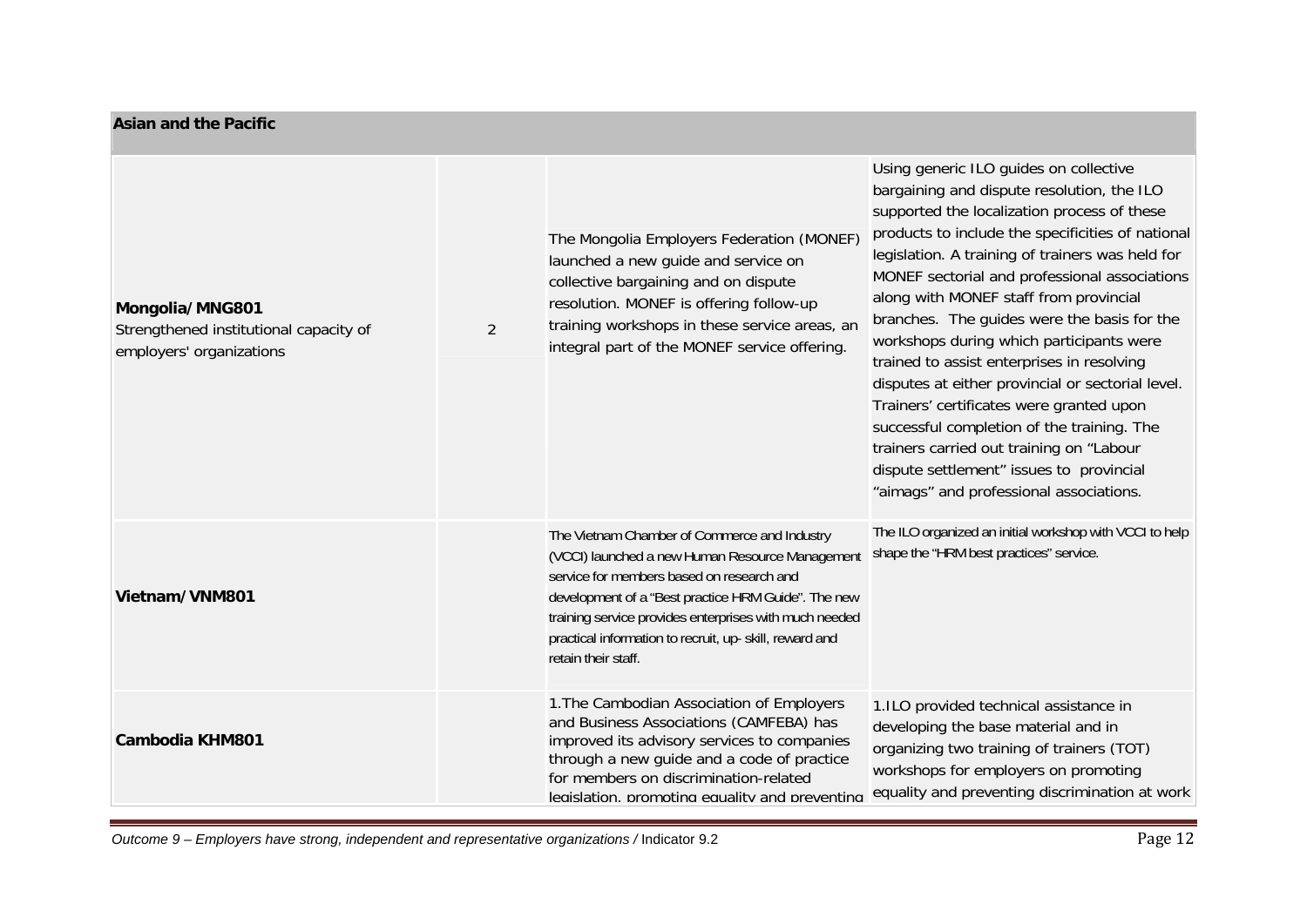|                                                                                      |                | discrimination at work. The Code was<br>launched in October 2013 by the government<br>providing CAMFEBA with significant visibility in<br>the media and amongst its membership.<br>2. A new CAMFEBA branch was opened in the<br>country's second city, Siem Reap and<br>professional staff recruited to deepen<br>CAMFEBA's presence and extend services.<br>Employers are now better informed on<br>relevant labour issues such as dispute<br>prevention and resolution, trade union rights,<br>labour law revisions and trade union law.<br>Membership in Siem Reap increased by more<br>than 200%.<br>3. CAMFEBA's Legal Services Unit was<br>expanded to cover commercial, taxation and<br>HR related issues. CAMFEBA has now become<br>a one-stop shop for HR & legal compliance<br>Services. Over 30 company members have<br>signed contracts to use these services.<br>4. CAMFEBA further strengthened its services through<br>production of an investment guide "Investing and Doing<br>Business in Cambodia" which provides investors with<br>information on the investment climate in Cambodia in<br>particular from HR/IR and social policy perspectives.<br>The guide addressed an information gap for potential<br>investors and helped raise CAMFEBA's profile as a key<br>knowledge provider. | in Cambodia.<br>2.ILO supported the organization of a CEO<br>briefing in Siem Reap on key issues of<br>relevance to regional members, and a<br>workshop on national CAMFEBA survey results<br>which reviewed the service offer in the region.<br>3.ILO provided technical and financial support<br>to expand the legal services unit.<br>4. ILO provided technical support in the conceptual<br>design of the report, and assisted in the final validation<br>and launch of the investment guide |
|--------------------------------------------------------------------------------------|----------------|--------------------------------------------------------------------------------------------------------------------------------------------------------------------------------------------------------------------------------------------------------------------------------------------------------------------------------------------------------------------------------------------------------------------------------------------------------------------------------------------------------------------------------------------------------------------------------------------------------------------------------------------------------------------------------------------------------------------------------------------------------------------------------------------------------------------------------------------------------------------------------------------------------------------------------------------------------------------------------------------------------------------------------------------------------------------------------------------------------------------------------------------------------------------------------------------------------------------------------------------------------------------------------------------------------------|--------------------------------------------------------------------------------------------------------------------------------------------------------------------------------------------------------------------------------------------------------------------------------------------------------------------------------------------------------------------------------------------------------------------------------------------------------------------------------------------------|
| Fiji/FJI801<br>Institutional capacity of employers'<br>organisations is strengthened | $\overline{2}$ | 1. The Fiji Commerce and Employers<br>Federation (FCEF) established an Industrial<br>Relations (IR) unit, identified as the most<br>needed service within FCEF's 2010-2013                                                                                                                                                                                                                                                                                                                                                                                                                                                                                                                                                                                                                                                                                                                                                                                                                                                                                                                                                                                                                                                                                                                                   | 1. ILO provided technical and financial<br>support for the preparation of the IR unit's<br>first publication, "An employers' guide to<br>employment relations in Fiji"; development of                                                                                                                                                                                                                                                                                                           |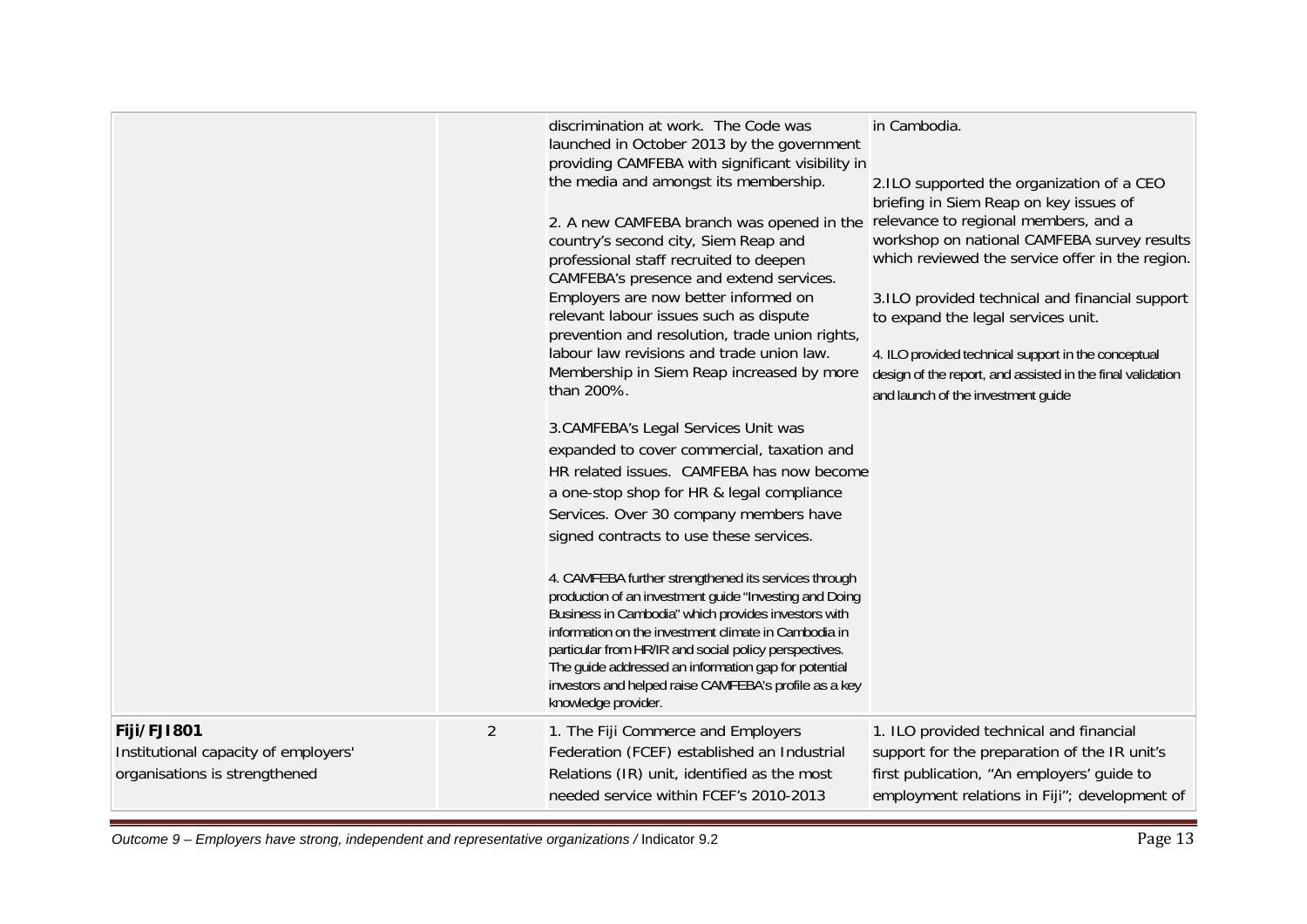| Outcome 9 – Employers have strong, independent and representative organizations / Indicator 9.2 | Page 14 |
|-------------------------------------------------------------------------------------------------|---------|
|-------------------------------------------------------------------------------------------------|---------|

| strategic plan. The unit assists members on<br>industrial relations issues, in particular<br>mediation service and the Employment<br>Relations Promulgation (ERP). A full time<br>advisor was recruited who carries out<br>advocacy roles related to IR.                                                                                                                                                                                                                                                          | an IR portal in FCEF's website; promotional<br>road shows in Suva and West Fiji to introduce<br>the IR unit; hiring process of an IR officer;<br>and official launch of the new IR service.                                                                                                                                   |
|-------------------------------------------------------------------------------------------------------------------------------------------------------------------------------------------------------------------------------------------------------------------------------------------------------------------------------------------------------------------------------------------------------------------------------------------------------------------------------------------------------------------|-------------------------------------------------------------------------------------------------------------------------------------------------------------------------------------------------------------------------------------------------------------------------------------------------------------------------------|
| 2. FCEF expanded its training services<br>through: a) the release of An Employers'<br>Guide for Collective Bargaining and provision<br>of an introductory training for both employers product. b) ILO provided technical support<br>and workers; b.) the offer of a new training<br>course on Change Management, addressing<br>how member companies can effectively adapt Institution<br>to the changing business environment.                                                                                    | 2 a) The ILO provided technical support for<br>localizing the generic ACT/EMP collective<br>bargaining guide to include the specificities of<br>Fijian legislation and best practices, and<br>helped final validation and launch of the<br>and training through the ITC on Change<br>Management for Public and Private-Sector |
| 3. In order to promote gender equality in the<br>workplace and women entrepreneurship in<br>Fiji, the Federation launched FCEF's Women<br>Entrepreneurs and Business Council. As part<br>of the Council's establishment, a national<br>gender survey was undertaken and a report<br>produced to enhance understanding of the<br>situation of women in management. "An<br>Employers' Guide to Gender Equality" was<br>also published and launched, along with two<br>introductory trainings.4) An FCEF publication | 3.ILO provided technical support in<br>establishing the Women's Council, for the<br>training workshops, in carrying out the gender<br>survey (100 responses), in reviewing the draft<br>guide and in designing the training material<br>for the TOT.                                                                          |
| Employers' guide on eliminating child labour<br>was produced to provide employers in Fiji<br>with guidelines to combatting child labour in                                                                                                                                                                                                                                                                                                                                                                        | 4) Using a generic ACT/EMP guide on<br>"Eliminating Child Labour-Guides for<br>Employers," the ILO supported the localization                                                                                                                                                                                                 |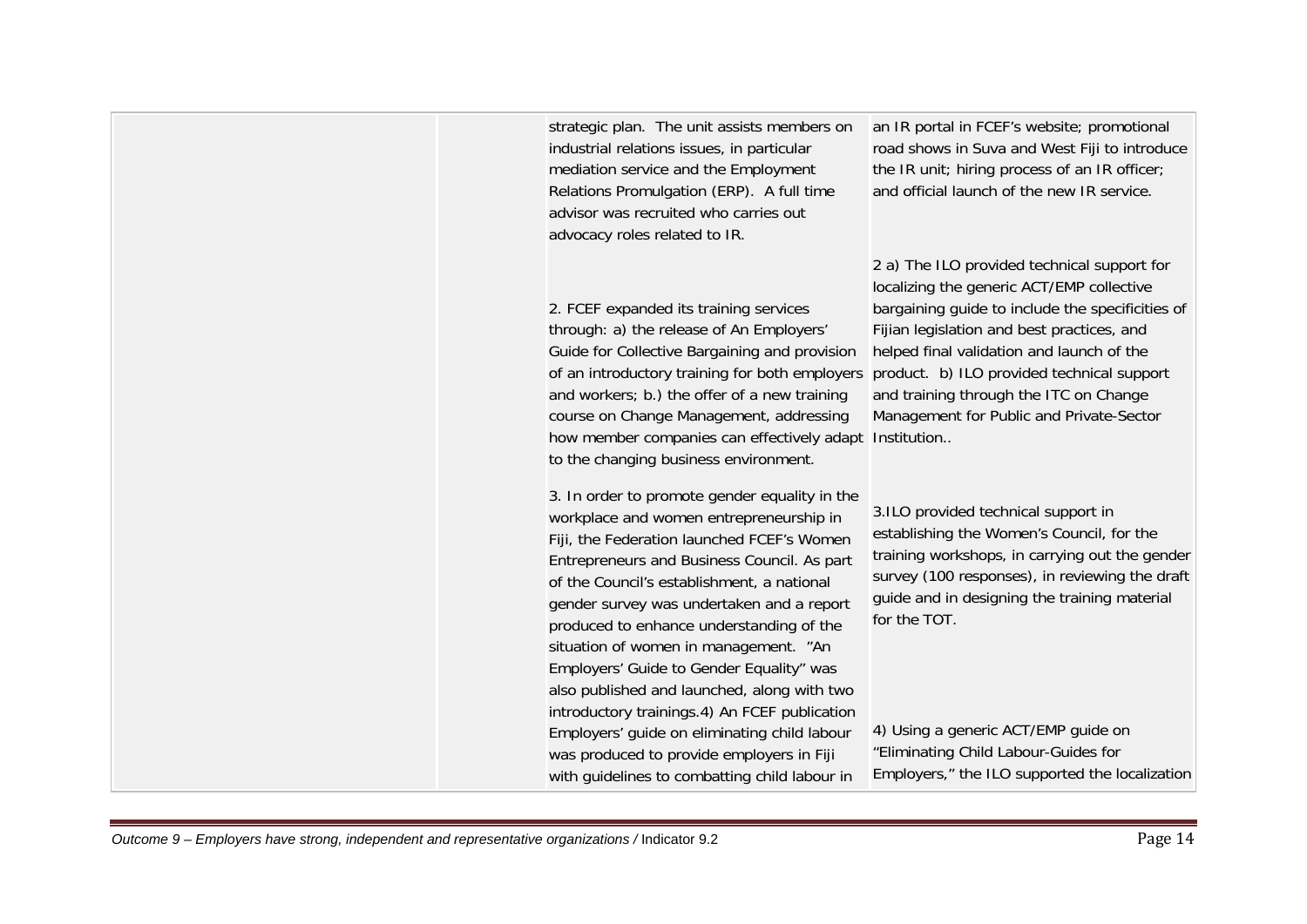|                                                                                        |                | the workplace. The development of the guide process of this product.<br>was publicized at the FCEF's Top Executive<br>Council (TOPEX), attended by FCEF and the<br>government. Two training workshops were<br>also delivered by FCEF to 50 FCEF corporate<br>members based on the newly developed<br>guide.                                                                                                                                                                                                                                                                     |                                                                                                                                                                                                                                                                                                                                                                |
|----------------------------------------------------------------------------------------|----------------|---------------------------------------------------------------------------------------------------------------------------------------------------------------------------------------------------------------------------------------------------------------------------------------------------------------------------------------------------------------------------------------------------------------------------------------------------------------------------------------------------------------------------------------------------------------------------------|----------------------------------------------------------------------------------------------------------------------------------------------------------------------------------------------------------------------------------------------------------------------------------------------------------------------------------------------------------------|
| Indonesia/IDN801<br>Strengthened institutional capacity of<br>employers' organisations | $\overline{2}$ | 1. The Employers' Association of Indonesia's<br>(APINDO) research and information unit and<br>its capacity to advocate for its members'<br>interests have been strengthened through<br>enhancement of its technical skills in<br>conducting surveys and research on policy or<br>business-related issues. Formats for<br>guidelines, surveys, coding and data analysis<br>were developed. As a pilot initiative, a skills<br>survey was carried out to assess skills needs<br>and shortages in selected sectors as well as to<br>better document profiles of APINDO<br>members. | The ILO organized training for DPN and<br>Dewan Pimpinan Provinsi (DPP) APINDO<br>members to introduce the draft guidelines and<br>method for conducting surveys and data<br>analysis. ILO invited a resource person from<br>the Malaysian Employers Federation (MEF)<br>Research Unit to share experiences and on-<br>going research and advocacy activities. |
|                                                                                        |                | 2. APINDO released an employers' guideline on ILO provided technical assistance in<br>Preventing Sexual Harassment at the<br>Workplace as part of the International<br>Women's Day in 2012. This is now an integral APINDO members to gather inputs and<br>service provided by APINDO's SMEs, Women<br>Employers, Women Labour, Gender and Social<br>Division. The launch included a panel<br>discussion with APINDO chairman and ILO<br>representative which was broadcast live                                                                                                | developing the employers' guidelines and<br>organized an employers' focus group of 20<br>validate the content.                                                                                                                                                                                                                                                 |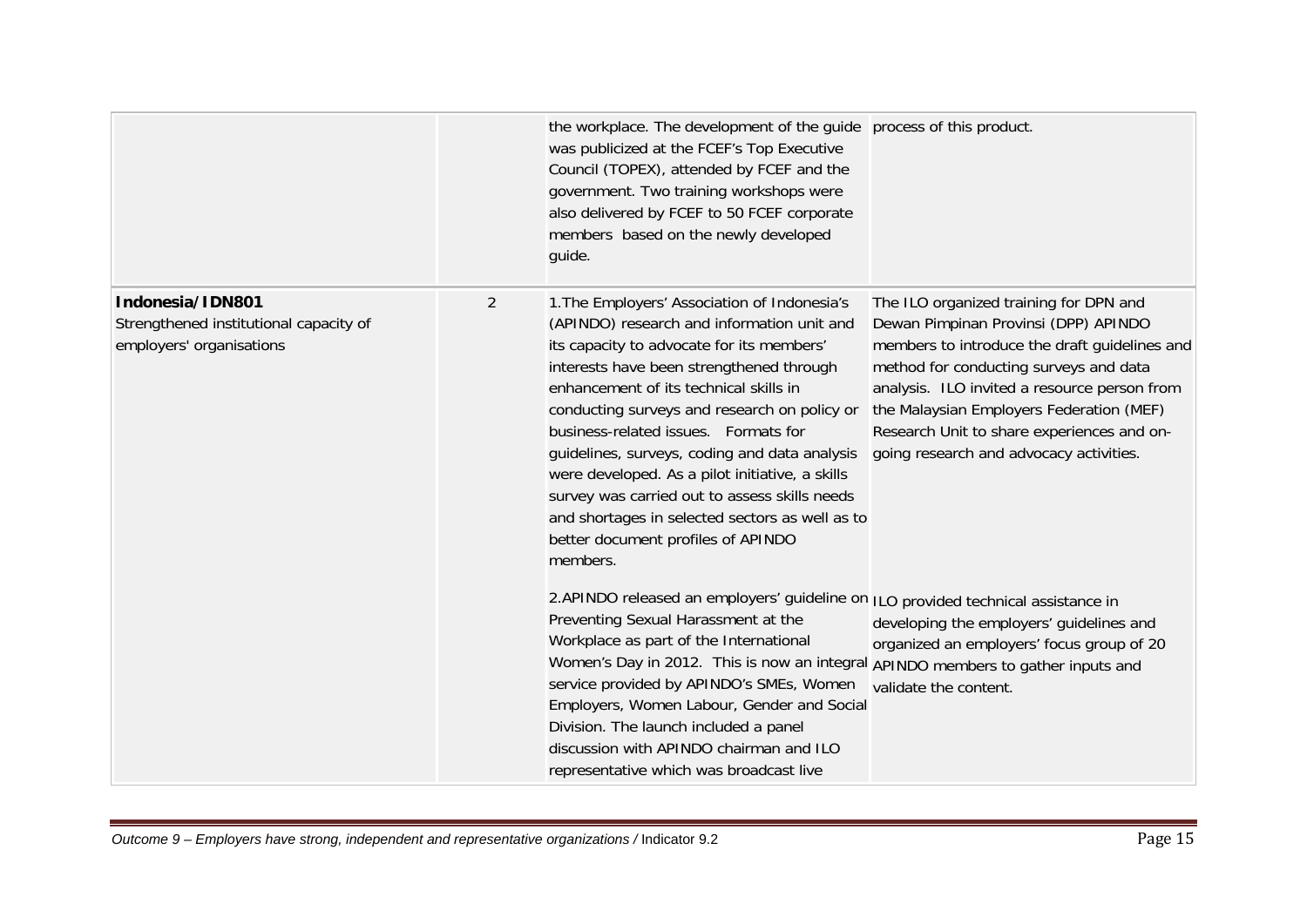|                                                                                          |                | across 10 Indonesian cities.                                                                                                                                                                                                                                                                                                                                                                                                                                                                                                                                                                                                                                                                                                                                                                                                                                                                                                                                                                                                                                                                                                                       |                                                                                                                                                                                                                                                                                                                                                                                                                                                                                                                                                                                                                                                                                                                                                  |
|------------------------------------------------------------------------------------------|----------------|----------------------------------------------------------------------------------------------------------------------------------------------------------------------------------------------------------------------------------------------------------------------------------------------------------------------------------------------------------------------------------------------------------------------------------------------------------------------------------------------------------------------------------------------------------------------------------------------------------------------------------------------------------------------------------------------------------------------------------------------------------------------------------------------------------------------------------------------------------------------------------------------------------------------------------------------------------------------------------------------------------------------------------------------------------------------------------------------------------------------------------------------------|--------------------------------------------------------------------------------------------------------------------------------------------------------------------------------------------------------------------------------------------------------------------------------------------------------------------------------------------------------------------------------------------------------------------------------------------------------------------------------------------------------------------------------------------------------------------------------------------------------------------------------------------------------------------------------------------------------------------------------------------------|
| Philippines/PHL801<br>Strengthened institutional capacity of<br>employers' organisations | $\overline{2}$ | 1. The Employers' Confederation of the<br>Philippines (ECOP) updated and revised its<br>2007 version of "Guidebook for Effective<br>Employers" - a five volume handbook that<br>provides guidance for business practitioners<br>on issues related to labour standards, labour<br>relations and laws affecting labour and<br>management - to reflect the changes in<br>legislation and doctrine from Supreme Court<br>decisions. With the revised guide in place,<br>ECOP has been able to provide advice and<br>enhanced services related to HR/IR to its<br>members.<br>2. ECOP developed "Toolkit for Employers:<br>Labour Management Cooperation," which<br>enables companies to form, manage and<br>sustain a labour management council.<br>Relevant training and advocacy materials<br>were also produced.<br>3. ECOP has offered a new service on gender<br>equality through its CSR department. ECOP<br>developed a toolkit and training module for<br>employers on gender equality and women's<br>rights at work to enhance awareness on<br>related legislation and to equip practitioners<br>with skills to support women's rights in the | ILO provided technical guidance during the<br>revision process and focus group discussions<br>to validate the guide. ILO provided training<br>for ECOP staff to provide on providing HR/IR<br>services to its members based on the guide.<br>2. ILO provided support for the development<br>of the toolkit and training materials The ILO<br>also organized advocacy meetings and focus<br>group discussions to provide input into the<br>draft toolkit and two training programmes for<br>60 LMC implementers.<br>3. ILO provided technical support in the<br>conceptual design of the gender toolkit and<br>training module and a pretesting for the<br>training manual. The ILO also offered<br>assistance in carrying out the gender survey. |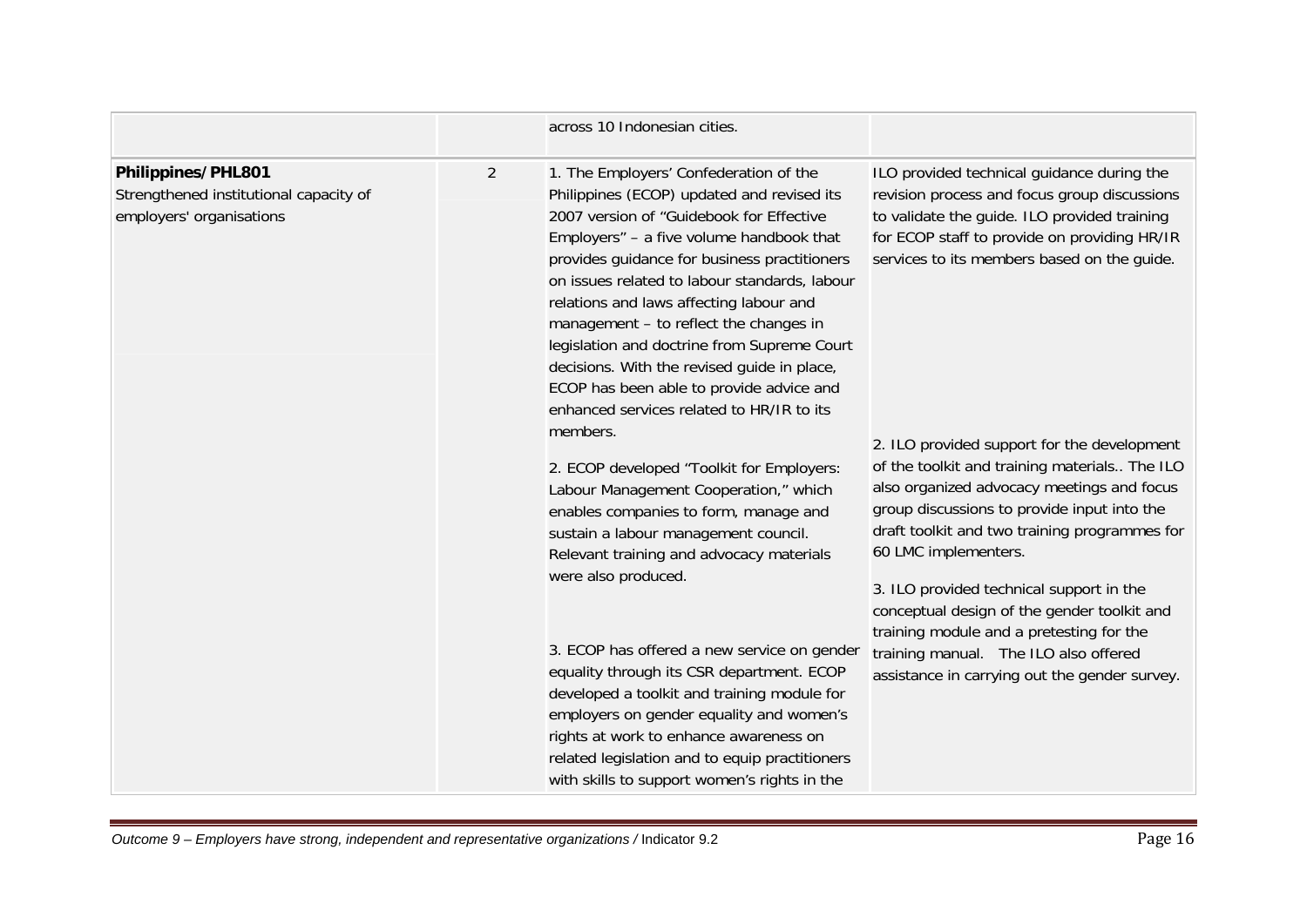|                                                                                    |                | workplace. ECOP also conducted a gender<br>survey with 120 companies on the situation of<br>women in business and management in the<br>Philippines and produced an analytical report.                                                                                                                                                                                                                                                                    |                                                                                                                                                            |
|------------------------------------------------------------------------------------|----------------|----------------------------------------------------------------------------------------------------------------------------------------------------------------------------------------------------------------------------------------------------------------------------------------------------------------------------------------------------------------------------------------------------------------------------------------------------------|------------------------------------------------------------------------------------------------------------------------------------------------------------|
| India/IND801<br>Strengthened institutional capacity of<br>employers' organisations | $\overline{2}$ | 1. The Standing Conference of Public Sector<br>Enterprises (SCOPE) of India expanded the<br>scope of its services to members to include<br>the Right to Information (RTI) Law. Based on for the study and preparation of the manual.<br>a study, a manual on the operation of the law<br>with sample templates for employers was<br>developed. SCOPE now provides an advisory<br>service to members on handling RTI<br>applications based on the manual. | 1. The ILO provided technical and financial<br>support in identifying areas for expansion of<br>services and methods of service delivery, and              |
|                                                                                    |                | 2. The All India Organisation of Employers<br>(AIOE) and the Employers Federation of India<br>(EFI) have expanded their training service<br>capacity by developing 28 trainers, to<br>conduct ILO SIYB training. The AIOE has<br>conducted 3 training programmes in selected<br>districts through which 400 have been<br>trained.                                                                                                                        | 2. The ILO provided financial and technical<br>support in training AIOE and EFI nominees<br>under SIYB TOT and for the roll-out of the<br>SIYB programmes. |
| Nepal/NPL801<br>Strengthened institutional capacity of<br>employers' organisations | $\overline{2}$ | The Federation of Nepal Chambers of<br>Commerce and Industry (FNCCI) expanded its assistance in preparation of the training<br>training service and promotion of social<br>dialogue by developing a training manual on<br>social dialogue. A TOT was conducted for 20<br>FNCCI representatives and a training<br>programme on social dialogue is now offered                                                                                             | ILO provided financial and technical<br>manual and the TOT.                                                                                                |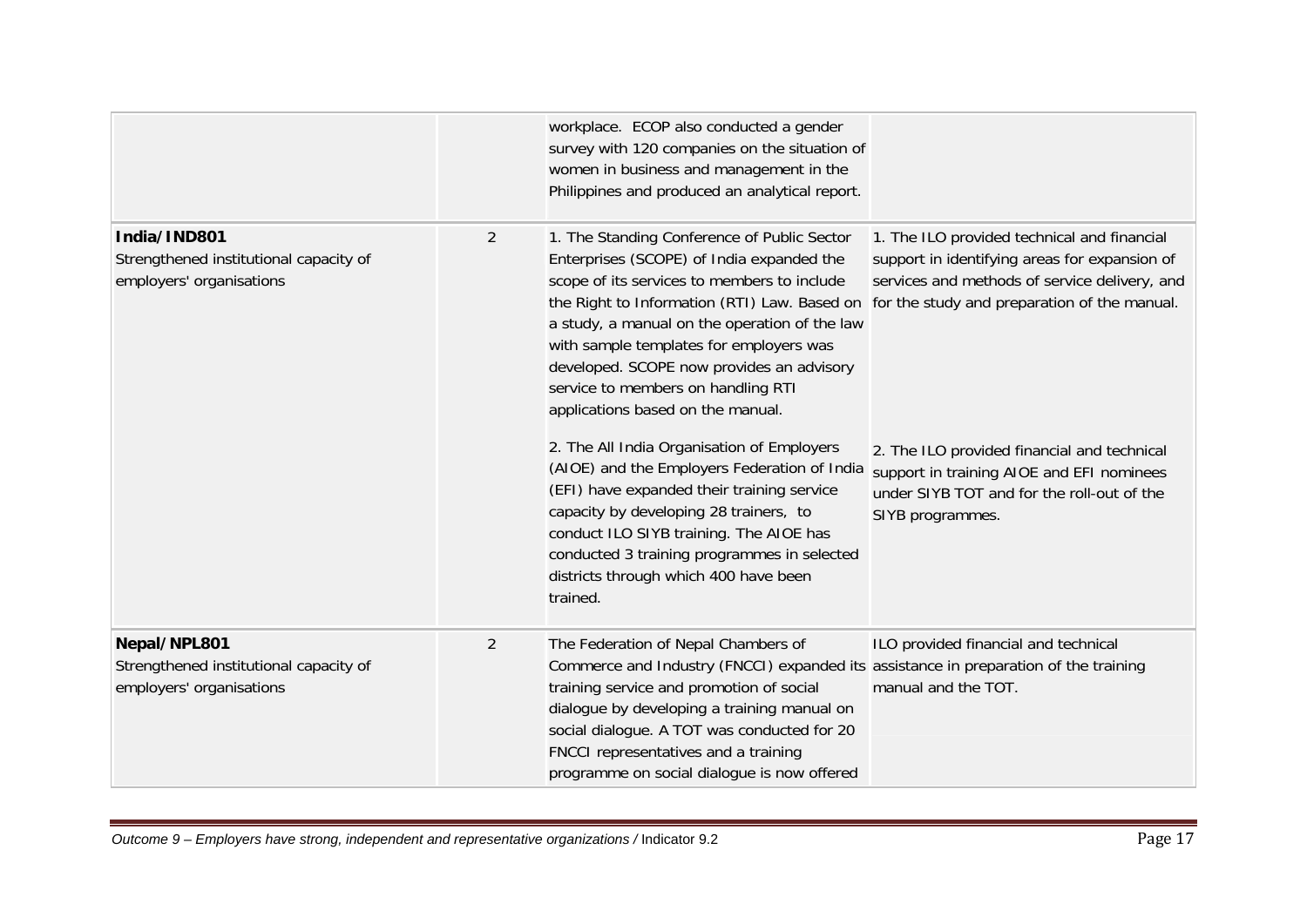|                                                                                        |                | by the FNCCI through its training unit.                                                                                                                                                                                                                                                                                                                                                                                                                                                                                                                                                                                                                                                                                                                                                          |                                                                                                                            |
|----------------------------------------------------------------------------------------|----------------|--------------------------------------------------------------------------------------------------------------------------------------------------------------------------------------------------------------------------------------------------------------------------------------------------------------------------------------------------------------------------------------------------------------------------------------------------------------------------------------------------------------------------------------------------------------------------------------------------------------------------------------------------------------------------------------------------------------------------------------------------------------------------------------------------|----------------------------------------------------------------------------------------------------------------------------|
| Thailand/THA 801                                                                       | $\overline{2}$ | A new "Greener Business Training and<br>Knowledge Sharing" service by the Employers' throughout the design, development and<br>Confederation of Thailand (ECOT) was<br>established. The on-line service to members<br>on green jobs and green industry assists<br>enterprises in promoting environmentally-<br>sound practices and safer and more<br>productive workplaces through training<br>resources and tools. ECOT's new Green<br>Information Service provides knowledge and<br>information for companies interested in<br>managing resources more efficiently and in<br>greening their operations. ECOT is now in the<br>vanguard of promoting the necessary shift<br>towards models of production that are more<br>sustainable in their use of natural resources<br>and the environment. | ILO provided technical advice and support<br>launch of the service.                                                        |
| Sri Lanka/LKA801<br>Strengthened institutional capacity of<br>employers' organisations | $\overline{2}$ | The Employers Federation of Ceylon (EFC)<br>expanded its service scope in Human<br>Resource management by formally setting up<br>the "EFC HR solutions unit". A strategic plan<br>has been developed for the unit and 4 EFC<br>personnel trained in providing consultancy<br>services in the following specific areas:<br>recruitment and selection, job analysis, HR<br>functions and managing change, and practical<br>HRM.                                                                                                                                                                                                                                                                                                                                                                    | ILO provided financial assistance and<br>technical support through inputs on service<br>expansion and product development. |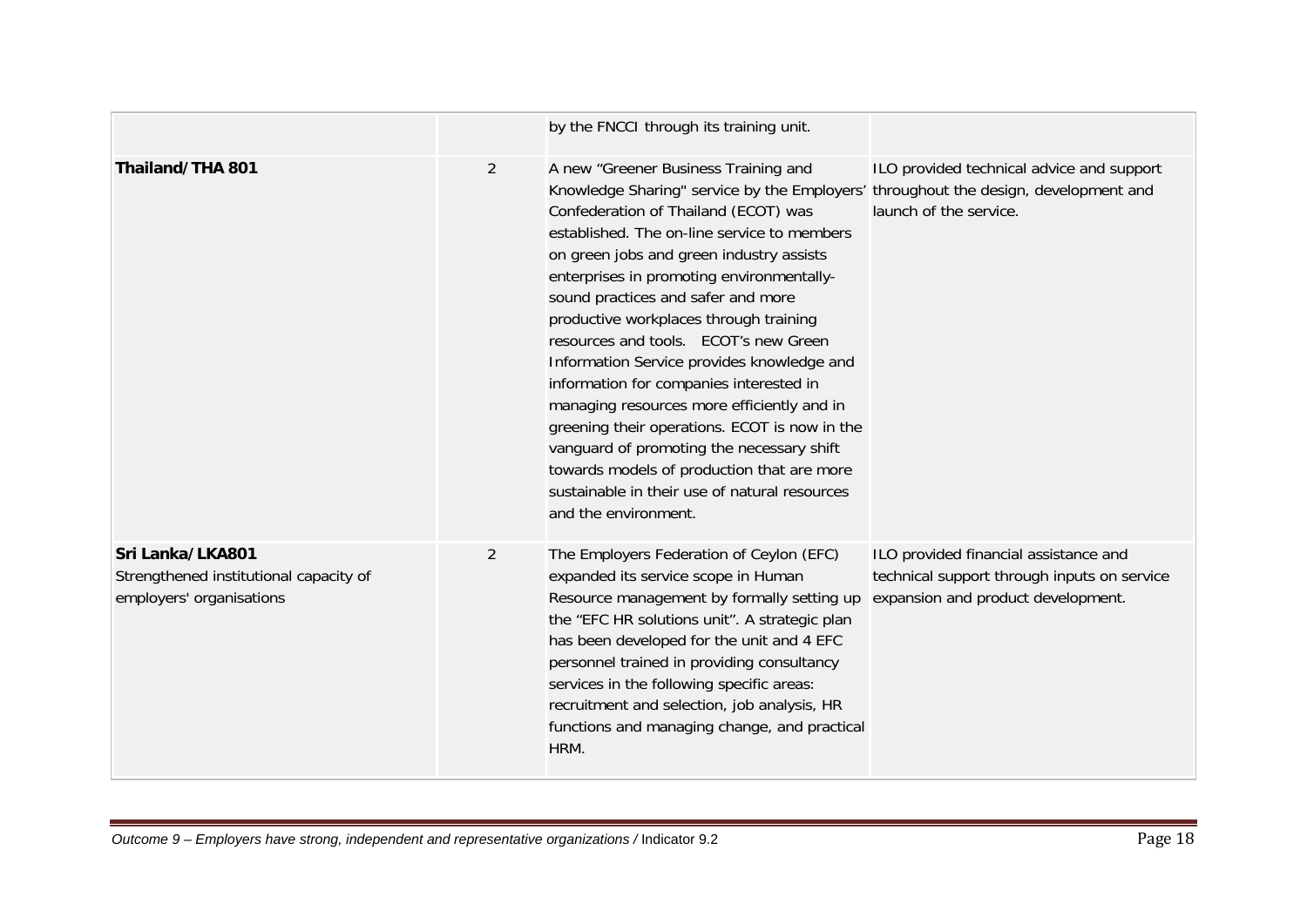| <b>Europe</b>                                                                          |                |                                                                                                                                                                                                                                                                                                                                                                                                                                                                                                                                                                                                                                                                                                                                                                                                                                            |                                                                                                                                                                                                                                                                                                                                                                                                                                                                                                                   |
|----------------------------------------------------------------------------------------|----------------|--------------------------------------------------------------------------------------------------------------------------------------------------------------------------------------------------------------------------------------------------------------------------------------------------------------------------------------------------------------------------------------------------------------------------------------------------------------------------------------------------------------------------------------------------------------------------------------------------------------------------------------------------------------------------------------------------------------------------------------------------------------------------------------------------------------------------------------------|-------------------------------------------------------------------------------------------------------------------------------------------------------------------------------------------------------------------------------------------------------------------------------------------------------------------------------------------------------------------------------------------------------------------------------------------------------------------------------------------------------------------|
| Armenia/ARM801                                                                         | 1              | The Republican Union of Employers of<br>Armenia (RUEA) developed its strategic plan<br>for services development, endorsed by the<br>RUEA Management Board. Based on the<br>adopted strategic plan, RUEA plans to<br>develop and/or improve services in the<br>areas of women entrepreneurship, OSH, VET<br>and labour legislation. As a direct follow-up<br>to the strategic plan for service<br>development, RUEA is focusing on women's<br>entrepreneurship development (WED) as a<br>potential new service. RUEA is conducting a<br>survey on WED to help identify specific<br>services for women entrepreneurs, in<br>particular for young women. Based on the<br>survey outcomes, RUEA expects to develop<br>targeted training to promote women's<br>entrepreneurship thereby expanding their<br>training offer for member companies. | The ILO provided technical and financial support<br>for a workshop for RUEA staff and Board<br>members on Strategic Planning with Special<br>Focus On Services Development in March 2013,<br>including using the ILO "Guide on Services' by<br><b>Employers' Organizations." Technical advice</b><br>was provided to RUEA in the process of<br>developing and adopting its strategic plan on<br>services development and in implementing the<br>survey on women entrepreneurship<br>development as a new service. |
| <b>Americas</b>                                                                        |                |                                                                                                                                                                                                                                                                                                                                                                                                                                                                                                                                                                                                                                                                                                                                                                                                                                            |                                                                                                                                                                                                                                                                                                                                                                                                                                                                                                                   |
| Bolivia/BOL801<br>Organizaciones Empresariales asociadas<br>mejoran su gestión gremial | $\overline{2}$ | En 2013 la Confederación de Empresarios<br>Privados de Bolivia-CEPB ha comenzado a<br>implementar una Encuesta Periódica de<br>Percepción y Expectativas Empresariales, que<br>sobre las perspectivas de crecimiento                                                                                                                                                                                                                                                                                                                                                                                                                                                                                                                                                                                                                       | La OIT brindó asistencia técnica especializada<br>en el diseño e implementación de la encuesta,<br>así como en el análisis de los resultados de la<br>misma. Se prestó supervisión técnica durante<br>provee de información de calidad a sus socios la ejecución de la actividad con el objetivo de<br>asegurar la calidad del producto.                                                                                                                                                                          |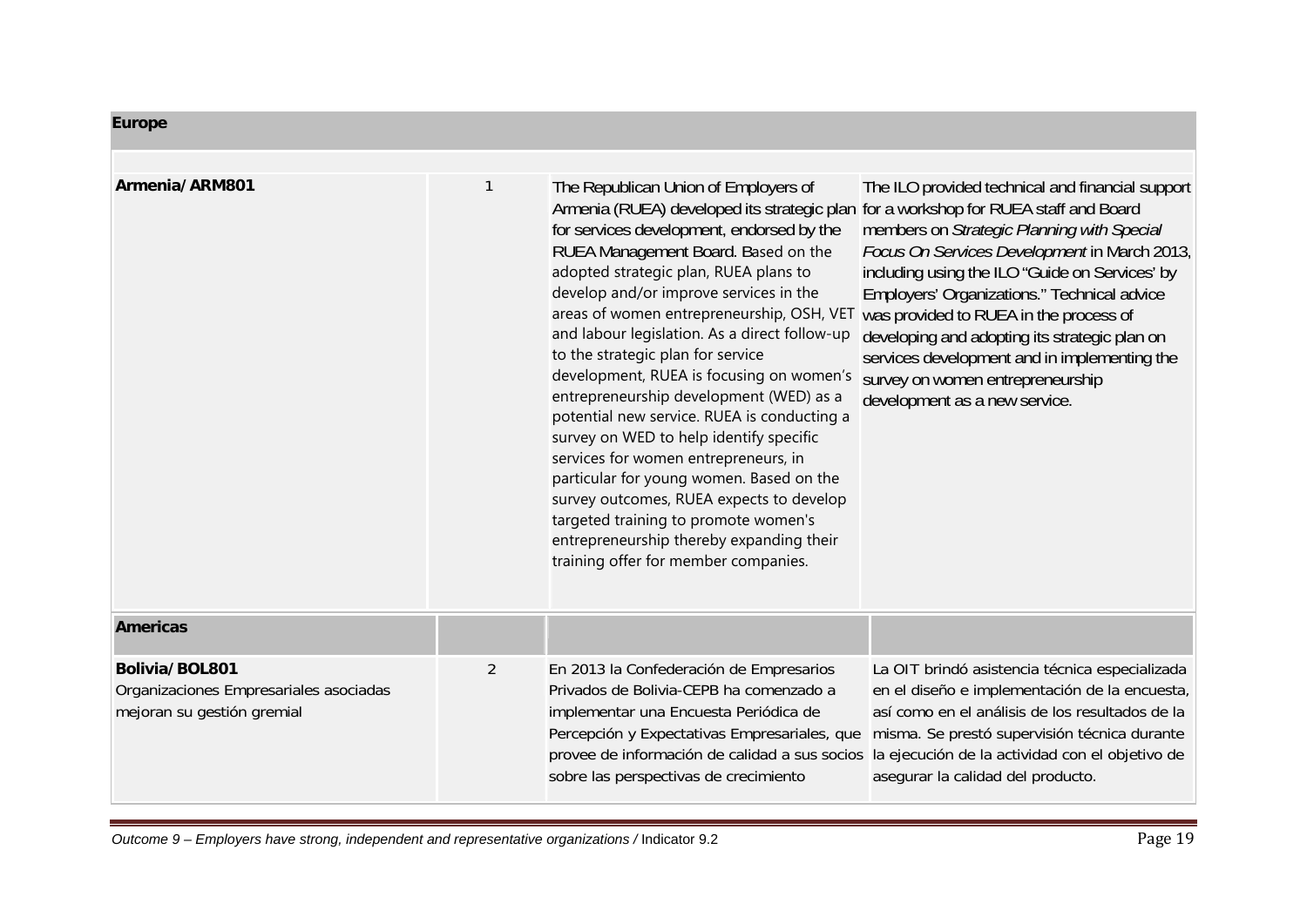|                                                                                                                                                                                                                                |                | empresarial, así como el análisis de temas de<br>coyuntura en Bolivia. Este nuevo servicio<br>contribuye de manera directa a mejorar el<br>proceso de toma decisiones en las empresas<br>asociadas, al mismo tiempo fortaleciendo la<br>capacidad de cabildeo estratégico de la CEPB.                                                                                                                                                                                                                                                   |                                                                                                                                                                                                                                                                                                                                                                                                                           |
|--------------------------------------------------------------------------------------------------------------------------------------------------------------------------------------------------------------------------------|----------------|-----------------------------------------------------------------------------------------------------------------------------------------------------------------------------------------------------------------------------------------------------------------------------------------------------------------------------------------------------------------------------------------------------------------------------------------------------------------------------------------------------------------------------------------|---------------------------------------------------------------------------------------------------------------------------------------------------------------------------------------------------------------------------------------------------------------------------------------------------------------------------------------------------------------------------------------------------------------------------|
|                                                                                                                                                                                                                                |                |                                                                                                                                                                                                                                                                                                                                                                                                                                                                                                                                         |                                                                                                                                                                                                                                                                                                                                                                                                                           |
| Colombia/COL801<br>Organizaciones Empresariales con<br>capacidades y competencias fortalecidas en<br>Gerencia organizacional, habilidades de<br>negociación, comunicación y diseño de<br>servicios y planificación estratégica | $\overline{2}$ | En 2012, La Asociación Nacional de<br>Empresarios de Colombia-ANDI creó la Red<br>Nacional de Comités de Seguridad y Salud en<br>el Trabajo-SST compuesta por los Comités<br>Seccionales de 9 ciudades de Colombia, los<br>que agrupan 237 empresas, con la finalidad<br>de brindar consejería y asesoría técnica, así<br>como para compartir buenas prácticas. Al<br>mismo tiempo la Red estableció un Plan de<br>Acción Priorizado basado en buena parte en<br>los resultados de la Encuesta sobre el Sistema<br>de Seguridad Social. | La OIT ofreció asistencia técnica especializada<br>para la estructuración de la Red, así como<br>para la definición de su estrategia y Plan de<br>Acción Priorizado. Igualmente se apoyó<br>técnicamente en el diseño y ejecución de la<br>Encuesta sobre el Sistema de Seguridad<br>Social. Se realizaron 2 talleres con todos los<br>Comités Seccionales así como reuniones<br>individuales de cada uno de los Comités. |
| Ecuador/ECU801<br>Organizaciones Empresariales con<br>capacidades y competencias fortalecidas en<br>Gerencia organizacional, habilidades de<br>negociación, comunicación y diseño de<br>servicios                              | 2              | La Cámara de Industrias y Producción del<br>Ecuador durante 2012-2013 creó para sus<br>empresas afiliadas, un servicio de pre-<br>auditorías para la certificación de la norma<br>OHSAS 18001 en Seguridad y Salud en el<br>Trabajo, en atención a la demanda de sus<br>socios. En el programa piloto para desarrollar<br>y probar el nuevo servicio, se capacitaron<br>auditores y funcionarios de las empresas en<br>los aspectos necesarios para el cumplimiento                                                                     | La OIT brindó asistencia técnica para el<br>diseño e implementación del servicio, para la<br>capacitación de los auditores y funcionarios de<br>las empresas. Se realizó un seguimiento<br>técnico permanente para asegurar la calidad<br>del servicio.                                                                                                                                                                   |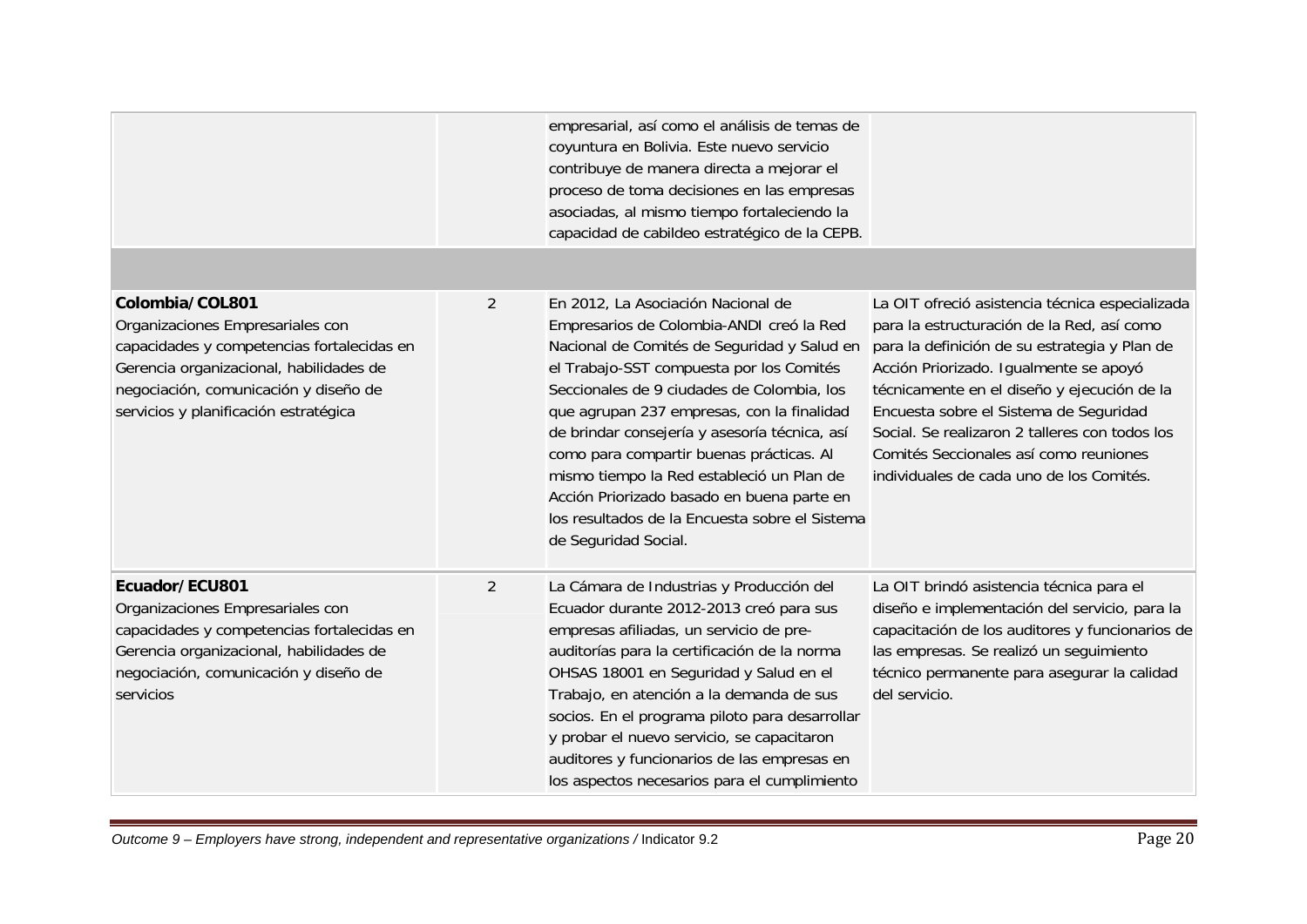|                                                                                                                |                | de la norma. Participaron 9 empresas que<br>lograron su certificación.                                                                                                                                                                                                                                                                                         |                                                                                                                                                                                                                                                                                                                                                     |
|----------------------------------------------------------------------------------------------------------------|----------------|----------------------------------------------------------------------------------------------------------------------------------------------------------------------------------------------------------------------------------------------------------------------------------------------------------------------------------------------------------------|-----------------------------------------------------------------------------------------------------------------------------------------------------------------------------------------------------------------------------------------------------------------------------------------------------------------------------------------------------|
| Peru/PER137<br>Fortalecida las capacidades de la CONFIEP<br>para bindar servicios relevantes a sus<br>miembros | $\overline{2}$ | a la Confederación de Instituciones<br>Empresariales Privadas del Perú-CONFIEP,<br>participaron de la construcción y adopción de<br>un procedimiento para la correcta aplicación<br>de sus Códigos de Conducta, fortaleciendo así<br>su gobernanza y transparencia frente a la<br>sociedad.                                                                    | En 2012, 20 gremios empresariales asociados La OIT brindó asistencia técnica especializada<br>en Transparencia y Gobernanza insitucional<br>para la diseño y construcción de los<br>procedimientos para la aplicación de los<br>Códigos de Conducta. Se llevaron a cabo al<br>menos 2 reuniones de trabajo con cada uno<br>de los gremios asociados |
| Bahamas/BHS801<br>Strengthened institutional capacity of<br>employers' organisations                           | $\overline{2}$ | The Bahamas Chamber of Commerce and<br>Employers' Confederation (BCCEC) established and develop BCCEC's training programme on<br>a new service for members and potential<br>members on enterprise skills development.<br>Staff of BCCEC conducted follow-up<br>assessment and support activities to<br>entrepreneurs who had previously undergone<br>training. | The ILO provided technical support to design<br>Enterprise Skills including a Training of<br>Trainers Workshop for staff of BCCEC in<br>Grand Bahama.                                                                                                                                                                                               |
| Barbados/BRB801<br>Strengthened institutional capacity of<br>employers' organisations                          | $\overline{2}$ | The Barbados Employers' Confederation (BEC) Provided technical and financial support to<br>established a new service for members and<br>potential members on enterprise skills<br>development. Four staff developed four<br>different business plans to enable training to<br>be offered to a variety of entrepreneurs.                                        | design and develop BEC's training programme<br>on Enterprise Skills including a training of<br>trainers workshop for staff of BEC and their<br>affiliated members, the Barbados Small<br>Business Association and the Barbados Youth<br><b>Business Trust.</b>                                                                                      |
| Costa Rica/CRI801<br>Strengthened institutional capacity of                                                    | $\overline{2}$ | La Unión Costarricense de Cámaras y<br>Asociaciones del Sector Empresarial Privado                                                                                                                                                                                                                                                                             | La OIT brindó asistencia técnica a través de<br>consultores externos y de la participación de                                                                                                                                                                                                                                                       |

*Outcome 9 – Employers have strong, independent and representative organizations /* Indicator 9.2 Page 21 Page 21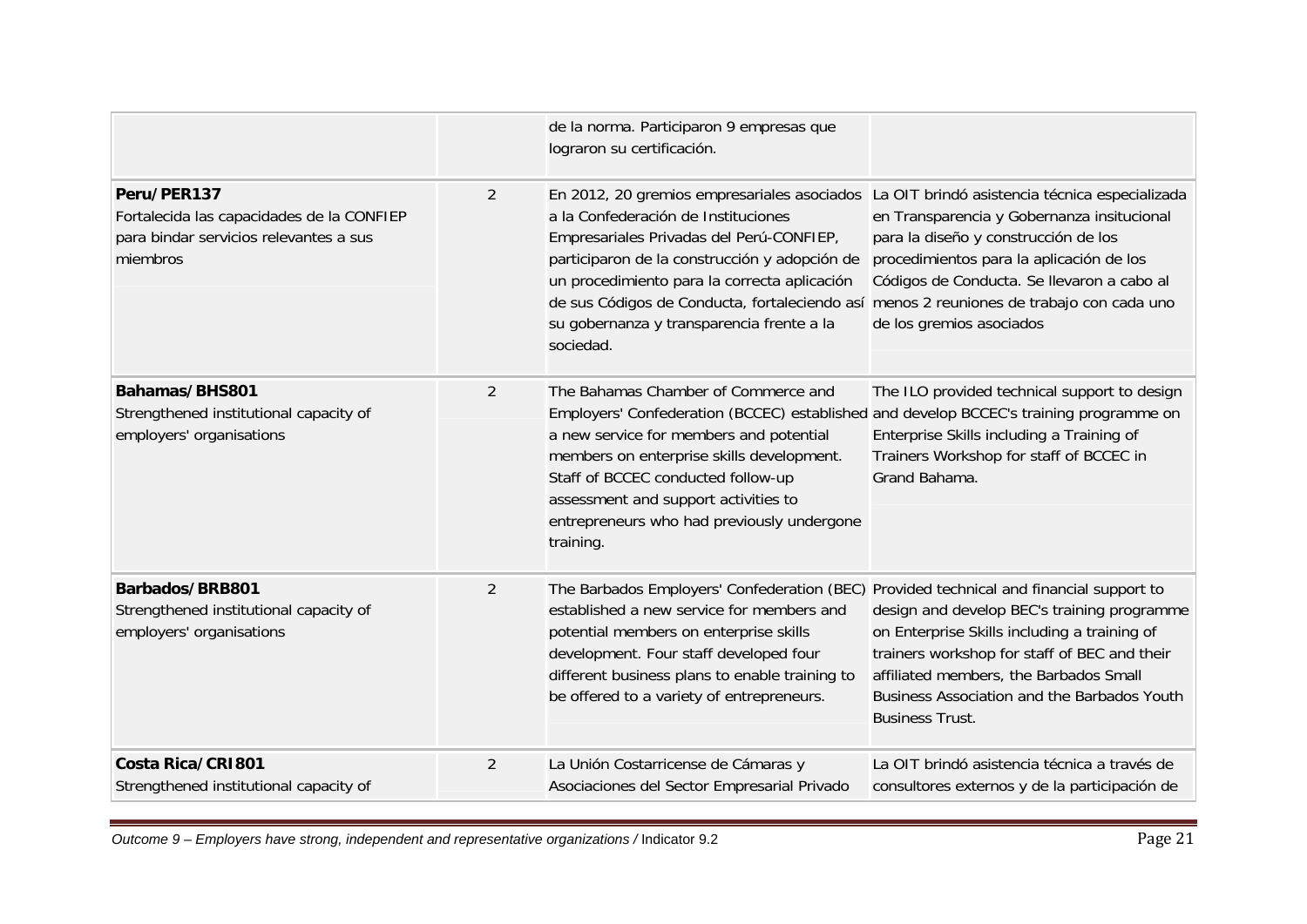| employers' organisations                                                                        |   | (UCCAEP) en el seno de su Comisión de<br>Trabajo socio laboral, diseño, desarrollo e<br>implemento una agenda empresarial laboral,<br>en la que se señalan de manera puntual los<br>temas en los que la Unión de Cámaras quiere<br>incidir y ofrecer servicios para las<br>organizaciones que la integran.<br>Derivado de la Agenda Laboral Empresarial, la de las empresas en materia de equidad de<br>UCCAEP ofrece nuevos servicios para las<br>organizaciones que integran la UCCAEP, entre<br>estos servicios destacan: sensibilización y<br>capacitación a los empleadores para promover<br>la protección social frente a la violación a los<br>derechos de no discriminación y<br>hostigamiento laboral y sexual; servicios de<br>información a las empresas para la<br>erradicación del trabajo infantil; servicios en<br>formación profesional para las empresas y sus<br>trabajadores; propuestas de políticas para<br>promover empleos para la juventud en<br>determinados sectores económicos (PYMES);<br>servicio de representación en la comisión<br>nacional del salario mínimo y servicios de<br>representación empresarial en el seno del<br>Consejo Superior del Trabajo. | los especialistas en al menos 10 sesiones de<br>trabajo con el Comité Laboral.<br>La OIT brindó capacitó a los integrantes de la<br>Comisión que tienen presencia en los<br>diferentes comités tripartitos en técnicas de<br>capacitación y negociación. Además la OIT<br>capacitó a los empresarios y a los ejecutivos<br>género y no discriminación. |
|-------------------------------------------------------------------------------------------------|---|---------------------------------------------------------------------------------------------------------------------------------------------------------------------------------------------------------------------------------------------------------------------------------------------------------------------------------------------------------------------------------------------------------------------------------------------------------------------------------------------------------------------------------------------------------------------------------------------------------------------------------------------------------------------------------------------------------------------------------------------------------------------------------------------------------------------------------------------------------------------------------------------------------------------------------------------------------------------------------------------------------------------------------------------------------------------------------------------------------------------------------------------------------------------------------------------|--------------------------------------------------------------------------------------------------------------------------------------------------------------------------------------------------------------------------------------------------------------------------------------------------------------------------------------------------------|
| Dominican Republic/DOM801<br>Strengthened institutional capacity of<br>employers' organisations | 1 | La Confederación patronal de la República<br>Dominicana COPARDOM en el seno de su<br>Junta Directiva, diseñó, desarrolló e<br>implementó plan presupuestado y una agenda<br>empresarial laboral, en la que se establecen,                                                                                                                                                                                                                                                                                                                                                                                                                                                                                                                                                                                                                                                                                                                                                                                                                                                                                                                                                                   |                                                                                                                                                                                                                                                                                                                                                        |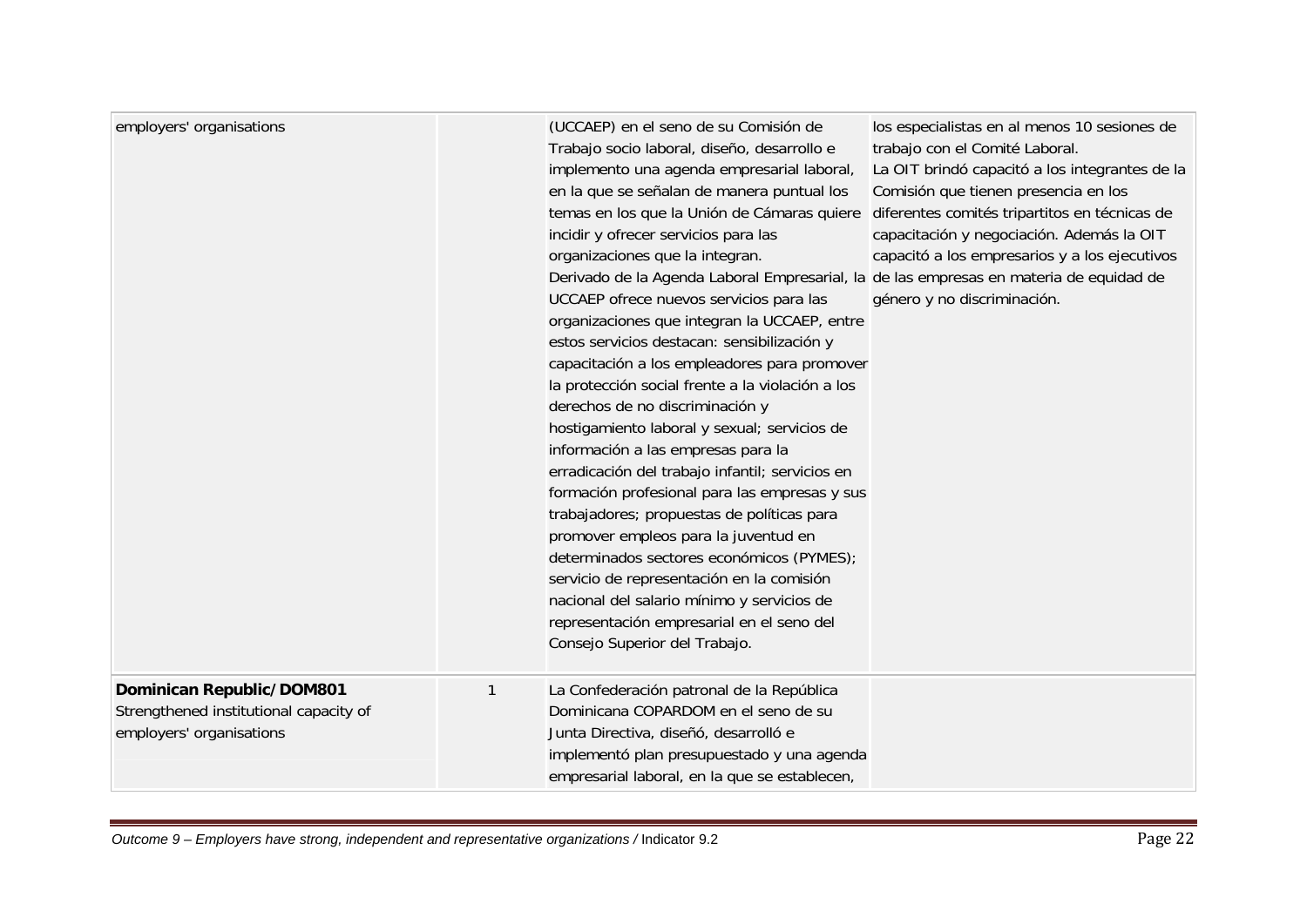|                                                                                          |                | de manera puntual, los servicios en los que la<br>COPARDOM quiere incidir y ofrecer servicios<br>para las empresas que representa.                                                                                                                                                                                                                                                                                                                                                     |                                                                                                                                                                                                                                                                                                                                                                                                                                                                       |
|------------------------------------------------------------------------------------------|----------------|----------------------------------------------------------------------------------------------------------------------------------------------------------------------------------------------------------------------------------------------------------------------------------------------------------------------------------------------------------------------------------------------------------------------------------------------------------------------------------------|-----------------------------------------------------------------------------------------------------------------------------------------------------------------------------------------------------------------------------------------------------------------------------------------------------------------------------------------------------------------------------------------------------------------------------------------------------------------------|
|                                                                                          | $\overline{2}$ | Derivado del Plan, Presupuesto y la Agenda<br>Laboral Empresarial, la COPARDOM ofrece<br>nuevos servicios para las empresas que<br>participan, entre estos destacan:<br>sensibilización y capacitación a los<br>empleadores para mejorar las condiciones en<br>materia de seguridad y salud en el trabajo.                                                                                                                                                                             | La OIT brindo asistencia técnica a través de<br>consultores externos y de la participación de<br>los especialistas en al menos 7 sesiones de<br>trabajo con la Junta Directiva de la<br>COPARDOM<br>La OIT capacitó a los empresarios y a los<br>ejecutivos de las empresas en materia de<br>seguridad y salud en el trabajo; se adoptó un<br>esquema de seguimiento a las empresas que<br>adoptaron programas de mejoramiento en<br>Salud y Seguridad en el Trabajo. |
| El Salvador/SLV801<br>Strengthened institutional capacity of<br>employers' organisations | $\overline{2}$ | La Asociación Nacional de la Empresa Privada<br>(ANEP) constituyó el Comité de Balance<br>género y el equilibrio trabajo-familia en las<br>empresas salvadoreñas. La ANEP ofrece<br>nuevos servicios (difundir entre los altos<br>directivos y colaboradores de las empresas el<br>equilibrio entre el trabajo y la familia y la<br>equidad de género, con esto promover la<br>productividad y competitividad de las<br>empresas) otorgados por el sector<br>empresarial a sus socios. | La OIT brindó acompañamiento técnico en la<br>constitución de este Comité de Trabajo, a<br>Trabajo y Familia, para difundir la igualdad de través de 4 experiencias piloto en 4 empresas<br>salvadoreñas durante el primer semestre de<br>2013. Estas experiencias se llevaron a cabo<br>con la utilización de una metodología que es<br>aplicada a estas empresas con el auspicio<br>técnico de la OIT.                                                              |
| Guatemala/GTM801<br>Strengthened institutional capacity of                               | 2              | El Comité Coordinador de Asociaciones<br>Agrícolas, Comerciales, Industriales y                                                                                                                                                                                                                                                                                                                                                                                                        | La OIT brindo asistencia técnica a través de<br>consultores externos y de la participación de                                                                                                                                                                                                                                                                                                                                                                         |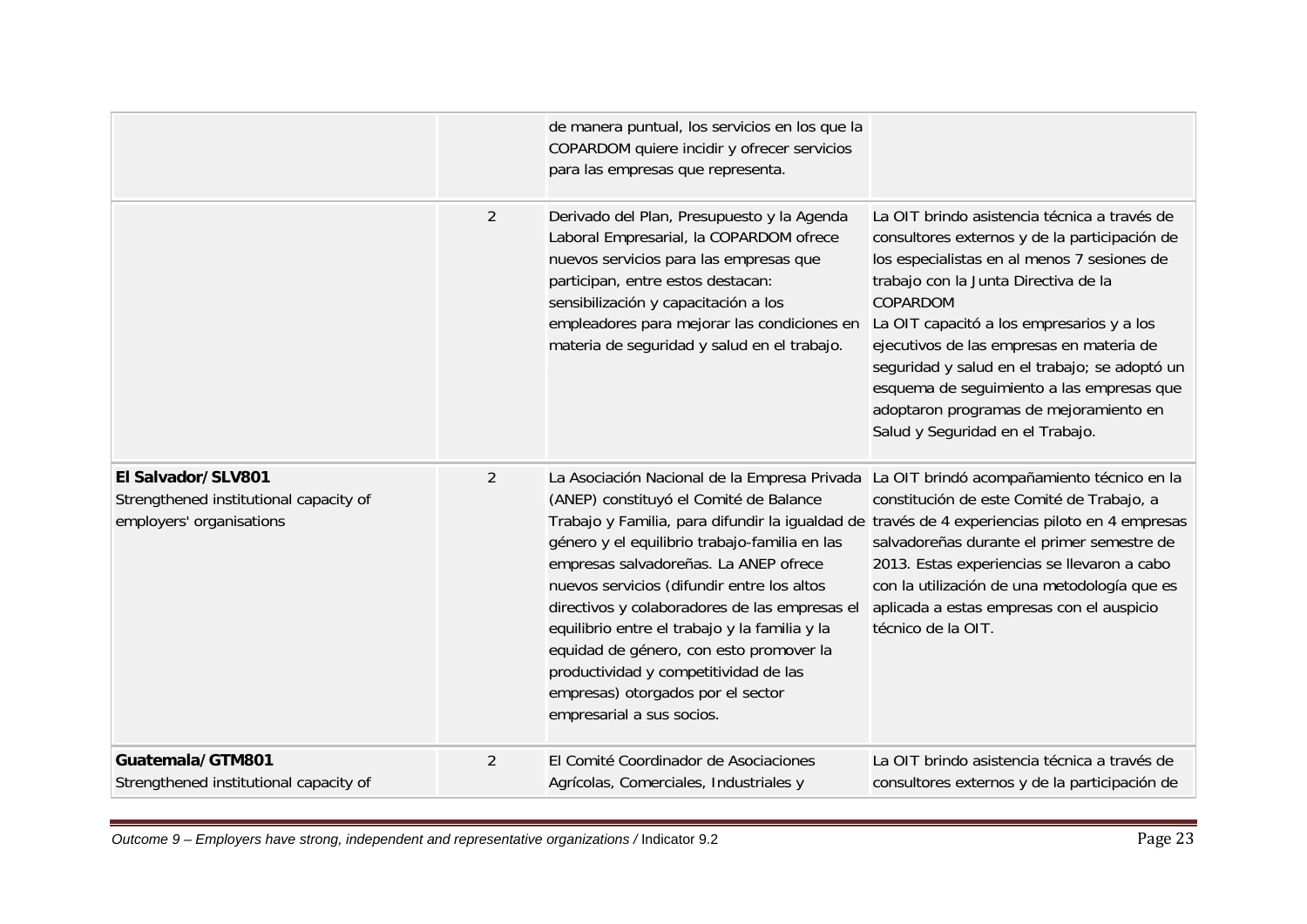| employers' organisations                                                              |                | Financieras CACIF en el seno de su Comisión<br>Laboral, diseño, desarrollo e implemento una<br>agenda empresarial laboral, en la que se<br>señalan de manera puntual los temas en los<br>que el CACIF quiere incidir y ofrecer servicios<br>para las organizaciones que representa.<br>-Derivado de la Agenda Laboral Empresarial,<br>el CACIF y algunas de sus organizaciones (La<br>Cámara del AGRO) ofrecen nuevos servicios<br>para las empresas afiliadas, entre estos<br>servicios destacan: herramientas practicas<br>diseñadas para los empleadores que le<br>permitan conocer el grado de cumplimiento<br>laboral; información a las empresas para la<br>erradicación del trabajo infantil; propuestas<br>de políticas para promover empleos para la<br>juventud en determinados sectores<br>económicos (PYMES); servicio de<br>representación en la comisión nacional del<br>salario mínimo. | los especialistas en al menos 10 sesiones de<br>trabajo con el Comité Laboral.<br>La OIT capacitó a los integrantes de la<br>Comisión que tienen presencia en los<br>diferentes comités tripartitos en técnicas de<br>capacitación y negociación. Además, la OIT<br>capacitó a los empresarios del Agro y a los<br>ejecutivos de sus empresas en materia de<br>buenas prácticas laborales.                   |
|---------------------------------------------------------------------------------------|----------------|--------------------------------------------------------------------------------------------------------------------------------------------------------------------------------------------------------------------------------------------------------------------------------------------------------------------------------------------------------------------------------------------------------------------------------------------------------------------------------------------------------------------------------------------------------------------------------------------------------------------------------------------------------------------------------------------------------------------------------------------------------------------------------------------------------------------------------------------------------------------------------------------------------|--------------------------------------------------------------------------------------------------------------------------------------------------------------------------------------------------------------------------------------------------------------------------------------------------------------------------------------------------------------------------------------------------------------|
| Honduras/HND801<br>Strengthened institutional capacity of<br>employers' organisations | $\overline{2}$ | El Consejo Hondureño de la Empresa Privada<br>(COHEP), a través de Comisión Laboral,<br>diseño y desarrollo una agenda de trabajo<br>empresarial en el ámbito laboral, que le<br>permita incidir en la generación de políticas<br>públicas, así como ofrecer nuevos servicios<br>destinados a las organizaciones que lo<br>integran.<br>Derivado de la Agenda Laboral Empresarial, el La OIT brindó asistencia técnica a través de<br>COHEP ofrece nuevos servicios para las                                                                                                                                                                                                                                                                                                                                                                                                                           | La OIT brindó acompañamiento técnico en los<br>distintos temas que se abordan en la agenda<br>de trabajo laboral empresarial.<br>La Comisión laboral del COHEP recibió a<br>diferentes especialistas y consultores de la<br>OIT para apoyarlos en la elaboración de la<br>agenda, así como en el diseño de los servicios<br>que se ofrecieron a los socios.<br>capacitaciones en materia del C 169 ofrecidos |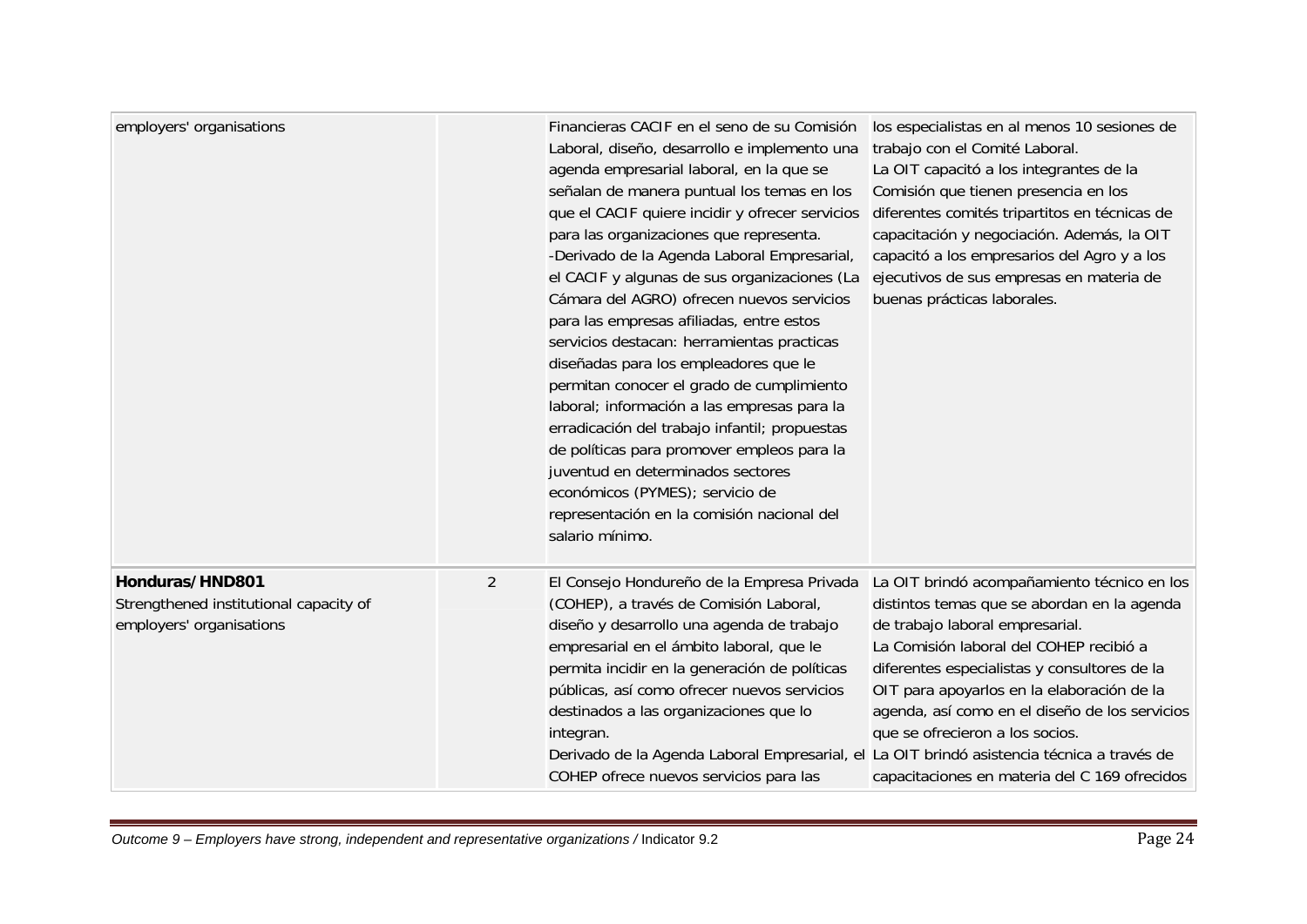|                                                                                     |   | organizaciones que integran al COHEP, entre<br>estos servicios destacan: servicios de<br>capacitación en el marco del C 169; servicios<br>de información a las empresas para la<br>erradicación del trabajo infantil; servicios en<br>formación profesional para las empresas y sus<br>trabajadores; propuestas de políticas para<br>promover empleos para la juventud en<br>determinados sectores económicos (PYMES);<br>servicio de representación en la comisión<br>nacional del salario mínimo y servicios de<br>representación empresarial en el seno del<br>Consejo Superior del Trabajo.                                                                                                                                                          | a los sectores económicos involucrados.<br>Además, la OIT brindó formación en materia<br>de Seguridad y salud en el trabajo del sector<br>industrial hondureño.                                                                                                                                                                                   |
|-------------------------------------------------------------------------------------|---|----------------------------------------------------------------------------------------------------------------------------------------------------------------------------------------------------------------------------------------------------------------------------------------------------------------------------------------------------------------------------------------------------------------------------------------------------------------------------------------------------------------------------------------------------------------------------------------------------------------------------------------------------------------------------------------------------------------------------------------------------------|---------------------------------------------------------------------------------------------------------------------------------------------------------------------------------------------------------------------------------------------------------------------------------------------------------------------------------------------------|
| Panama/PAN801<br>Strengthened institutional capacity of<br>employers' organisations | 2 | El Consejo Nacional de la Empresa Privada<br>(CoNEP) ejecutó un proyecto como un nuevo<br>servicio y asistenci a sus afiliados que<br>consistió en impulsar la erradicación del<br>Trabajo Infantil, con dos componentes<br>esenciales: el compromiso por escrito que<br>adoptan las empresas para erradicar el<br>trabajo infantil y la aplicación al interior de la<br>empresa de una guía publicada sobre<br>responsabilidad social empresarial para la<br>prevención y erradicación del trabajo infantil.<br>Esto permitió un trabajo coordinado y la<br>prestación de este tipo de servicios a<br>empresas de al menos tres sectores de la<br>economía panameña (construcción, café y<br>servicios).<br>El proyecto permitió establecer compromisos | La OIT brindó acompañamiento técnico en la<br>ejecución de este proyecto, a través de<br>capacitaciones para la elaboración de la guía,<br>reuniones con la Junta Directiva y los<br>responsables del proyecto en el CoNEP para el<br>desarrollo de la estrategia. La OIT coordinó<br>con el CoNEP en el diseño e implementación<br>del proyecto. |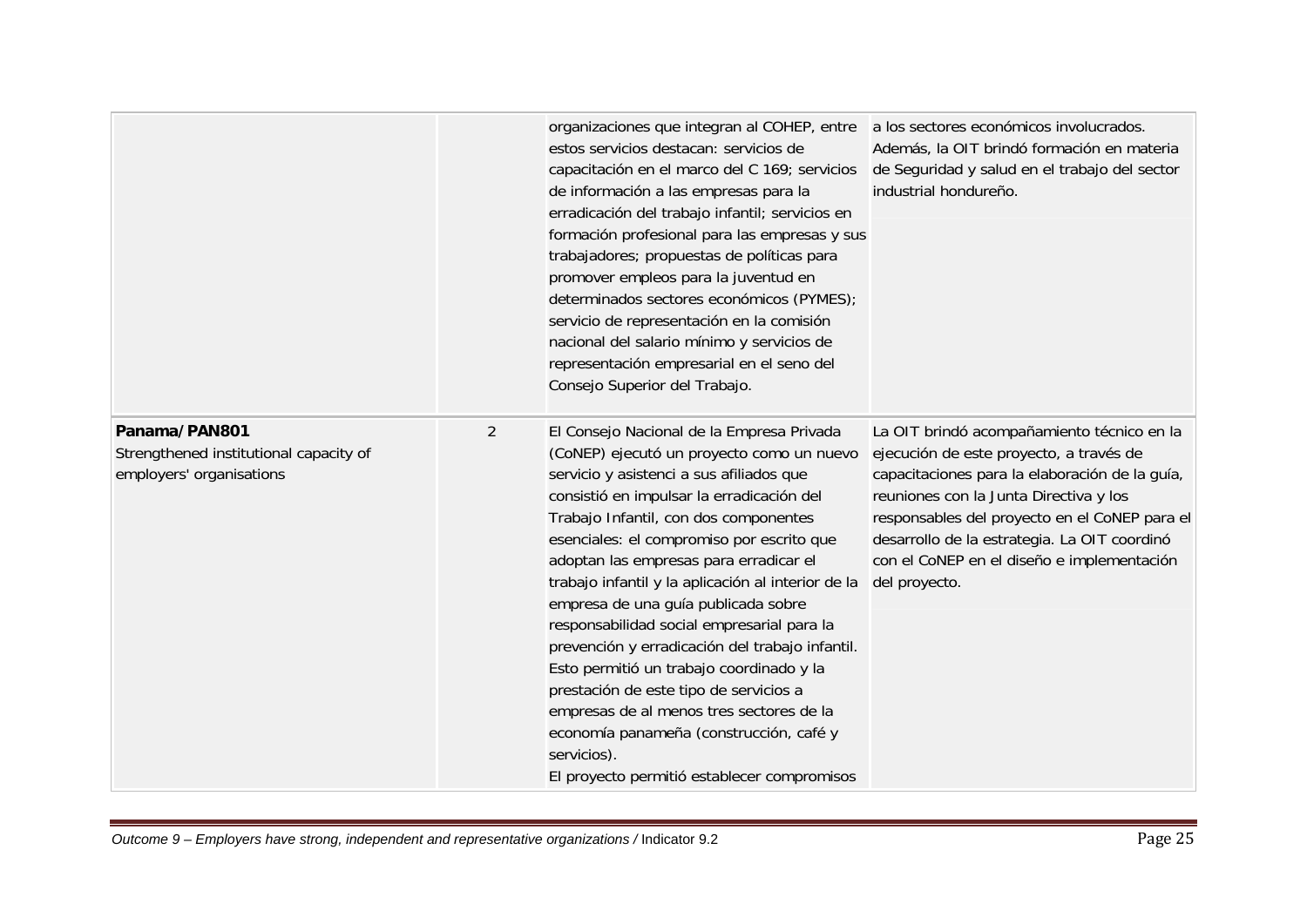|               |                | con más de 250 empresas adheridas a las<br>organizaciones empresariales que integran el<br>CoNEP y con la Cámara de la Construcción y<br>el sector cafetalero de Panamá.                                                                                                                                                                                                                                                                                                                                                                                                                                                                                                                                                                                                                                                                                                                                                                                                                                                                                                                                                                                       |                                                                                                                                                                                                  |
|---------------|----------------|----------------------------------------------------------------------------------------------------------------------------------------------------------------------------------------------------------------------------------------------------------------------------------------------------------------------------------------------------------------------------------------------------------------------------------------------------------------------------------------------------------------------------------------------------------------------------------------------------------------------------------------------------------------------------------------------------------------------------------------------------------------------------------------------------------------------------------------------------------------------------------------------------------------------------------------------------------------------------------------------------------------------------------------------------------------------------------------------------------------------------------------------------------------|--------------------------------------------------------------------------------------------------------------------------------------------------------------------------------------------------|
|               | $\overline{2}$ | -El Consejo Nacional de la Empresa Privada<br>(CoNEP) aprobó y ejecutó un Diplomado de<br>Alto Nivel dirigido a los Directores y miembros trabajo) al CoNEP para la implementación del<br>de los Consejos Directivos de las empresas;<br>este Diplomado se sustenta en las nuevas<br>formas de "gerenciar" los recursos humanos<br>en las empresas y cuenta con 7 módulos<br>dirigido a los Directores de Recursos Humanos<br>y Directores de Áreas. Además, a través de<br>este diplomado, el CoNEP brinda 3 clases de<br>resultados: hacia las empresas (contar con<br>mejores capacidades estratégicas y laborales<br>de sus ejecutivos para apoyar con mejores<br>prácticas gerenciales los retos de crecimiento<br>y desarrollo empresarial), hacia las<br>organizaciones de empleadores (contar con<br>participación más activa, eficiente y<br>sistemática de las empresas de mayor peso<br>en el país), y hacia los participantes<br>(entendimiento del entorno laboral actual,<br>siendo agentes de cambio y contando con<br>herramientas y conocimiento de mejores<br>prácticas). El CoNEP diplomó a un 1er grupo<br>de 35 personas durante el 2013. | -La OIT brindo soporte técnico (reuniones de<br>trabajo con la junta directiva y el grupo de<br>Diplomado), sobre el diseño, elaboración y<br>puesta en marcha del Diplomado durante el<br>2013. |
| Mexico/MEX801 | $\overline{2}$ | Directivos de los Centros Empresariales de la En coordinación con las organizaciones de                                                                                                                                                                                                                                                                                                                                                                                                                                                                                                                                                                                                                                                                                                                                                                                                                                                                                                                                                                                                                                                                        |                                                                                                                                                                                                  |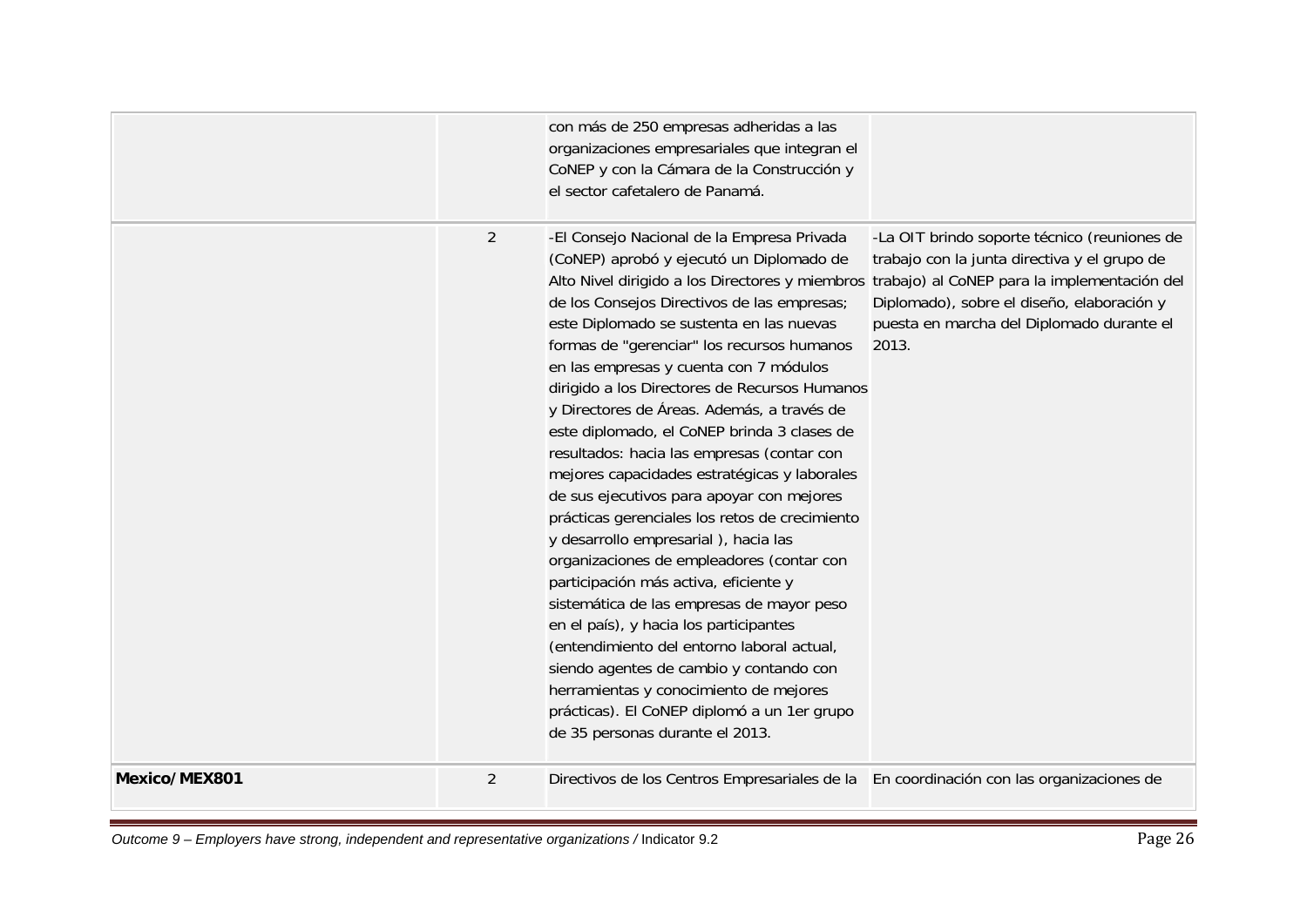| Fortalecimiento de la capacidad institucional<br>de las organizaciones de empleadores |                | Confederación Patronal de la República<br>Mexicana (COPARMEX) y de la Cámara<br>Azucarera han fortalecido competencias clave<br>como la competencia estratégica,<br>competencia competitiva, competencia de<br>generar valor, competencia innovador,<br>competencia de liderazgo transformador,<br>competencia de gestión, competencia de<br>flexibilidad de velocidad y competencia<br>financiera a través del Programa de<br>certificación de competencias para directivos y<br>gerentes de representación empresarial y<br>promuevan en las empresas un nuevo<br>esquema de diálogo acorde al nuevo esquema<br>socio-económico en el que se desarrolla la<br>empresa y el mundo del trabajo.                                                                               | empleadores, la OIT identificó las<br>competencias claves que servían como base<br>para diseñar la metodología y los contenidos<br>del programa de formación y certificación.<br>Además, la OIT aportó cofinanciamiento<br>sustantivo para la realización del Programa<br>(consultores, diseño académico, etc.)                                                                                                                                                                                                  |
|---------------------------------------------------------------------------------------|----------------|-------------------------------------------------------------------------------------------------------------------------------------------------------------------------------------------------------------------------------------------------------------------------------------------------------------------------------------------------------------------------------------------------------------------------------------------------------------------------------------------------------------------------------------------------------------------------------------------------------------------------------------------------------------------------------------------------------------------------------------------------------------------------------|------------------------------------------------------------------------------------------------------------------------------------------------------------------------------------------------------------------------------------------------------------------------------------------------------------------------------------------------------------------------------------------------------------------------------------------------------------------------------------------------------------------|
| Chile/CHL801<br>Strengthened institutional capacity of<br>employers' organisations    | $\overline{2}$ | SOFOFA (Industrialists Employers<br>Organization) in Chile launched a new<br>information service: Business Strategy for<br>labour inclusion of people with disabilities.<br>The service involves an electronic toolkit on its between SOFOFA and the United States<br>web page www.empresainclusiva.cl. The<br>toolkit offers guidance to members on how to: the adoption of SOFOFAs business strategy<br>a) hire and retain employees with disabilities;<br>b) establish an OSH system with an inclusive<br>perspective; c) access governmental benefits<br>granted for training and hiring people with<br>disabilities; d) motivate people with disabilities (1) Base-line analysis: making the business<br>to seek employment.<br>SOFOFA has adopted an internal work-plan | In 2011, SOFOFA joined the ILO Global<br>Network on Business and Disabilities, through<br>which technical advice has been provided. ILO<br>supported the exchange of experiences<br>Business Leadership Network which inspired<br>for the labour inclusion of people with<br>disabilities (PWD). Within this framework, ILO<br>supported SOFOFA in the development of the<br>following tools/publications:<br>case for hiring PWD ; (2) Inclusive Enterprise,<br>a step by step protocol for enterprises wishing |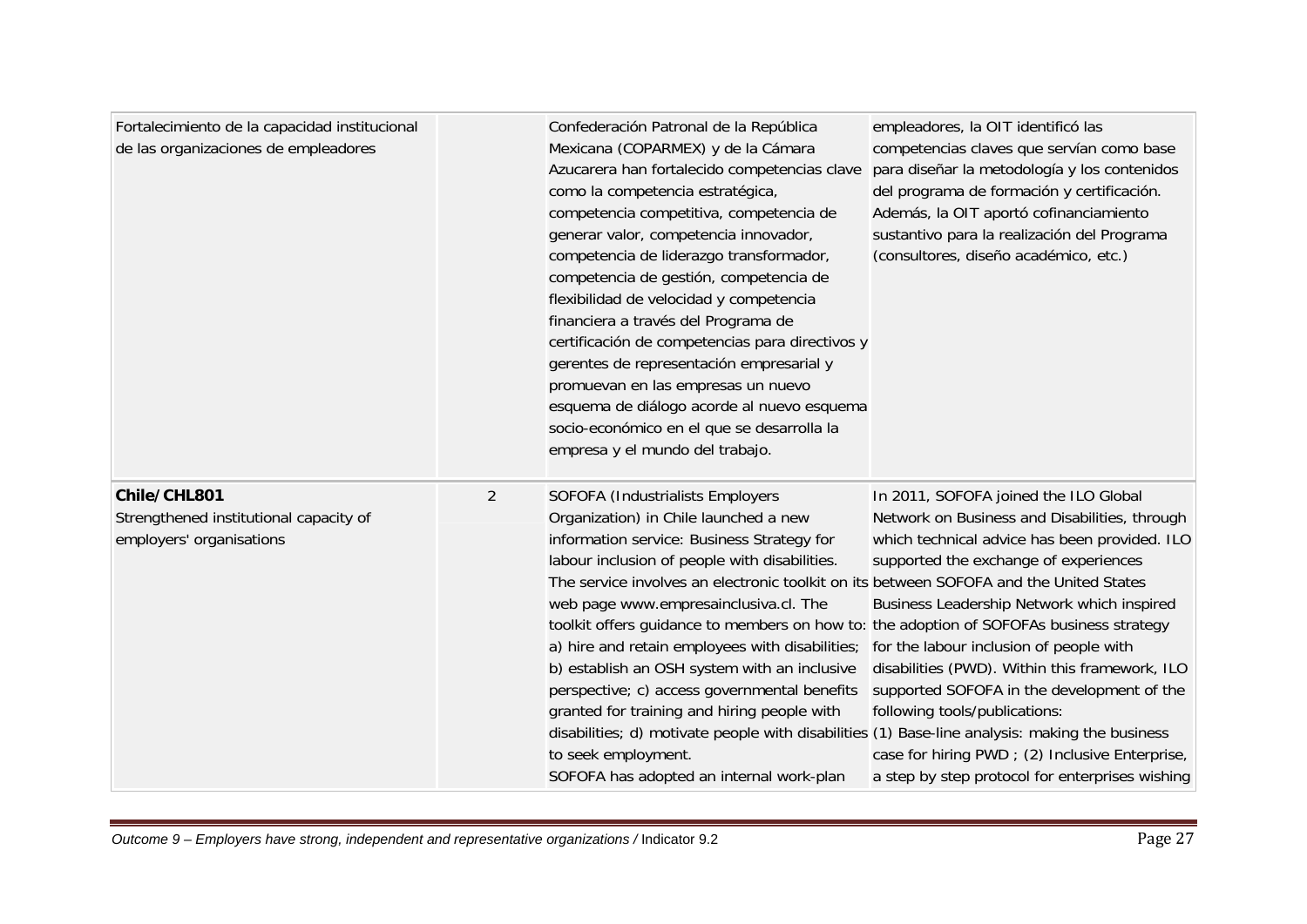|                                                                                       |                | with promotional activities to train business<br>representatives on the electronic toolkit<br>through workshops for HRD managers.<br>SOFOFA is also using the toolkit to influence<br>public policy and awareness.                                                                                                                                                                                                                                                                                                                                                                                                                                                                                                                                                                                                                                                                                                                                                                                                                                                                          | to incorporate PWD in their workforce; (3)<br>Employers <sup>o</sup> Guide for an inclusive approach to<br>prevention of occupational risks; (4)<br>Employers Guide to legal incentives and<br>government programs to promote the<br>inclusion of PWD; (5) A guide for people with<br>disabilities looking for a job which encourages<br>PWD to seek productive and remunerated<br>work.                                                                                                                                                                                                            |
|---------------------------------------------------------------------------------------|----------------|---------------------------------------------------------------------------------------------------------------------------------------------------------------------------------------------------------------------------------------------------------------------------------------------------------------------------------------------------------------------------------------------------------------------------------------------------------------------------------------------------------------------------------------------------------------------------------------------------------------------------------------------------------------------------------------------------------------------------------------------------------------------------------------------------------------------------------------------------------------------------------------------------------------------------------------------------------------------------------------------------------------------------------------------------------------------------------------------|-----------------------------------------------------------------------------------------------------------------------------------------------------------------------------------------------------------------------------------------------------------------------------------------------------------------------------------------------------------------------------------------------------------------------------------------------------------------------------------------------------------------------------------------------------------------------------------------------------|
| Paraguay/PRY801<br>Strengthened institutional capacity of<br>employers' organisations | $\overline{2}$ | Two employers ' organizations have<br>developed new advisory services on child<br>labour eradication and due protection of teen- representatives of CAAP and FUNDAZUCAR<br>age workers (15-17 years old)<br>a) In 2013, Centro Azucarero y Alcoholero de<br>Paraguay (CAAP), affiliated to FEPRINCO<br>(apex employers organization in Paraguay),<br>introduced a new service providing advice and and advice in the development of the<br>guidance on addressing the issues of child<br>labour and hiring of teen-age workers. CAAP<br>provides member companies with promotional teen-age work; and a register of suppliers to<br>material and conducts training workshops for<br>company managers to raise awareness of<br>child labour and safe conditions of work for<br>teenage workers.<br>b) Unión Industrial Paraguay (UIP) has<br>developed a new information service through<br>"Growing Protected: a business guide to hiring<br>teen-age workers." This guide provides advice<br>and good practice to SMEs on hiring teen-age<br>workers within the parameters of the national | a) In December 2012, ILO facilitated the<br>exchange of views between high-level<br>(successful business CSR program in El<br>Salvador that promotes the eradication of<br>child labour in the sugar cane industry). ILO<br>assisted CAAP by providing technical support<br>promotional material, the questionnaires used<br>by labour inspection to cover child labour and<br>focus attention on high-risk cases.<br>b) ILO supported UIP to adapt "Growing<br>Protected: a business guide to hiring teen-age<br>workers", from the Chilean version and<br>assisted in the promotional activities. |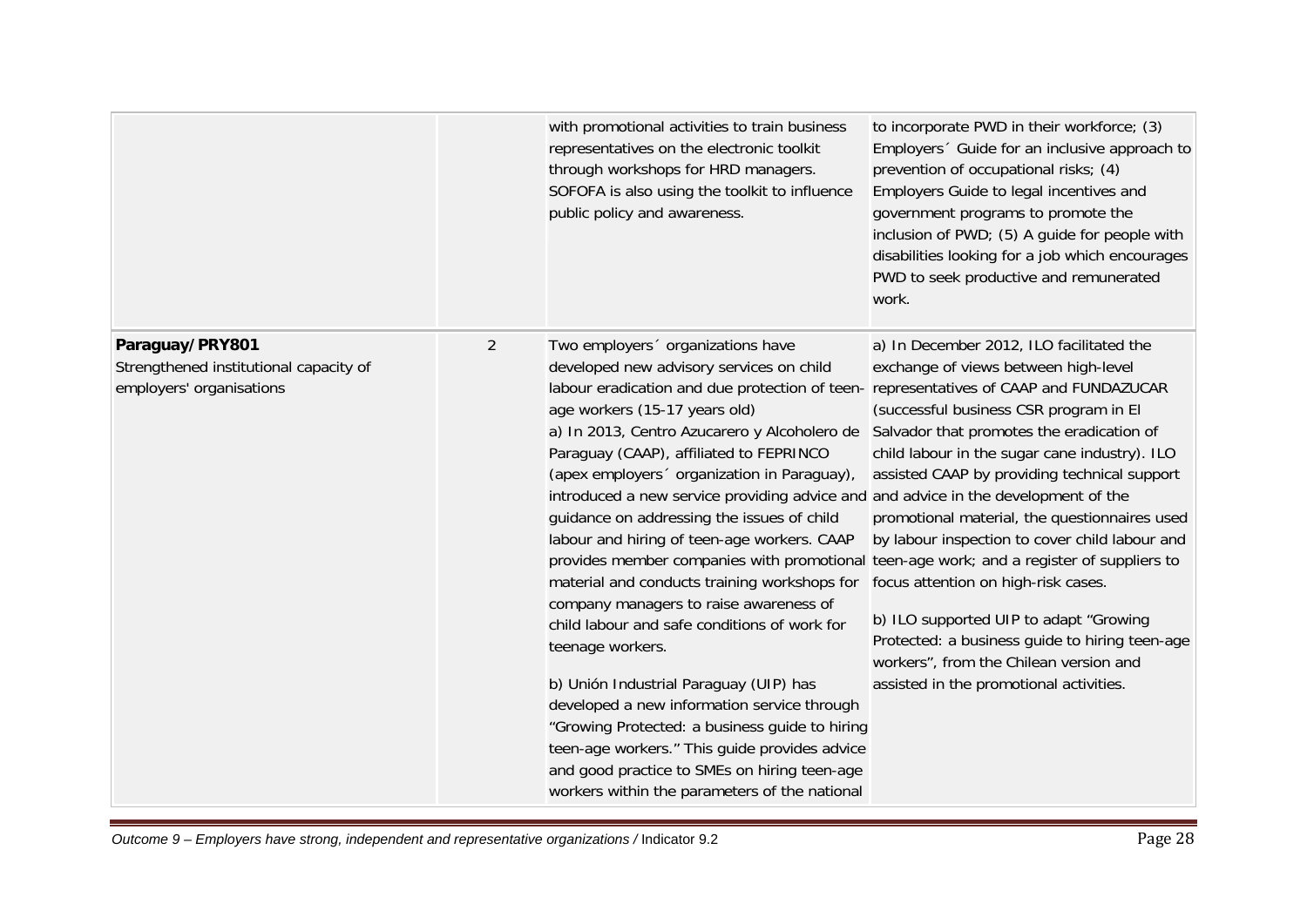| legal framework.<br>$\sim$ |
|----------------------------|
|----------------------------|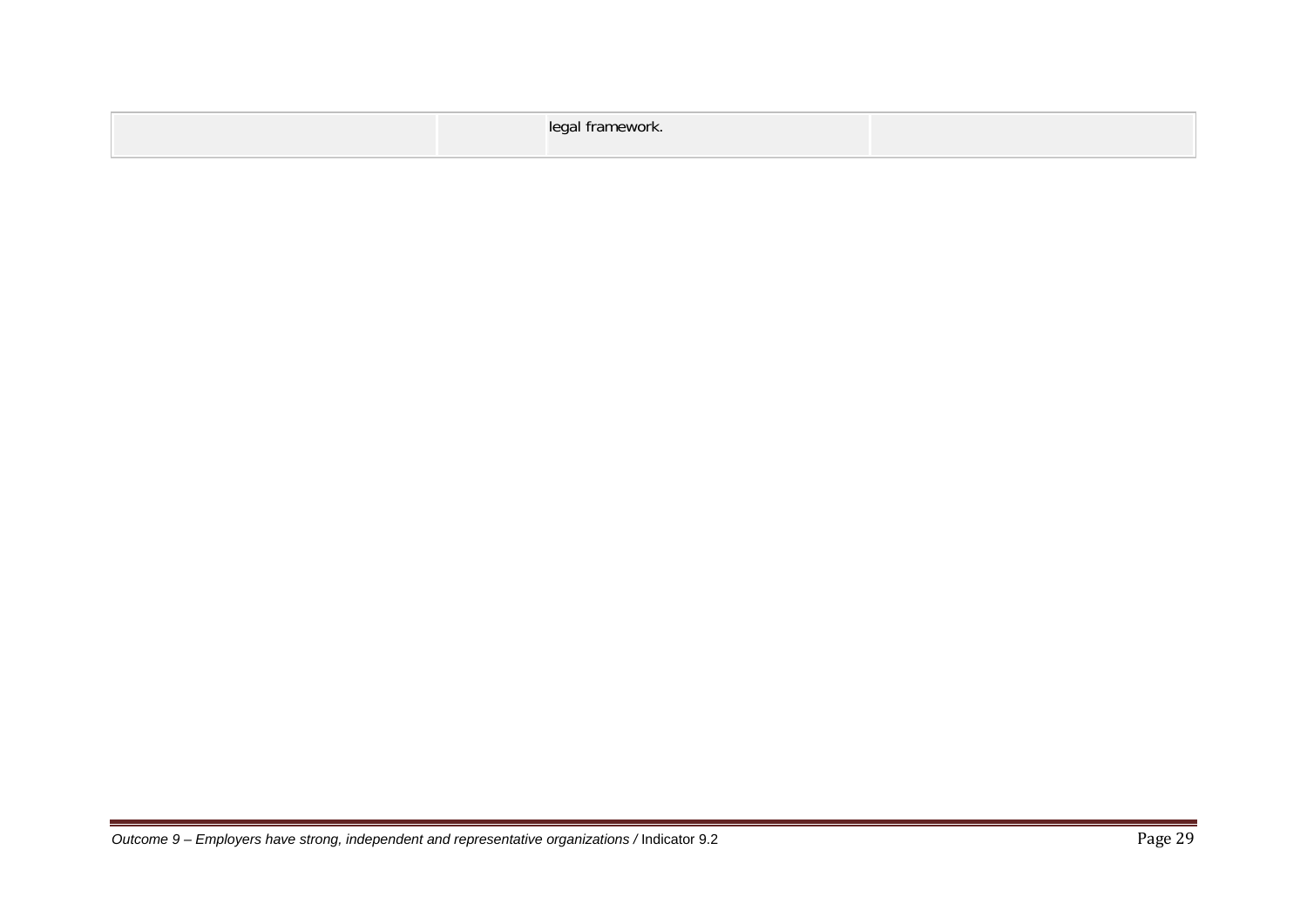**Indicator - 9.3. Number of national employers¿ organizations that, with ILO support, have enhanced capacity to analyse the business environment and influence policy development at the national, regional and international levels.** 

### **Measurement**

To be counted as reportable, results must meet at least one of the following criteria:

- 1. Employers' organizations set up or improve the functioning of internal structures to identify and coordinate the views of members, formulate advocacy strategies and objectives based on membership needs, and develop well-researched policy positions and advocacy materials.
- 2. Employers' organizations participate in consultations with government or other key parties to give their views, enter into partnerships with other institutions or obtain greater media coverage of their policy positions.
- 3. The positions of the employers' organizations are reflected in the adopted legislation or policy at the national, regional or international levels.

| Country/ Country programme Outcome Measurement<br>(CPO)                              | Criteria | <b>Result Achieved</b>                                                                                                                                                                                                                                                                                                                                                                                                                                                                                                                                                                                                                                                                                                                      | <b>ILO Contribution</b>                                                                                                                                                                                                                                                                                                                                                                                                                                    |
|--------------------------------------------------------------------------------------|----------|---------------------------------------------------------------------------------------------------------------------------------------------------------------------------------------------------------------------------------------------------------------------------------------------------------------------------------------------------------------------------------------------------------------------------------------------------------------------------------------------------------------------------------------------------------------------------------------------------------------------------------------------------------------------------------------------------------------------------------------------|------------------------------------------------------------------------------------------------------------------------------------------------------------------------------------------------------------------------------------------------------------------------------------------------------------------------------------------------------------------------------------------------------------------------------------------------------------|
| <b>Africa</b>                                                                        |          |                                                                                                                                                                                                                                                                                                                                                                                                                                                                                                                                                                                                                                                                                                                                             |                                                                                                                                                                                                                                                                                                                                                                                                                                                            |
| Tunisia/TUN801<br>Strengthened institutional capacity of<br>employers' organisations |          | 1. In January 2013, the Tunisian constituents The ILO initiated the Social Contract and<br>signed a Social Contract to improve social<br>cohesion in Tunisia. The Union Tunisienne de<br>l'Industrie, du Commerce et de l'Artisanat<br>(UTICA) actively participated in the design<br>and implementation of the social contract. In<br>order to promote the social contract and to<br>improve the local presence of UTICA in the<br>different Tunisian regions, the<br>UTICA Secretariat has launched an<br>independent survey on how to improve its<br>structure and better deliver services to<br>members.<br>2. Within the framework of the social<br>contract, the UTICA made proposals to<br>modernize the labour law and make it more | provided support to constituents (individually<br>and collectively); provided advice and<br>expertise to UTICA leaders to ensure that the<br>social contract better reflects business<br>interests; and organized with UTICA two<br>meetings in el Kef and in Sfax (May 2013) to<br>present the UTICA initiatives on social issues.<br>2. The ILO provided expertise on flexicurity to<br>UTICA in order to make proposals to<br>modernize the labour law. |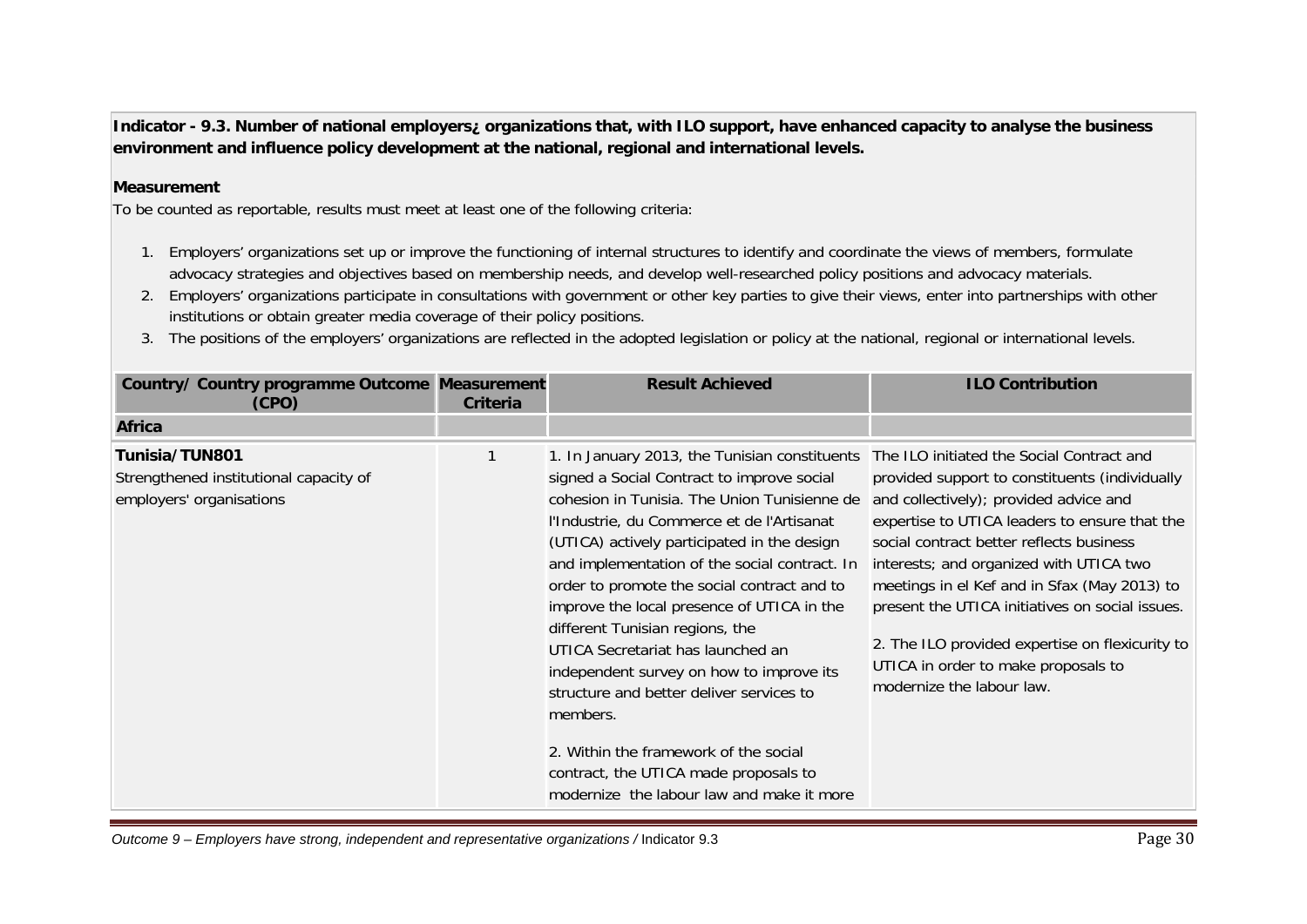|                                                                                                                           | $\overline{2}$ | flexible. The UTICA proposals partly<br>integrated flexicurity concepts, including the<br>creation of "perte d'emploi" insurance to<br>ensure a smooth transition between jobs.                                                                                                                                                                                                                                                                                                                                                                                                                                                                               |                                                                                                                                                                                                                                                                                                                                                                                                                                                                                                                                                                                                                                                           |
|---------------------------------------------------------------------------------------------------------------------------|----------------|---------------------------------------------------------------------------------------------------------------------------------------------------------------------------------------------------------------------------------------------------------------------------------------------------------------------------------------------------------------------------------------------------------------------------------------------------------------------------------------------------------------------------------------------------------------------------------------------------------------------------------------------------------------|-----------------------------------------------------------------------------------------------------------------------------------------------------------------------------------------------------------------------------------------------------------------------------------------------------------------------------------------------------------------------------------------------------------------------------------------------------------------------------------------------------------------------------------------------------------------------------------------------------------------------------------------------------------|
| Senegal/SEN801<br>Strengthened institutional capacity of<br>employers' organisations                                      | $\overline{2}$ | 1. Conseil National du Patronat of Senegal<br>(CNP) developed a position paper on<br>collective bargaining and engaged in a broad<br>consultation with the government and<br>workers' organizations during the high profile<br>event "Assises de l'Entreprise" which<br>benefited from extensive media coverage.<br>2. Conseil National du Patronat shared its<br>views on OSH with the government and<br>workers' organizations during the preparatory<br>workshop to the National Occupational Safety<br>and Health Conference and advocated for<br>proper reflection of the employers' views in<br>the national OSH Strategy, with wide media<br>coverage. | The ILO supported the development of a<br>report reflecting the employers' position on<br>collective bargaining.<br>ILO provided training to 30 employers'<br>negotiators to enhance their capacity to<br>influence the collective bargaining process at<br>a workshop held in October 2013 and<br>supported the tripartite consultation workshop<br>held in December 2013 during which the<br>employers presented their position paper.<br>2. ILO provided technical support to an<br>employers' preparatory workshop in April<br>2013 to identify a set of recommendations on<br>OSH policy measures that could influence the<br>national OSH strategy. |
| Botswana/BWA801<br>Enhanced capacity for the Employers'<br>Organizations to influence the national policy<br>environment. | $\mathbf{1}$   | 1. Botswana Chamber of Commerce, Industry<br>and Manpower (BOCCIM) used the Botswana<br>EESE Assessment and industry focus group<br>discussions to develop a BOCCIM Business<br>Agenda which will guide its policy advocacy<br>for the next 3 years to influence policies in<br>support of sustainable enterprises at the<br>national level.                                                                                                                                                                                                                                                                                                                  | ILO provided technical support to BOCCIM in<br>using the ILO Enabling Environment for<br>Sustainable Enterprises (EESE) assessment<br>tool and conducted capacity building<br>workshops for employers' organizations in the<br>SADC region using the "Effective Employers<br>Organisation" training module (November<br>2012), and the EESE Assessment toolkit.<br>Lobbying and advocacy training and a                                                                                                                                                                                                                                                   |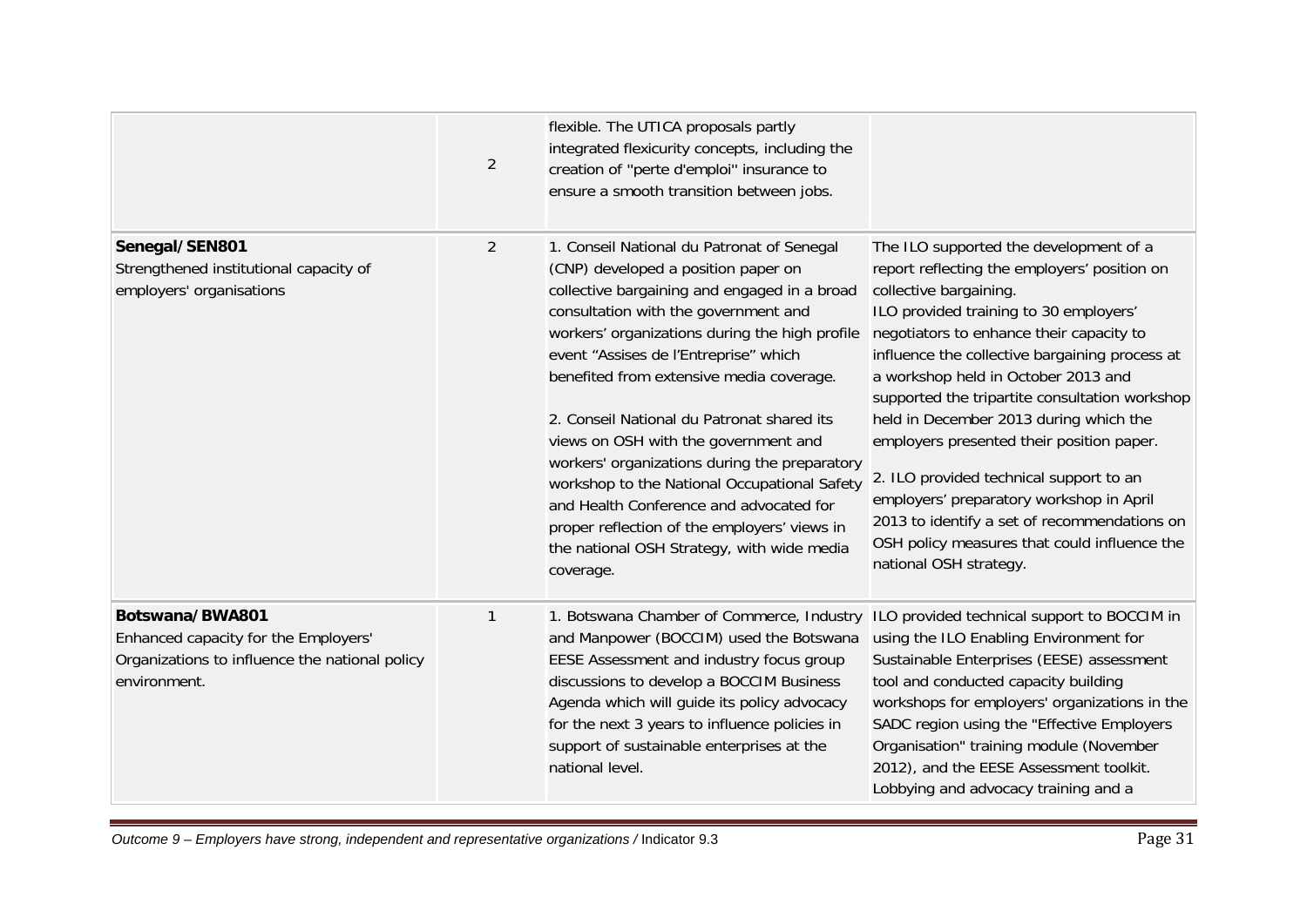|                                                                                                                                     | $\overline{2}$ | Service Delivery as a basis for engagement<br>with government for reforms promoting<br>enterprise growth and development.<br>BOCCIM researched the incidence of levies<br>and taxes on business, especially SMEs and<br>engaged government on reforms.                                                                                                                                                                                                                                               | 2. BOCCIM surveyed and ranked Public Sector capacity building workshop on employers' role<br>in skills development to meet the needs of<br>enterprise development and growth (April,<br>2013) were also provided.<br>2. ILO provided technical support to conduct<br>the survey on private sector rating of Public<br>Sector Service Delivery and the research on<br>Incidence of Levies and Taxes on SMEs. |
|-------------------------------------------------------------------------------------------------------------------------------------|----------------|------------------------------------------------------------------------------------------------------------------------------------------------------------------------------------------------------------------------------------------------------------------------------------------------------------------------------------------------------------------------------------------------------------------------------------------------------------------------------------------------------|-------------------------------------------------------------------------------------------------------------------------------------------------------------------------------------------------------------------------------------------------------------------------------------------------------------------------------------------------------------------------------------------------------------|
| Malawi/MW1801<br>Enhanced capacity for the Employers'<br>Organisations to influence policy on the<br>national business environment. | $\mathbf{1}$   | The Employers Consultative Association of<br>Malawi (ECAM) developed a<br>business/advocacy agenda informed by the<br>Malawi EESE Report outcomes for structured<br>and evidence- based policy advocacy towards<br>sustainable enterprises for the next three<br>years. This earned ECAM a place as the<br>member of the Skills Development<br>Programme under the National Export<br>Strategy Sector based in the Ministry of<br>Industry and Trade.                                                | The ILO facilitated<br>training based on the EESE toolkit to tripartite<br>constituents. Fifteen ECAM representatives<br>participated in the training on the use of the<br>EESE Toolkit in October 2012. ILO also<br>provided technical and financial support for<br>ECAM's capacity assessment to address gaps<br>to enable ECAM deliver on its<br>business/advocacy agenda                                |
|                                                                                                                                     | 2              | As part of the business agenda for a<br>structured policy advocacy based on fact-<br>based evidence, ECAM led a tripartite<br>assessment of the Enabling Environment for<br>Sustainable Enterprises (EESE) in Malawi. The finalisation and validation of the EESE<br>conclusions provided guidance on how to<br>promote enterprise development in a manner<br>that aligns enterprise growth with sustainable<br>development objectives and the creation of<br>productive employment and decent work. | ILO provided support in identifying a<br>researcher/external collaborator for data<br>collection under the assessment and<br>facilitated stakeholder engagement in the<br>assessment.<br>ILO further supported the development of the<br>tripartite action plan on the various elements<br>of the EESE tool and provided lobbying and                                                                       |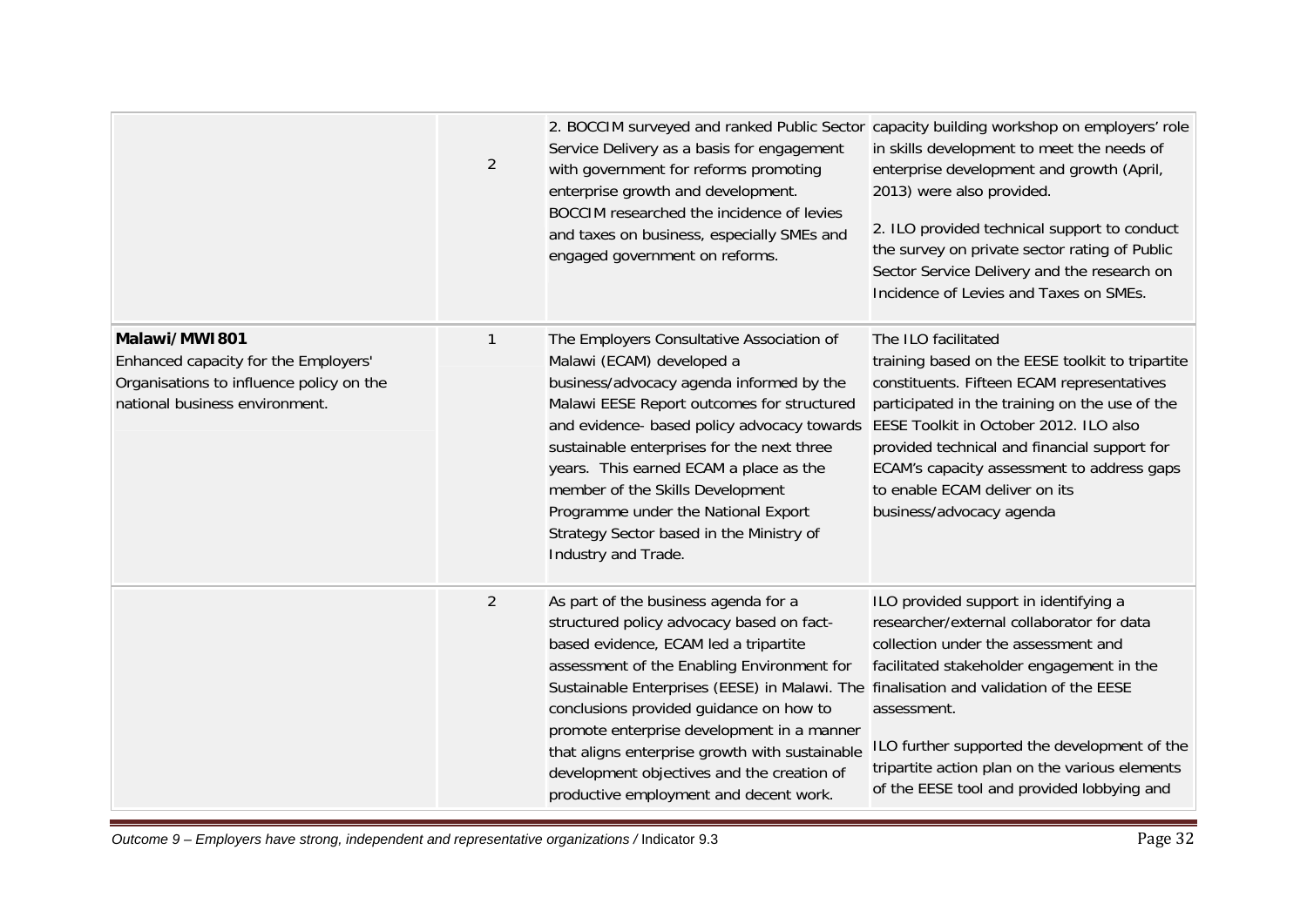|                                                                                                                                                     |                | The EESE outcomes form a key input into the advocacy training on the development of<br>country's SME Policy-currently in draft- and<br>was launched by the Minister of Industry and<br>Trade which is to be adopted by Cabinet. A<br>Tripartite Action Plan informed by the EESE<br>outcomes is currently being discussed for<br>implementation by the Ministry of Industry<br>and Trade, UN Women and Ministry of<br>Education.<br>As part of the implementation of the Tripartite<br>Action Plan informed by EESE, ILLOVO Sugar<br>(a multinational company) and the ILO are<br>collaborating to undertake a situational<br>anaylsis in two sugar estate communities to<br>promote youth entrepreneurship. | position papers for engagement with<br>stakeholders (April, 2013).                                                                                                                                                                                                           |
|-----------------------------------------------------------------------------------------------------------------------------------------------------|----------------|--------------------------------------------------------------------------------------------------------------------------------------------------------------------------------------------------------------------------------------------------------------------------------------------------------------------------------------------------------------------------------------------------------------------------------------------------------------------------------------------------------------------------------------------------------------------------------------------------------------------------------------------------------------------------------------------------------------|------------------------------------------------------------------------------------------------------------------------------------------------------------------------------------------------------------------------------------------------------------------------------|
| Swaziland/SWZ801<br>Employers' organisations promote the creation<br>of an enabling environment through<br>participation through in policy dialogue | $\mathbf{1}$   | Swaziland Federation of Employers and<br>Chamber of Commerce (FSECC) developed a<br><b>Business Agenda (Growing Swaziland)</b><br>informed by the Swaziland EESE Assessment<br>(2011) outcomes and industry focus group<br>discussions. These guided FSECC in<br>implementing structured policy advocacy for<br>the next 3 years to influence policies in<br>support of sustainable enterprises.<br>FESCC capacity was built to develop policy<br>advocacy materials.                                                                                                                                                                                                                                        | ILO provided technical support for the<br>development of the FSECC Business Agenda<br>(Growing Swaziland)<br>and training on the use of the ILO's EESE<br>Toolkit as well as the role of employers'<br>organizations in skills development to meet<br>the needs of industry. |
|                                                                                                                                                     | $\overline{2}$ | FSECC researched Information and<br>Communication Technology (ICT) services to<br>provide inputs into the new ICT Bill and                                                                                                                                                                                                                                                                                                                                                                                                                                                                                                                                                                                   | The ILO provided technical support for the<br>research into ICT services and training to<br>FSECC on lobbying and advocacy and the                                                                                                                                           |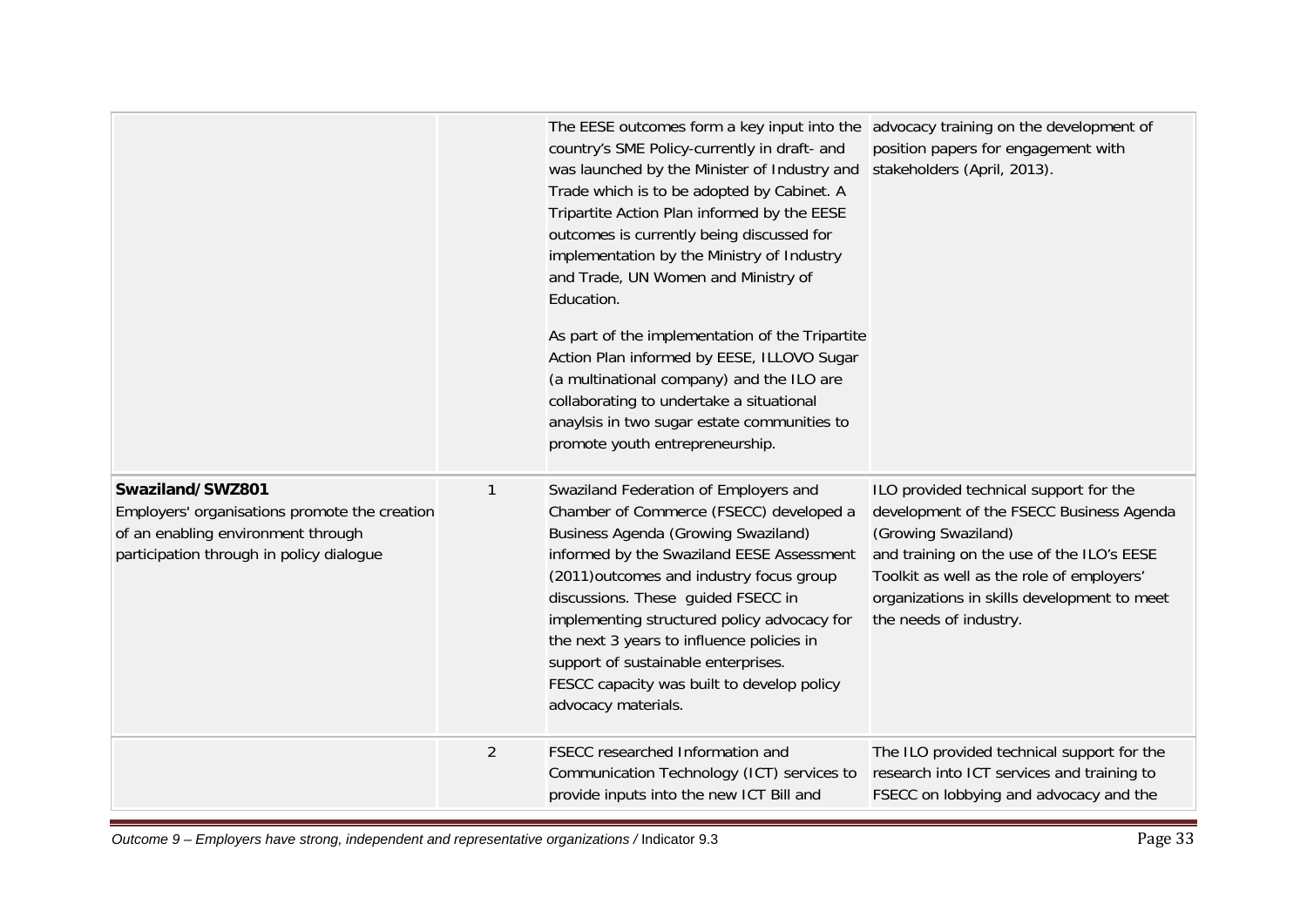|                                                                                     |                | develop position papers to engage<br>government on the necessary reforms to<br>create an enabling environment for business<br>in ICT.                                                                                                                                                                                                                                                                                                                                                                                                                                                                                                                                                                                                                                    | development of position papers.                                                                                                                                                                                                                                                                                                                                                                                      |
|-------------------------------------------------------------------------------------|----------------|--------------------------------------------------------------------------------------------------------------------------------------------------------------------------------------------------------------------------------------------------------------------------------------------------------------------------------------------------------------------------------------------------------------------------------------------------------------------------------------------------------------------------------------------------------------------------------------------------------------------------------------------------------------------------------------------------------------------------------------------------------------------------|----------------------------------------------------------------------------------------------------------------------------------------------------------------------------------------------------------------------------------------------------------------------------------------------------------------------------------------------------------------------------------------------------------------------|
| Zambia/ZMB801<br>Strengthened institutional capacity of<br>employers' organisations | 1              | The Zambia Federation of Employers (ZEF)<br>led the private sector business membership<br>organisations (Zambia National Chamber of<br>Commerce and Industry, Zambia Association<br>of Manufacturers, Zambia Farmers<br>Association, and Zambia Confederation of<br>Small and Business Associations) to develop<br>a National Private Sector Business Agenda for<br>the next 3 years. The agenda has<br>consolidated private sector issues for a<br>structured evidence based advocacy with one<br>voice (the newly formed Private Sector<br>Alliance) to influence policies towards<br>sustainable enterprises. The business agenda<br>is based on an assessment tool which is part<br>of the ILO's Enabling Environment for<br>Sustainable Enterprises (EESE) toolkit. | The ILO facilitated the development of the<br>business agenda through technical and<br>financial inputs, trained ZEF in lobbying and<br>policy advocacy and in the development of<br>position papers and the role of employers<br>organizations in skills development to meet<br>the needs of the industry.<br>The Zambia EESE Report informed the<br>development of the National Private Sector<br>Business Agenda. |
|                                                                                     | $\overline{2}$ | As part of their business advocacy strategy,<br>ZEF led a tripartite assessment of the<br>Enabling Environment for Sustainable<br>Enterprises (EESE). The EESE assessment<br>outcomes informed a tripartite action plan<br>currently being discussed for implementation<br>to address gaps in the business environment<br>towards enterprise growth and development                                                                                                                                                                                                                                                                                                                                                                                                      | The ILO provided technical and financial<br>support for the use of the ILO's EESE<br>assessment tool to assess the Zambia<br>business environment. ILO also supported<br>the launch of the EESE report and<br>development of the action plan and way<br>forward presented to the Ministry of<br>Commerce, Trade and Industry.                                                                                        |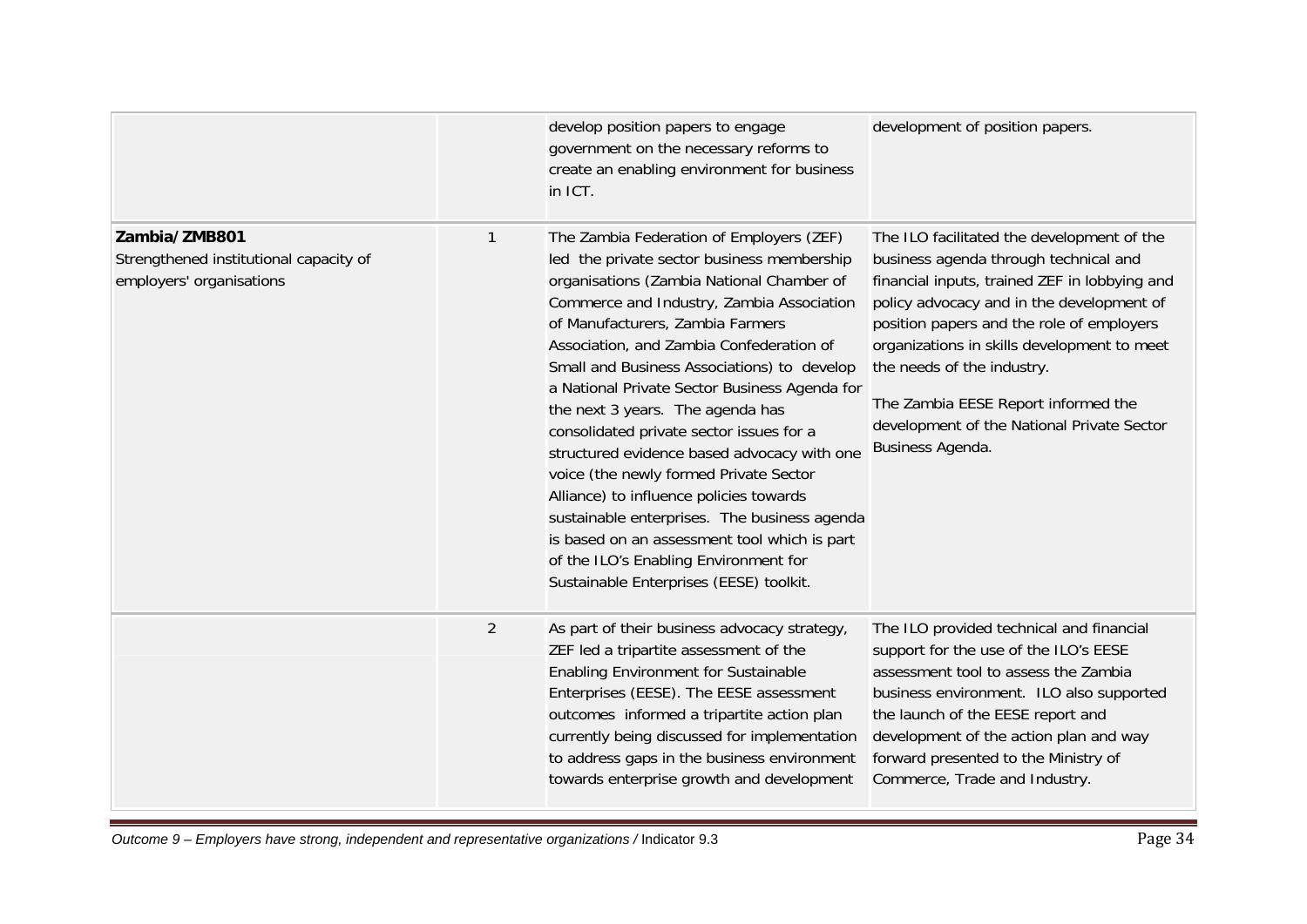|                                                                                       |                | in the areas of physical infrastructure;<br>education, training and lifelong learning;<br>enabling legal and regulatory environment;<br>and social protection and access to finance as<br>a cross cutting issue.<br>The ZEF has made submissions for an Issues<br>Paper to guide the labour law reform process<br>and has provided policy positions for the<br>various labour laws which the Government<br>plans to revise.                                                                                                                                                                                                                                                                                                 | The ILO provided technical support for the<br>development of the Labour Law Issues Paper<br>and will support all social partners in the<br>development of their position towards the<br>revision of the labour laws                                                                                                                |
|---------------------------------------------------------------------------------------|----------------|-----------------------------------------------------------------------------------------------------------------------------------------------------------------------------------------------------------------------------------------------------------------------------------------------------------------------------------------------------------------------------------------------------------------------------------------------------------------------------------------------------------------------------------------------------------------------------------------------------------------------------------------------------------------------------------------------------------------------------|------------------------------------------------------------------------------------------------------------------------------------------------------------------------------------------------------------------------------------------------------------------------------------------------------------------------------------|
| Zimbabwe/ZWE801<br>Strengthened institutional capacity of<br>employers' organisations | 1, 2           | The Employers' Confederation of Zimbabwe<br>(EMCOZ) was restructured in order to better<br>coordinate private sector views not only on<br>labour policies but on all business<br>environment issues.<br>EMCOZ capacity to analyse the business<br>environment for evidence based policy<br>advocacy was strengthened. This led to the<br>development of a policy position on incomes<br>and productivity based remuneration for<br>engagement with government and<br>stakeholders, including the Tripartite National<br>Forum. The position highlights the<br>measurement of productivity as a factor of<br>income determination and as a basis for<br>national and enterprise level productivity and<br>equitable incomes. | ILO technical support was provided for the<br>restructuring of EMCOZ and training provided<br>on the ILO's EESE Toolkit in October 2012, as<br>well as on the role of employers organisations<br>in skills development. Technical support was<br>provided for the coordination of a position<br>paper on productivity and incomes. |
| Cote d'Ivoire/CIV801<br>Strengthened institutional capacity of                        | $\overline{2}$ | Confédération Générale des Entreprises de<br>Côte d'Ivoire (CGECI) engaged in                                                                                                                                                                                                                                                                                                                                                                                                                                                                                                                                                                                                                                               | The ILO supported the development of a<br>report on arduous work in Côte d'Ivoire and                                                                                                                                                                                                                                              |

*Outcome 9 – Employers have strong, independent and representative organizations /* Indicator 9.3 Page 35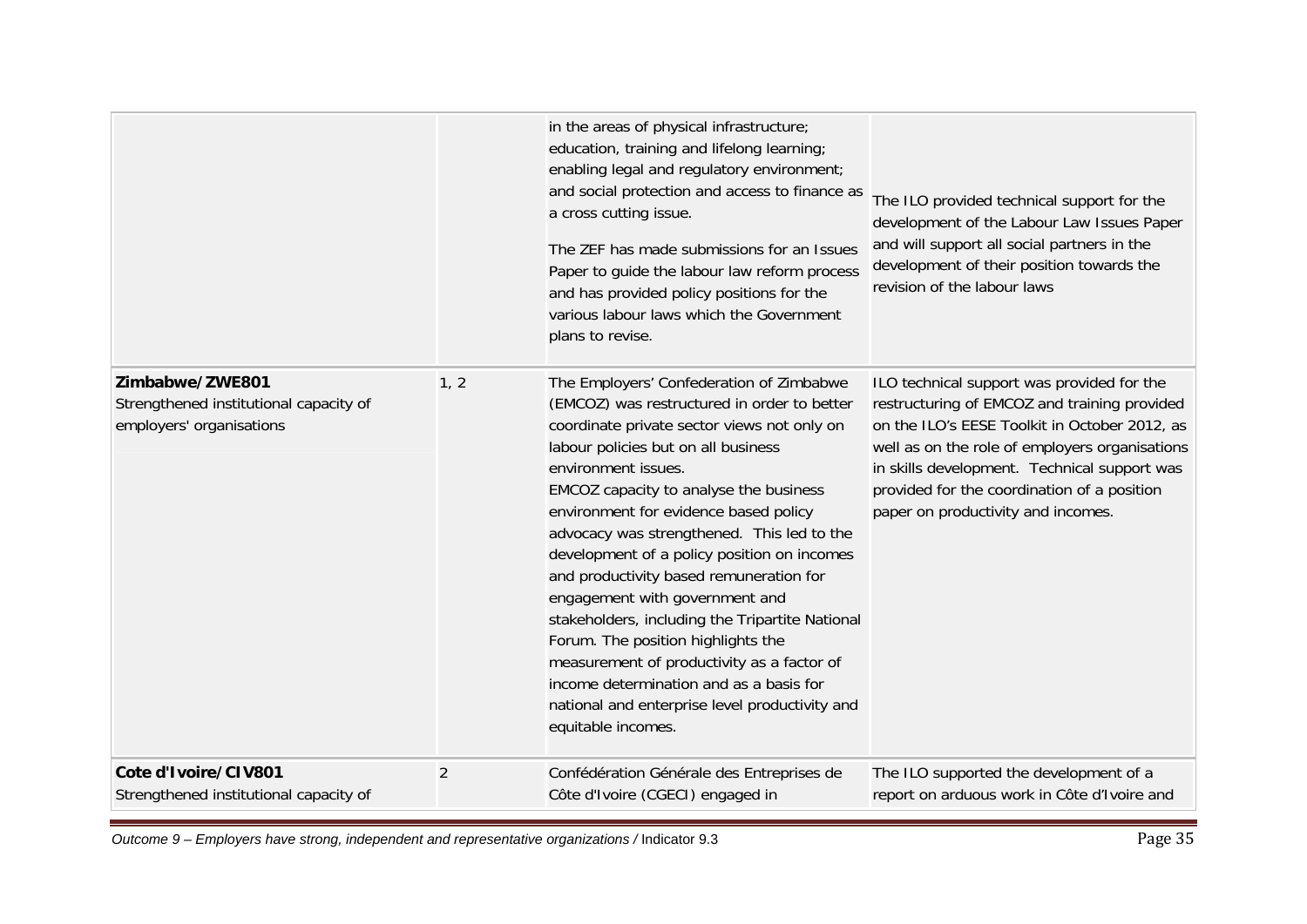| employers' organisations                                                                        |                | consultations with the government and<br>workers organizations to share its position on<br>considering arduous jobs when determining<br>the age of retirement because of their impact<br>on the productivity of senior workers.<br>Subsequently a committee comprising<br>representatives of CGECI, workers<br>organizations, the government, the National<br>Social Security Fund for private sector<br>employees (Caisee Nationale de Preevoyance<br>Sociale) and occupational health specialists to<br>broaden the scope of the study and propose<br>policy measures. CGECI obtained extensive<br>media coverage of its policy position. | the consultation meeting held in November<br>2013 to discuss the proposals with the<br>Government, workers' organizations and<br>occupational health specialists.                                                                                                                                                                                                                                                                                                                  |
|-------------------------------------------------------------------------------------------------|----------------|---------------------------------------------------------------------------------------------------------------------------------------------------------------------------------------------------------------------------------------------------------------------------------------------------------------------------------------------------------------------------------------------------------------------------------------------------------------------------------------------------------------------------------------------------------------------------------------------------------------------------------------------|------------------------------------------------------------------------------------------------------------------------------------------------------------------------------------------------------------------------------------------------------------------------------------------------------------------------------------------------------------------------------------------------------------------------------------------------------------------------------------|
| <b>Asia and the Pacific</b>                                                                     |                |                                                                                                                                                                                                                                                                                                                                                                                                                                                                                                                                                                                                                                             |                                                                                                                                                                                                                                                                                                                                                                                                                                                                                    |
| Lao PDR/LA0251<br>Enhanced capacity of Lao National Chamber<br>of Commerce and Industry (LNCCI) | $\overline{2}$ | 1. The Laotian labour code underwent a<br>substantive revision during the biennium.<br>LNCCI took the lead in the business<br>community during the drafting phase and was advice and a technical report that could be<br>part of the tripartite processes which reviewed utilised by LNCCI in their advocacy efforts.<br>the proposed amendments to the code.<br>Through the submission of detailed<br>coordinated on behalf of the business<br>community by LNCCI, LNCCI was able to<br>influence the code and ensure that final<br>legislation took account of the competiveness<br>concerns of the business community and the            | 1. ILO supported a consultation meeting for<br>employers to review the draft Labour Law of<br>the Lao PDR in February 2012 and provided<br>As the legislative process developed the ILO<br>supported a second technical comparative<br>arguments and counter proposals, which were report that LNCCI presented to a cross section<br>of Ministries and other stakeholders, at a<br>workshop organized by the ILO, in advance of<br>final decisions on the legislation by cabinet." |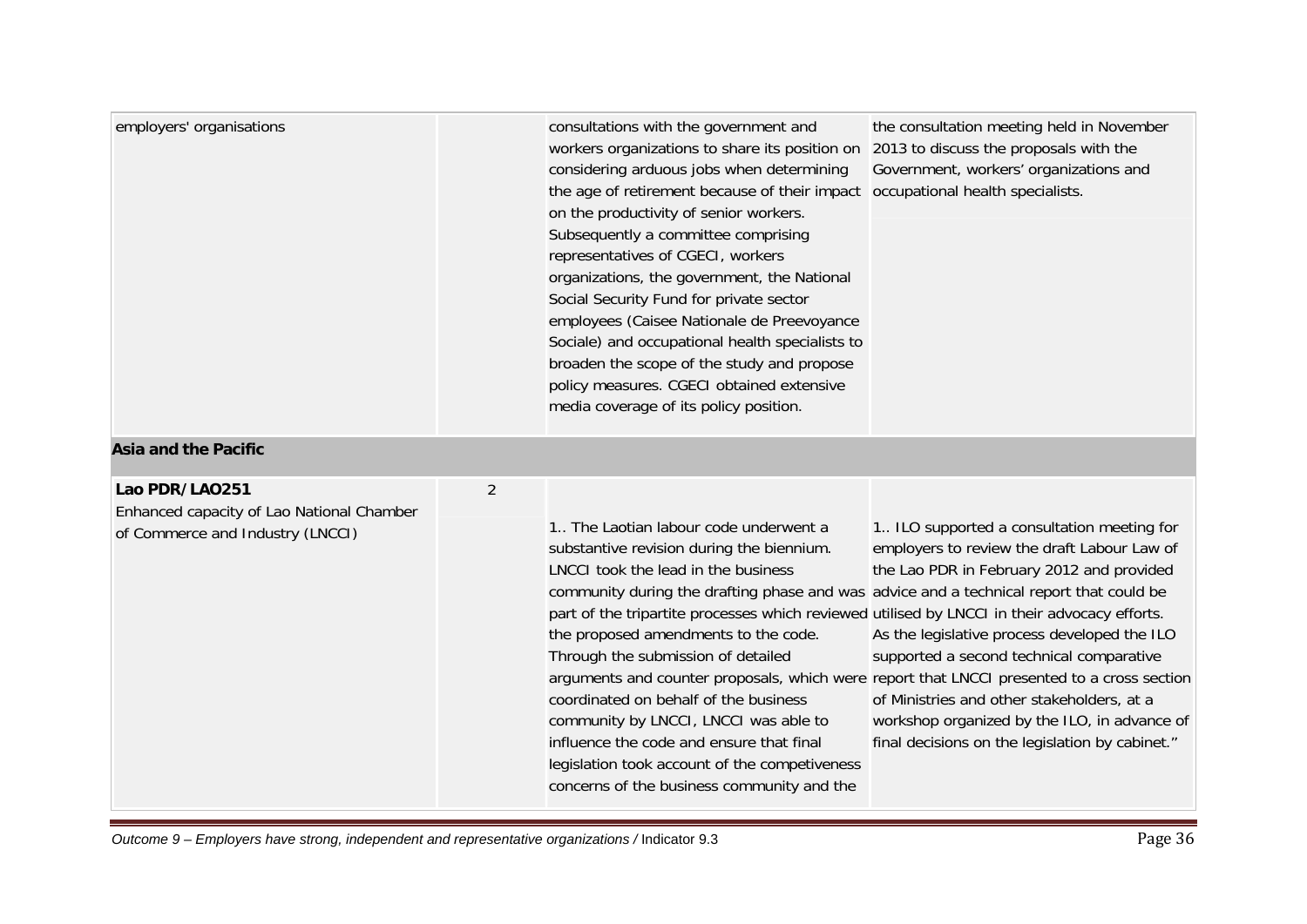|                                                                                        |                | wider employer perspective.                                                                                                                                                                                                                                                                                                                                                                                                                                                                                                                                                                                                                                                                                                                                                                                                                                                                                                                    |                                                                                                                                                                                                                                                                                                                                                                      |
|----------------------------------------------------------------------------------------|----------------|------------------------------------------------------------------------------------------------------------------------------------------------------------------------------------------------------------------------------------------------------------------------------------------------------------------------------------------------------------------------------------------------------------------------------------------------------------------------------------------------------------------------------------------------------------------------------------------------------------------------------------------------------------------------------------------------------------------------------------------------------------------------------------------------------------------------------------------------------------------------------------------------------------------------------------------------|----------------------------------------------------------------------------------------------------------------------------------------------------------------------------------------------------------------------------------------------------------------------------------------------------------------------------------------------------------------------|
| Sri Lanka/LKA801<br>Strengthened institutional capacity of<br>employers' organisations | $\overline{2}$ | The Employers Federation of Ceylon (EFC)<br>developed a policy advocacy strategy in<br>relation to labour law reforms. A survey was<br>carried out among its membership on the<br>impact of Labour Laws on employment<br>generation in Sri Lanka to which 206<br>companies responded. Based on the findings,<br>the EFC prepared a position paper with<br>reference to key pieces of legislation, their<br>implications and recommendations. This was<br>presented at a national media conference and<br>submitted to government. The on-going EFC<br>advocacy on Labour Law reforms which also<br>includes draft legislation prepared by the EFC<br>and presented to the National Labour<br>Advisory Council is based on this position<br>paper. In response, certain administrative<br>concessions in relation to the spread over of<br>working hours over a 5-day week have been<br>extended to employers while the Law is under<br>review. | ILO financial and technical assistance was<br>provided in developing a policy advocacy<br>strategy, the survey questionnaire and<br>preparation of a position paper.                                                                                                                                                                                                 |
| Thailand/THA801<br>Strengthened institutional capacity of<br>employers' organisations  | $\overline{2}$ | Through the development of a technical<br>report on the implications of changes to the<br>labour code for business, (including the<br>probable ratification of Convention 87), the<br>Employers' Confederation of Thailand<br>(ECOT) was able to demonstrate technical<br>proficiency and increase its profile as a                                                                                                                                                                                                                                                                                                                                                                                                                                                                                                                                                                                                                            | ILO provided technical assistance in the conceptual<br>design and development of the ECOT report and its<br>subsequent development into a policy position. ILO<br>facilitated a strategic discussion of the ECOT Board<br>to use the proposed labour code changes to<br>position ECOT as a policy leader on the issue and<br>provided international experts to share |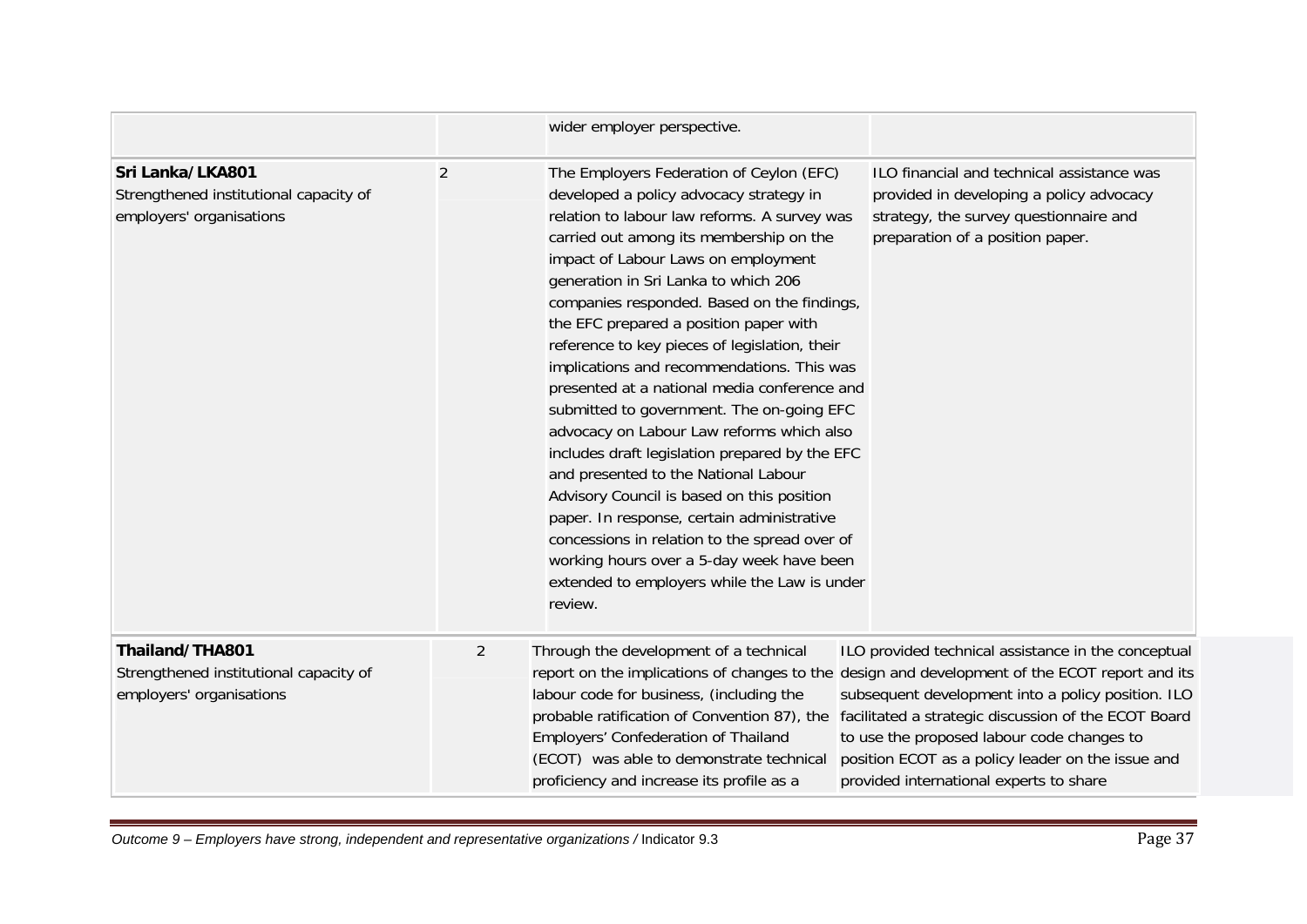|                                                                                       |   | leader on workplace issues amongst other<br>employer and business organizations.<br>Additionally ECOT was able to demonstrate<br>the ability to convene a cross section of<br>employer organizations, together with the<br>Ministry of Labour for a high level<br>interaction.                                                                                                                                                                              | perspectives.                                                                                                                                                                                                                                                                                                                                                                                                                                                                      |
|---------------------------------------------------------------------------------------|---|-------------------------------------------------------------------------------------------------------------------------------------------------------------------------------------------------------------------------------------------------------------------------------------------------------------------------------------------------------------------------------------------------------------------------------------------------------------|------------------------------------------------------------------------------------------------------------------------------------------------------------------------------------------------------------------------------------------------------------------------------------------------------------------------------------------------------------------------------------------------------------------------------------------------------------------------------------|
| Vietnam/VNM801<br>Strengthened institutional capacity of<br>employers' organisations  | 2 | 1. A comprehensive organizational review<br>that employers' interests could be<br>effectively promoted in the context of a<br>new 2012 labour code. The report enabled<br>VCCI, in its dialogue with the government<br>ministry (MOLISA) to promote the need for<br>employers' organizations to be recognized<br>by the provincial authorities as an official<br>employer representative and to be offered<br>social partner status at the provincial level | 1. The ILO commissioned a review report of the<br>was undertaken of the Vietnam Chamber of VCCI's Bureaux of Employers' Activities (BEA)<br>Commerce and Industry' (VCCI) Bureaux of branches throughout the country and organized a<br>Employers' Activities branches, resulting in seminar for VCCI BEA staff from headquarters and<br>a report with recommendations for ensuring provincial branches to decide on action areas to<br>follow up on the report's recommendations. |
| Cambodia/KHM801<br>Strengthened institutional capacity of<br>employers' organisations | 1 | In March 2012 CAMFEBA's Board of<br>Directors conducted a strategic planning<br>session to review its strategic policy<br>direction. A key outcome was the decision<br>to broaden CAMFEBA's scope from<br>traditional labour and social issues to a<br>wider range of issues to better reflect<br>broader business concerns. By listening to                                                                                                                | ILO provided technical and financial support<br>through a capacity building workshop to present<br>the "EESE toolkit, a workshop to facilitate<br>organizational priority setting, and a national<br>CAMFEBA survey on employer priorities. The<br>survey involved interviews with 300 employers<br>and 200 workers in different parts of the country<br>along with a secondary data analysis. The ILO                                                                             |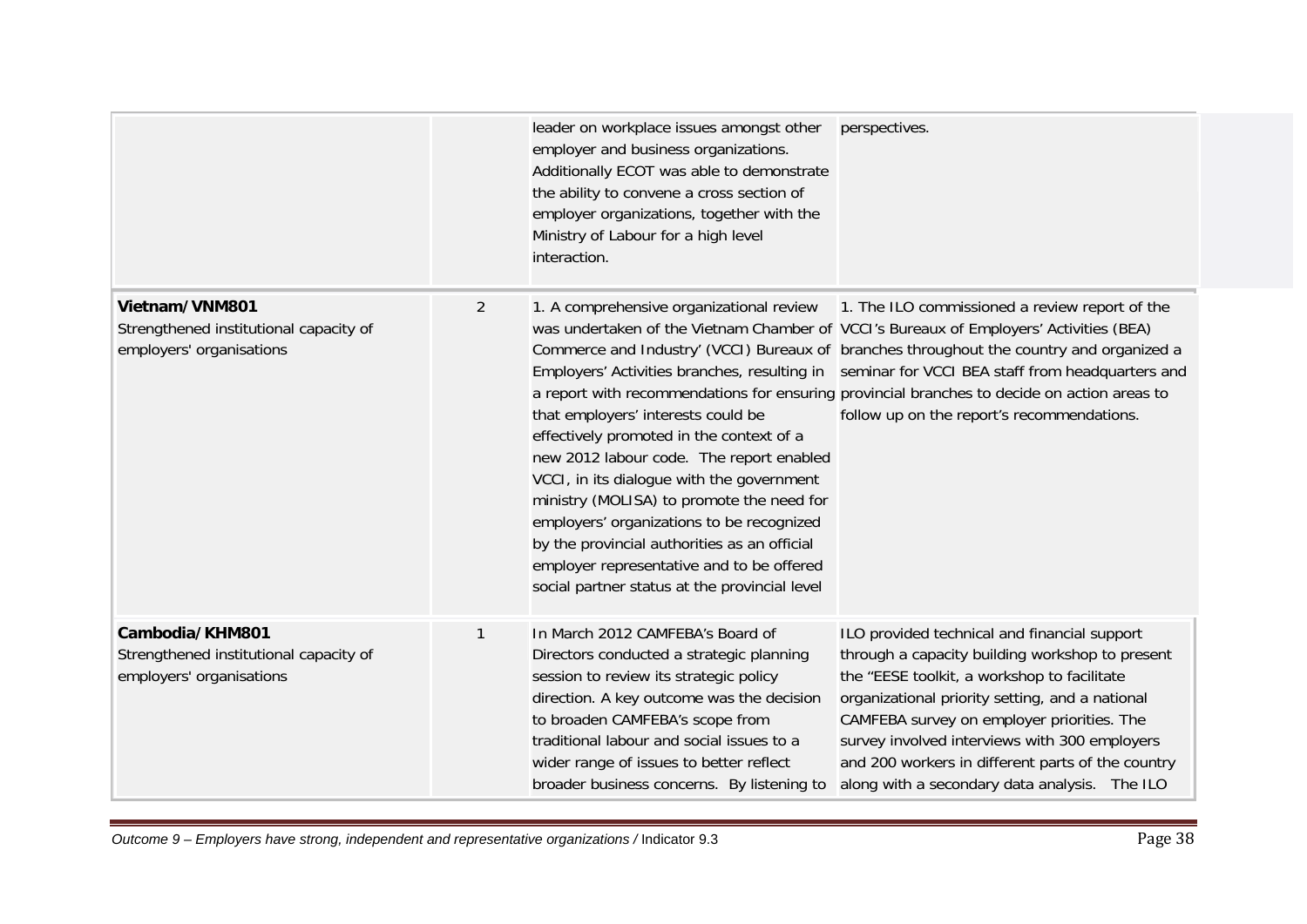|                                                                                       |              | the needs of its enterprise members,<br>CAMFEBA is now able to articulate the<br>perspectives of business more clearly on a<br>broader range of issues and in an<br>evidenced-based manner.                                                                                                                                                                                                                                                                                                                                                                                                                   | supported a number of workshops with the<br>CAMFEBA Board to develop CAMFEBA policy<br>positions and supported drafting of a "Vision<br>statement for CAMFEBA," which is CAMFEBAs<br>strategic policy framework for the coming 5/7<br>years. ILO provided technical support in<br>Cambodia's second city where a second branch<br>office was opened.<br>ILO provided the analysis for the Joint<br>ILO/CAMFEBA EESE Report which combines all<br>primary and secondary analysis and data and is<br>the empirical footing for all the policy work. Media<br>training on more effective media strategies was<br>also provided. |
|---------------------------------------------------------------------------------------|--------------|---------------------------------------------------------------------------------------------------------------------------------------------------------------------------------------------------------------------------------------------------------------------------------------------------------------------------------------------------------------------------------------------------------------------------------------------------------------------------------------------------------------------------------------------------------------------------------------------------------------|------------------------------------------------------------------------------------------------------------------------------------------------------------------------------------------------------------------------------------------------------------------------------------------------------------------------------------------------------------------------------------------------------------------------------------------------------------------------------------------------------------------------------------------------------------------------------------------------------------------------------|
| Malaysia/MYS801<br>Strengthened institutional capacity of<br>employers' organisations | $\mathbf{3}$ | The Malaysian Employers Federation (MEF)<br>Insurance System (UI) in Malaysia to<br>ensure that critical employer concerns are<br>addressed. A key proposal was that a<br>review of the termination benefits in the<br>Employment Act (EA) should run in parallel<br>to the development of UI; and that any<br>eventual UI scheme should be a<br>"compensation for loss of employment" for<br>a specific time and not a "broad cover to all<br>new entrees to the job market." The<br>Tripartite Project Committee, of which MEF<br>is part, is the key coordination and<br>management body through which MEF | ILO provided on-going technical support and advice<br>has influenced the proposed Unemployment to MEF on the Unemployment Insurance Scheme,<br>directly providing inputs to MEF proposals; and<br>facilitating national level workshops to explain the<br>concepts and coordinate employer views.                                                                                                                                                                                                                                                                                                                            |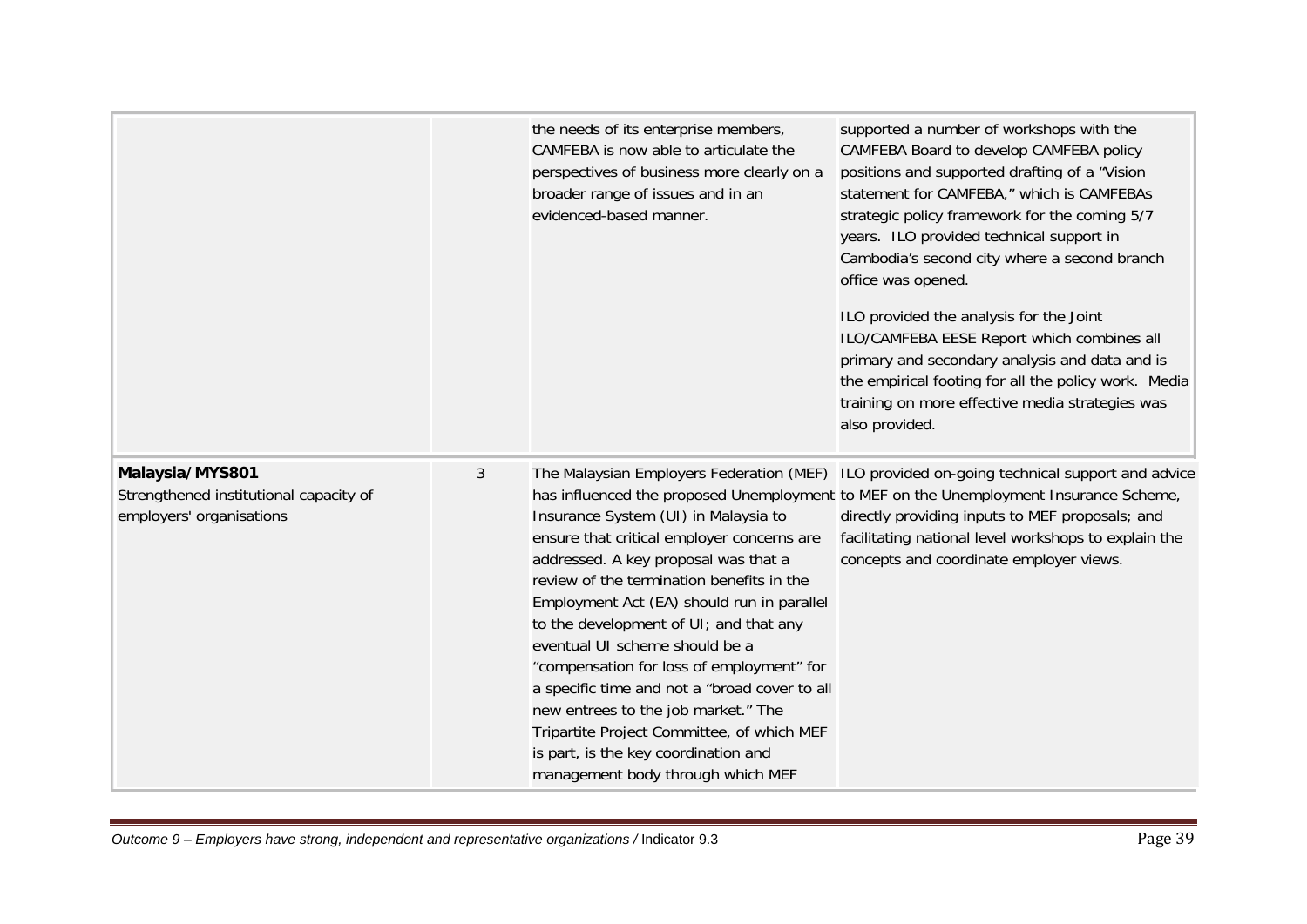|                                                                                   |      | proposals were made.                                                                                                                                                                                                                                                                                                                                                                                                                                                                                                                                                                                                                                                                                                                                                                                                                                                                                                                                                                                                                                                                     |                                                                                                                                                                                                                                                                                                                                                                                                                                                                                                                                                                                                                                                                                                                                                                                                                                                                                                                                                         |
|-----------------------------------------------------------------------------------|------|------------------------------------------------------------------------------------------------------------------------------------------------------------------------------------------------------------------------------------------------------------------------------------------------------------------------------------------------------------------------------------------------------------------------------------------------------------------------------------------------------------------------------------------------------------------------------------------------------------------------------------------------------------------------------------------------------------------------------------------------------------------------------------------------------------------------------------------------------------------------------------------------------------------------------------------------------------------------------------------------------------------------------------------------------------------------------------------|---------------------------------------------------------------------------------------------------------------------------------------------------------------------------------------------------------------------------------------------------------------------------------------------------------------------------------------------------------------------------------------------------------------------------------------------------------------------------------------------------------------------------------------------------------------------------------------------------------------------------------------------------------------------------------------------------------------------------------------------------------------------------------------------------------------------------------------------------------------------------------------------------------------------------------------------------------|
| Fiji/FJI801<br>Strengthened institutional capacity of<br>employers' organisations | 1, 2 | 1. FCEF produced an analytical report and<br>developed employers' positions on the<br>amendment to the Employment Relations<br>Promulgation (ERP), 2007. Coming into<br>two years of enforcement, both employers<br>and workers sought amendments to the<br>ERP. This process deepened the level and<br>depth of FCEF's advocacy and lobbying<br>function and allowed the Federation to<br>submit the employers' recommendations to<br>the Employment Relations Advisory Board.<br>2. FCEF's mid-term objective is to enhance<br>its capacity to collect membership<br>information and strengthen its advocacy<br>capacity by establishing a research and<br>survey unit within the Federation. As an<br>interim process to reach this goal, FCEF<br>conducted two surveys on IR-related topics:<br>(1) collective agreements and terms and<br>conditions of employment and (2) salary<br>and fringe benefits. Both surveys<br>contributed towards building FCEF's policy<br>portfolio with evidence-based information.<br>The survey results were formulated into<br>two policy papers. | 1. The ILO organized and delivered two<br>workshops in Suva and Nadi to gather the views<br>and inputs of FCEF members in relations to the<br>application of the ERP. The discussions from the<br>workshop served as inputs and basis of policy<br>recommendations in FCEF's position paper as well<br>as into the lobbying strategy for the proposed<br>amendments to the ERP<br>2. In the previous biennium, the ILO supported an<br>EO2EO attachment for FCEF to visit Malaysian<br>Employers Federation where a separate research<br>and information unit exists to support the<br>organization's advocacy agenda. The visit<br>prompted FCEF to establish a similar function<br>within the Secretariat. In the current biennium,<br>ILO provided technical assistance and advice to<br>set up a research and survey unit and provided<br>technical guidance on the two surveys, including<br>on the survey design and policy paper<br>development. |
| Indonesia/IDN801<br>Strengthened institutional capacity of                        | 1, 2 | 1. The Employers Association of Indonesia<br>(APINDO) collected employer views on the                                                                                                                                                                                                                                                                                                                                                                                                                                                                                                                                                                                                                                                                                                                                                                                                                                                                                                                                                                                                    | 1. The ILO organized a national employers'<br>forum to discuss the labour law reform and                                                                                                                                                                                                                                                                                                                                                                                                                                                                                                                                                                                                                                                                                                                                                                                                                                                                |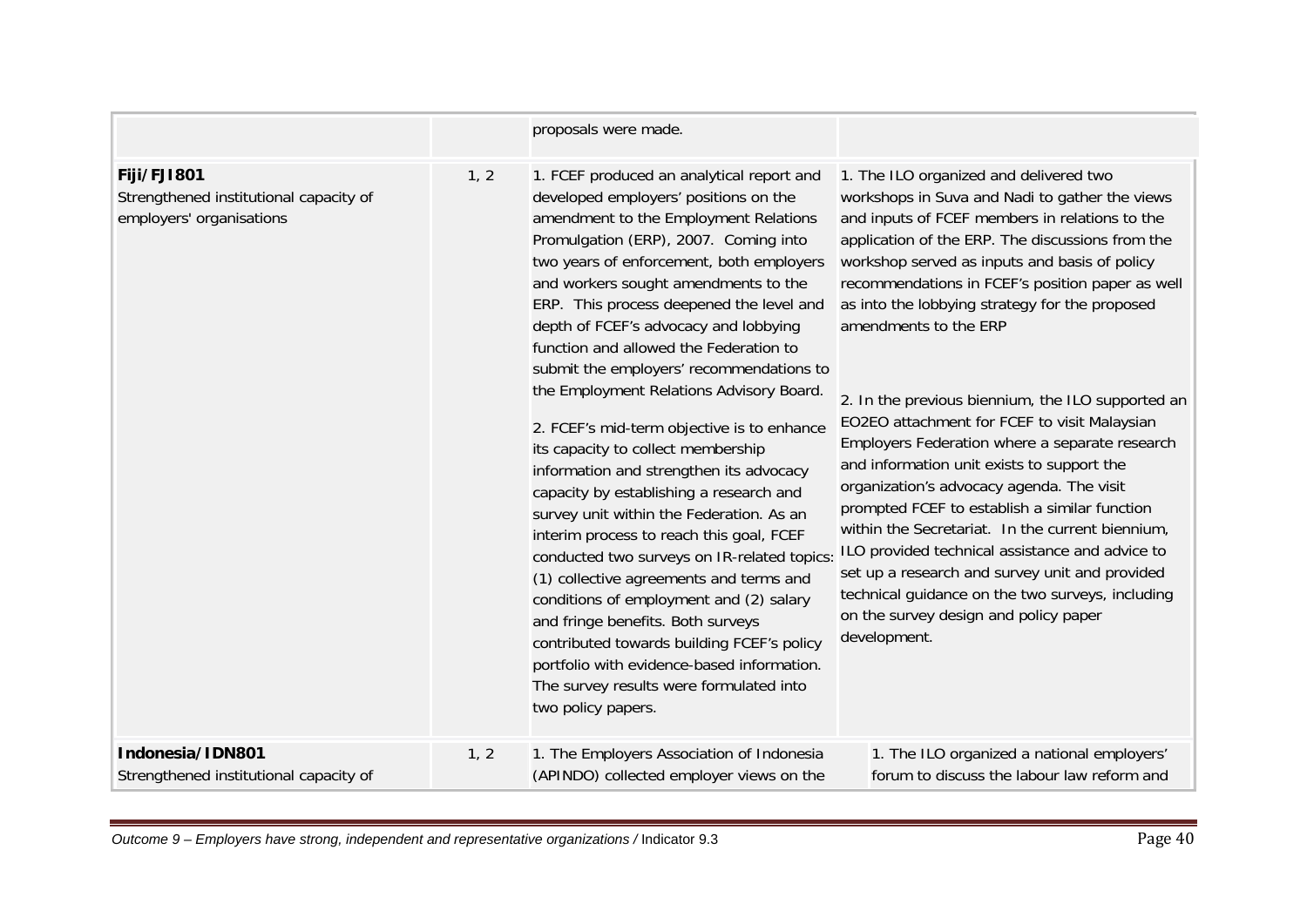| employers' organisations                                                              |      | challenges they face in implementing the<br>Manpower Act. These views were developed<br>into a position paper to advocate for the interest business representatives. The ILO delivered a<br>of employers during the labour law reform<br>process.<br>2. APINDO together with the Unions<br>Confederation developed a common agreement<br>and recommendation on minimum wage fixing<br>during a joint training workshop on minimum<br>wage. The joint position was endorsed and<br>submitted to the provincial government with<br>aims to improve the provincial and district wage<br>setting mechanism. This process contributed<br>towards strengthening industrial harmony in<br>Indonesia. | the challenges imposed by the Manpower Act<br>on employers attended by more than 50<br>technical session that provided international<br>examples of termination of employment and<br>outsourcing.<br>2. ILO organized a training workshop with<br>employers and workers involved with<br>tripartite minimum wage fixing bodies and<br>provided technical advice throughout the<br>development of the joint position. |
|---------------------------------------------------------------------------------------|------|-----------------------------------------------------------------------------------------------------------------------------------------------------------------------------------------------------------------------------------------------------------------------------------------------------------------------------------------------------------------------------------------------------------------------------------------------------------------------------------------------------------------------------------------------------------------------------------------------------------------------------------------------------------------------------------------------|----------------------------------------------------------------------------------------------------------------------------------------------------------------------------------------------------------------------------------------------------------------------------------------------------------------------------------------------------------------------------------------------------------------------|
| Kiribati/KIR801<br>Strengthened institutional capacity of<br>employers' organisations | 1, 2 | The Kiribati Chamber of Commerce and<br>Industry (KCCI) carried out a business survey<br>in two key business districts in Kiribati -<br>South Tarawa and Betio - to understand<br>challenges encountered by its members and<br>non-members and how the Chamber could<br>enhance its support and services for the<br>private sector. The survey assessed the<br>internal and external business environment in<br>regard to current government business<br>services and policies, regulations and<br>infrastructure, social environment,<br>infrastructure, business training needs, and<br>barriers to doing business. A total of 639                                                          | ILO provided technical support in developing<br>the survey questions and also producing the<br>survey report and strategic business action<br>plan.                                                                                                                                                                                                                                                                  |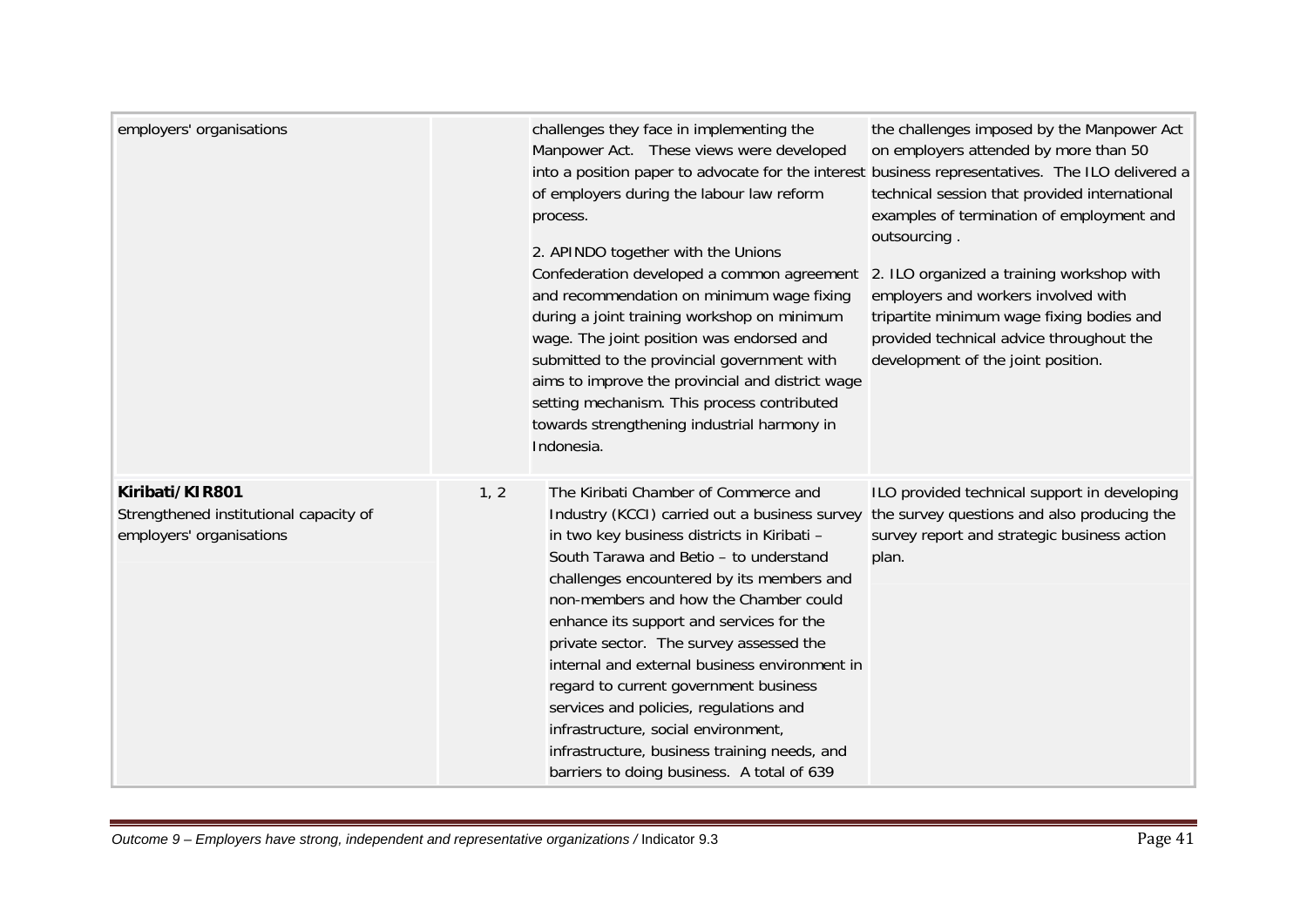|                                                                                             |                | businesses responded to the survey. Based on<br>the survey results, KCCI formulated a<br>strategic business action plan and policy<br>paper, used to guide direction for business<br>and private sector development in Kiribati.<br>The business survey was launched at PIPSO's<br>2013 AGM and received wide-spread media<br>attention across the Pacific Island countries.                                                                                 |                                                                                                                                                                                                                                                                                                                            |
|---------------------------------------------------------------------------------------------|----------------|--------------------------------------------------------------------------------------------------------------------------------------------------------------------------------------------------------------------------------------------------------------------------------------------------------------------------------------------------------------------------------------------------------------------------------------------------------------|----------------------------------------------------------------------------------------------------------------------------------------------------------------------------------------------------------------------------------------------------------------------------------------------------------------------------|
| Philippines/PHL801<br>Strengthened institutional capacity of<br>employers' organisations    | $\overline{2}$ | The capacity of Employers' Confederation of<br>the Philippines (ECOP) members of the<br>Regional Tripartite Wages and Productivity<br>Boards (RTWPB) was enhanced to better<br>understand the two-tiered wage system and<br>promote adherence to ECOP guidelines and<br>positions on minimum-wage setting. This<br>activity significantly increased RTWPB<br>employers' representatives' capacity to<br>participate in tripartite consultations.             | ILO provided technical support during a one-<br>day training workshop for 34 RTWPB<br>employers' representatives from 17 regions.<br>The workshop provided an overview on<br>minimum wages and productivity from an<br>ASEAN perspective as well as technical<br>sessions on the two-tiered wage systems.                  |
| Solomon Islands/SL801<br>Strengthened institutional capacity of<br>employers' organisations |                | Solomon Islands Chamber of Commerce and<br>Industry (SICCI) developed a draft policy<br>position paper explaining the need to reform<br>the labour laws and employers' priorities for<br>the reform process. The Chamber held a<br>seminar to inform members of the labour law<br>reform for which it is currently campaigning.<br>The position paper was approved and<br>endorsed by members of SICCI and submitted<br>to Cabinet with the Business Law and | ILO organized a labour law reform workshop<br>and commissioned an expert to provide an<br>overall picture of the labour law reform<br>process, including guiding participants to<br>provide inputs and identify areas for reform<br>from the business perspective and assisting<br>SICCI in developing its position paper. |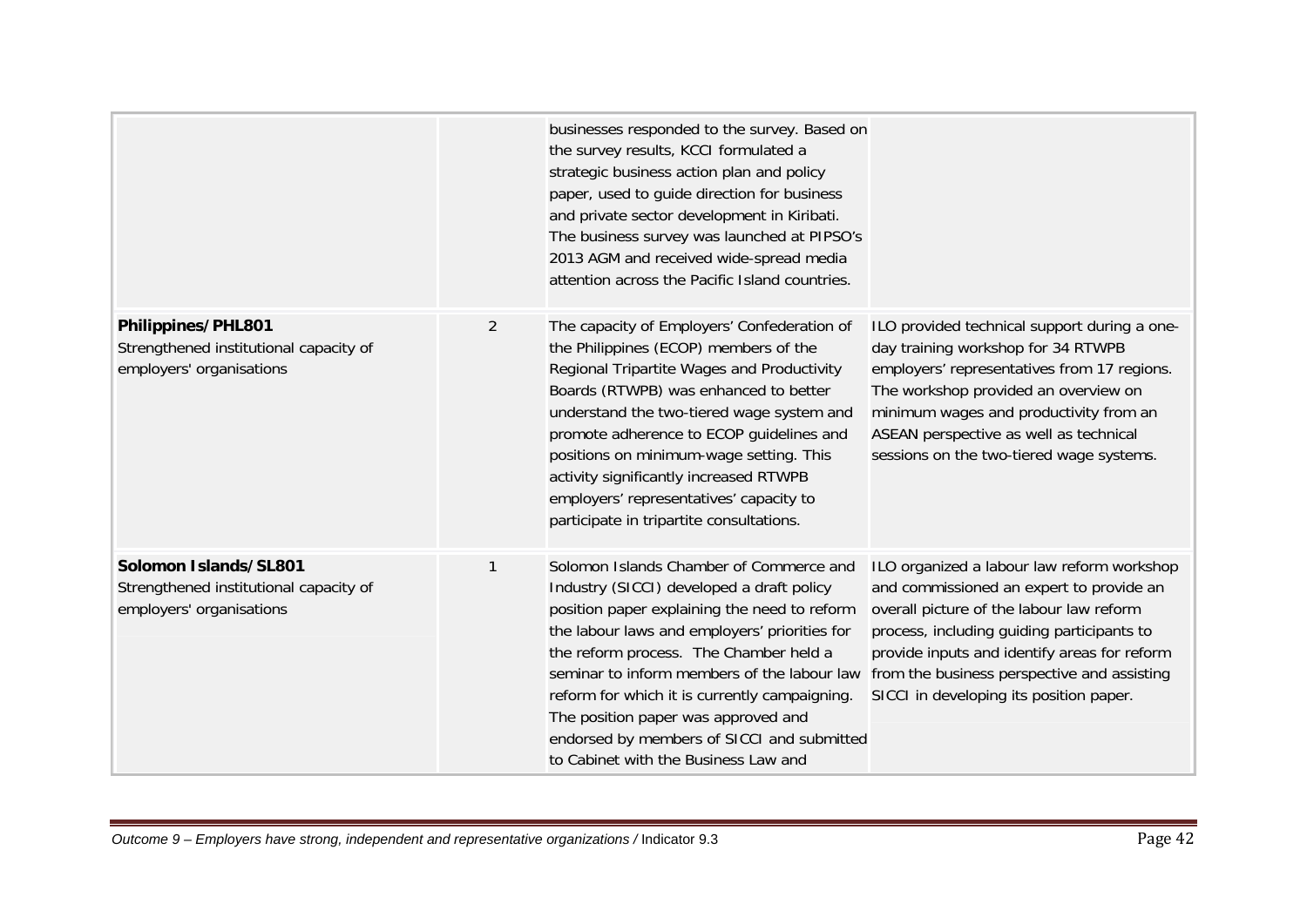|                                                                                      |                | Administration Review Committee                                                                                                                                                                                                                                                                                                                                                                                                                                                                                                                                                                                                                                                                                                                                                                                                                                                                                                                                                                                                      |                                                                                                                                                                                                                                                                                                                                                                                                                                                                                                                                                                                                                                                                                                                                                                                                                               |
|--------------------------------------------------------------------------------------|----------------|--------------------------------------------------------------------------------------------------------------------------------------------------------------------------------------------------------------------------------------------------------------------------------------------------------------------------------------------------------------------------------------------------------------------------------------------------------------------------------------------------------------------------------------------------------------------------------------------------------------------------------------------------------------------------------------------------------------------------------------------------------------------------------------------------------------------------------------------------------------------------------------------------------------------------------------------------------------------------------------------------------------------------------------|-------------------------------------------------------------------------------------------------------------------------------------------------------------------------------------------------------------------------------------------------------------------------------------------------------------------------------------------------------------------------------------------------------------------------------------------------------------------------------------------------------------------------------------------------------------------------------------------------------------------------------------------------------------------------------------------------------------------------------------------------------------------------------------------------------------------------------|
| Vanuatu/VUT801<br>Strengthened institutional capacity of<br>employers' organisations | 1              | Through a rigorous training process and<br>execution of a first-ever business survey<br>covering the retail and hospitality sector in<br>Port Vila, the Vanuatu Chamber of Commerce communication including drafting position<br>and Industry (VCCI) significantly enhanced its papers.<br>capacity to be a "policy actor" by learning<br>how to assess the needs of its members and<br>advocate for the interest of the private sector<br>in an evidence-based manner. VCCI<br>developed a policy position paper, a two year<br>advocacy action plan for VCCI's Employer<br>Services Unit and a report on the four pillars<br>of growth for an enabling environment for<br>sustainable enterprise in Vanuatu.<br>VCCI's policy advocacy work received<br>extensive media coverage by Vanuatu's<br>leading newspaper, the Vanuatu Daily. Press<br>releases were issued during the survey, the<br>survey validation workshop, the workshop on<br>findings, and on the final business survey<br>report and on VCCI's policy framework. | ILO organized a training workshop for VCCI to<br>present the EESE toolkit and a training<br>session on lobbying, advocacy and<br>The ILO also commissioned a business survey<br>across Port Vila to understand the key<br>business constraints faced by enterprises and<br>identify key policy priorities. The survey was<br>completed by 83 businesses, which<br>represents 55 per cent of the retail and<br>hospitality sector in Port Vila. Technical<br>guidance from the ILO was provided from the<br>survey design to the analysis of the survey<br>results.<br>ILO supported a validation workshop<br>organized to present the findings of the<br>survey and preliminary assessment report and<br>gather further information, including<br>recommendation and steps forward as inputs<br>into the final survey report. |
| India/IND801<br>Strengthened institutional capacity of<br>employers' organisations   | $\overline{2}$ | The Standing Conference of Public Sector<br>Enterprises (SCOPE) of India carried out a<br>study on the Right to Information Law. Based<br>on the study, a manual on the operation of<br>the Law was developed as guidance for<br>members. The study also identified concerns                                                                                                                                                                                                                                                                                                                                                                                                                                                                                                                                                                                                                                                                                                                                                         | The ILO provided technical assistance in<br>identifying areas for expansion of services<br>and methods of service delivery and lobbying<br>and financial assistance for the study and<br>preparation of the manual.                                                                                                                                                                                                                                                                                                                                                                                                                                                                                                                                                                                                           |

*Outcome 9 – Employers have strong, independent and representative organizations /* Indicator 9.3 **Page 43 Page 43 Page 43**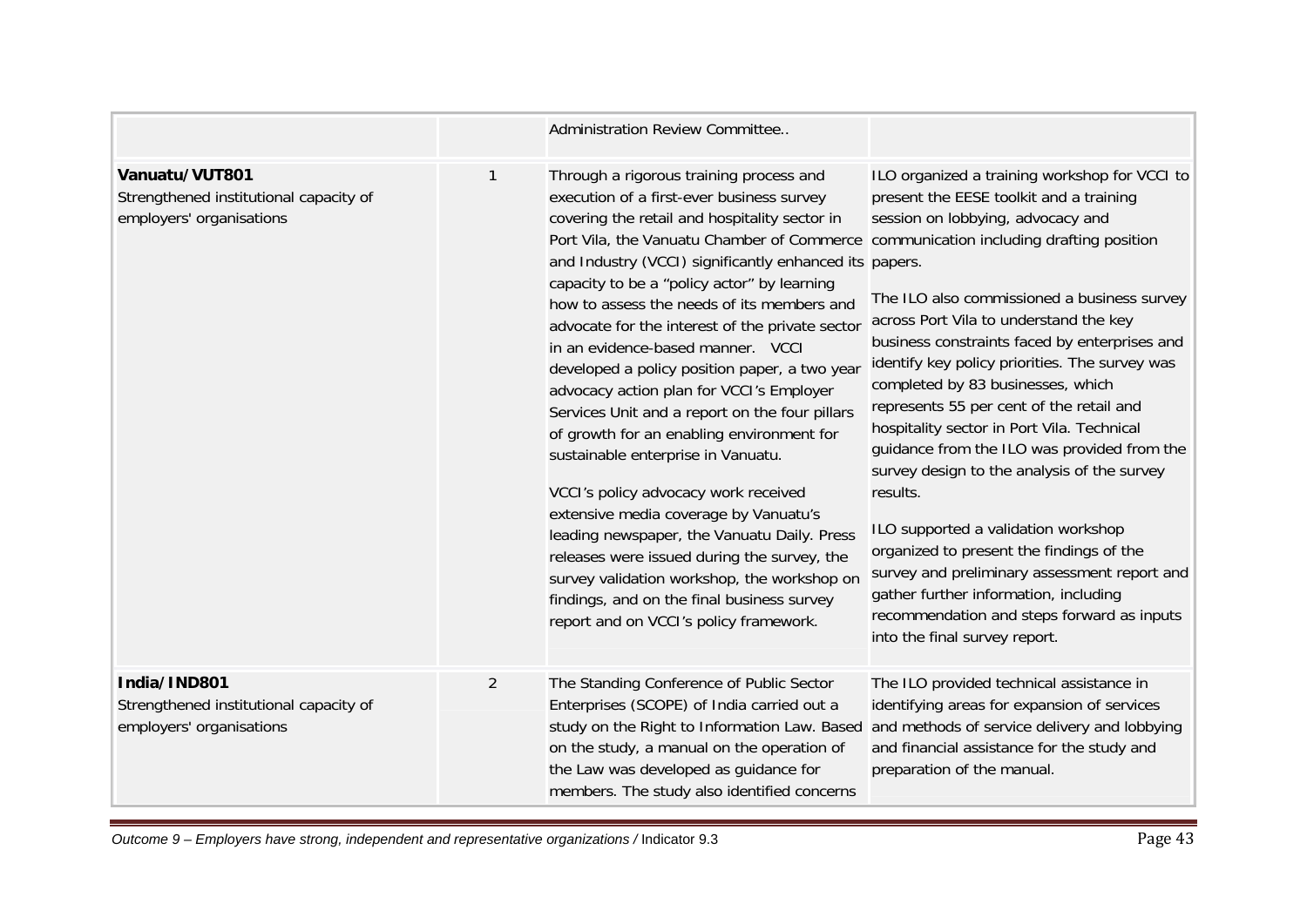| <b>Europe</b>                                                                           |   | of members in relation to the implementation<br>of the Law which were presented, along with<br>SCOPE recommendations for action to the<br>relevant government authorities at a special<br>session held with the Chief Information<br>Commissioner (CIC). The recommendations<br>covered areas pertaining to procedural issues,<br>Business related disclosures and areas for<br>exemption from the Act. The CIC is<br>considering the SCOPE recommendations<br>under a review of the RTI Act.                                                                                                                                                                                                                                                                                                                                                         |                                                                                                                                                                                                                                                                                                                                                                    |
|-----------------------------------------------------------------------------------------|---|-------------------------------------------------------------------------------------------------------------------------------------------------------------------------------------------------------------------------------------------------------------------------------------------------------------------------------------------------------------------------------------------------------------------------------------------------------------------------------------------------------------------------------------------------------------------------------------------------------------------------------------------------------------------------------------------------------------------------------------------------------------------------------------------------------------------------------------------------------|--------------------------------------------------------------------------------------------------------------------------------------------------------------------------------------------------------------------------------------------------------------------------------------------------------------------------------------------------------------------|
|                                                                                         |   |                                                                                                                                                                                                                                                                                                                                                                                                                                                                                                                                                                                                                                                                                                                                                                                                                                                       |                                                                                                                                                                                                                                                                                                                                                                    |
| Montenegro/MNE801<br>Strengthened institutional capacity of<br>employers' organisations | 1 | 1. The Montenegrin Employers' Federation<br>(MEF) carried out an assessment of the<br>enabling environment for sustainable<br>enterprises, based on an evidence-based<br>policy and advocacy toolkit (EESE) which<br>assists employers' organizations to analyse<br>the business environment and make policy<br>recommendations for improving the policy and on the development of the EESE report and<br>regulatory environment in which businesses<br>start up and grow.<br>The assessment was followed by the<br>development of an EESE report in English and<br>Montenegrin language containing key policy<br>recommendations in the area of sound and<br>stable microeconomic policy, fair competition,<br>and access to financial services, good<br>governance. The research findings led to the<br>development of MEF's first Strategic Policy | 1. ILO provided training on the EESE toolkit<br>leading to the development of the EESE report<br>and Strategic Policy Framework (SPF). ILO<br>also provided technical advice and financial<br>support on the research, including focus<br>group meetings and a survey of 200<br>companies in early 2013, and technical advice<br>Strategic Policy Framework (SPF). |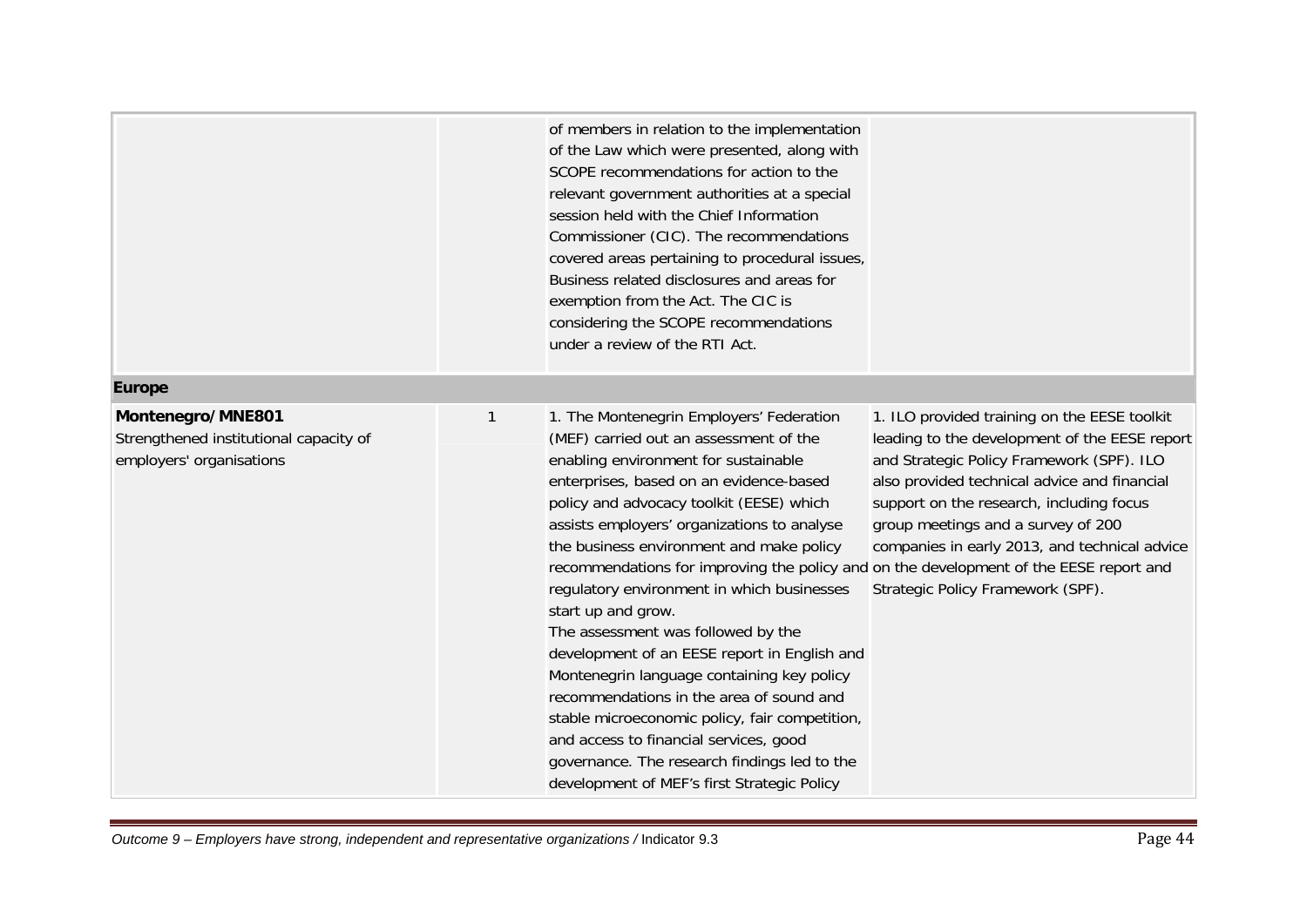|                                                                                     |   | Framework (high level advocacy document)<br>named "Five Killers of Business" formally<br>launched in October 2013. As result of EESE<br>work, MEF has further strengthened its<br>existing advocacy skills and the capacity<br>(methodology and know-how) to develop<br>stronger policy positions and advocacy<br>materials in the future.<br>2. MEF carried out an enabling environment<br>assessment for women entrepreneurship<br>development (WED), resulting in a<br>comprehensive report in English and<br>Montenegrin language on "Assessing the<br>environment for women entrepreneurship"<br>with concrete policy recommendations on the evidence based comprehensive WED report.<br>enabling environment for women's<br>entrepreneurship in Montenegro. For<br>example, MEF recommended that the national enabling environment report.<br>Bureau of Statistics (MONSTAT) continuously<br>record and statistically classify all data<br>relevant to the development of<br>entrepreneurship by gender.<br>The WED report was launched in September<br>2013. | 2. ILO provided technical training on the<br>African Development Bank/ILO toolkit<br>(AfDB/ILO toolkit) for assessing the<br>environment for women entrepreneurship.<br>This methodology was then successfully<br>adopted and implemented by MEF combining<br>primary (interviews and focus groups) and<br>secondary data that enabled MEF to develop<br>ILO provided technical assistance during the<br>research and development of the WED |
|-------------------------------------------------------------------------------------|---|---------------------------------------------------------------------------------------------------------------------------------------------------------------------------------------------------------------------------------------------------------------------------------------------------------------------------------------------------------------------------------------------------------------------------------------------------------------------------------------------------------------------------------------------------------------------------------------------------------------------------------------------------------------------------------------------------------------------------------------------------------------------------------------------------------------------------------------------------------------------------------------------------------------------------------------------------------------------------------------------------------------------------------------------------------------------|----------------------------------------------------------------------------------------------------------------------------------------------------------------------------------------------------------------------------------------------------------------------------------------------------------------------------------------------------------------------------------------------------------------------------------------------|
| Moldova/MDA801<br>Strengthened institutional capacity of<br>employers organisations | 1 | The National Confederation of Employers of<br>the Republic of Moldova (CNPM) carried out<br>assessment of the enabling environment for<br>sustainable enterprises, based on an<br>evidence-based policy and advocacy toolkit<br>(EESE) which assists employers' organizations companies in early 2013, and on the                                                                                                                                                                                                                                                                                                                                                                                                                                                                                                                                                                                                                                                                                                                                                   | ILO provided training on the EESE toolkit<br>leading to the development of the EESE<br>report. ILO also provided technical advice and<br>financial support on the research, including<br>focus group meetings and a survey of 200                                                                                                                                                                                                            |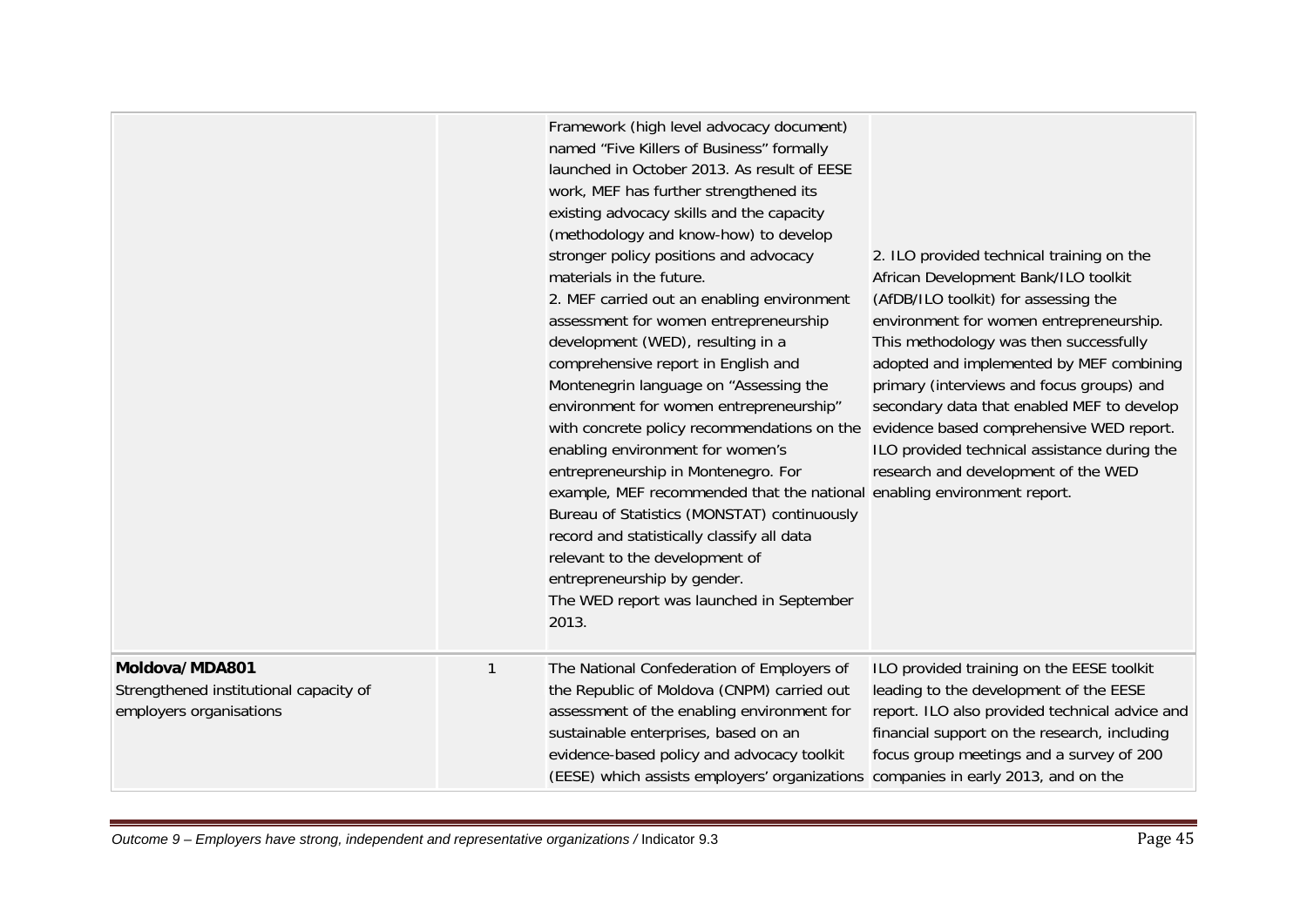| to analyse the business environment and<br>make policy recommendations for improving<br>the policy and regulatory environment in<br>which businesses start up and grow.<br>The assessment was followed by the<br>development of an EESE report in English and<br>Moldovan language containing key policy<br>recommendations in the area of social<br>dialogue, good governance, enabling legal<br>and regulatory framework, education/training<br>and lifelong learning etc. The research<br>findings led to the development of CNPMs first environment for women entrepreneurship.<br>Strategic Policy Framework (high level<br>advocacy document) named "Seven Obstacles adopted and implemented by CNPM<br>for Business" formally launched in November<br>2013 with the presence of the Prime Minister<br>and over 900 participants. The findings of the CNPM to develop evidence based<br>research are now being used for the<br>development of CNPM strategic policy<br>framework which is planned to be launched in the research and development of WED<br>September 2013. As result of EESE work,<br>CNPM has further strengthened its advocacy<br>skills and the capacity (methodology and<br>know-how) to develop stronger policy<br>positions and advocacy materials in the<br>future.<br>2. CNPM carried out an enabling environment | development of the EESE report.<br>2. ILO provided technical training on the<br>African Development Bank/ILO toolkit<br>(AfDB/ILO toolkit) for assessing the<br>This methodology was then successfully<br>combining primary (interviews and focus<br>groups) and secondary data that enabled<br>comprehensive WED report. ILO provided<br>technical advice and financial support during<br>enabling environment report. |
|-------------------------------------------------------------------------------------------------------------------------------------------------------------------------------------------------------------------------------------------------------------------------------------------------------------------------------------------------------------------------------------------------------------------------------------------------------------------------------------------------------------------------------------------------------------------------------------------------------------------------------------------------------------------------------------------------------------------------------------------------------------------------------------------------------------------------------------------------------------------------------------------------------------------------------------------------------------------------------------------------------------------------------------------------------------------------------------------------------------------------------------------------------------------------------------------------------------------------------------------------------------------------------------------------------------------------------------------------|-------------------------------------------------------------------------------------------------------------------------------------------------------------------------------------------------------------------------------------------------------------------------------------------------------------------------------------------------------------------------------------------------------------------------|
|                                                                                                                                                                                                                                                                                                                                                                                                                                                                                                                                                                                                                                                                                                                                                                                                                                                                                                                                                                                                                                                                                                                                                                                                                                                                                                                                                 |                                                                                                                                                                                                                                                                                                                                                                                                                         |
| assessment for women entrepreneurship<br>development (WED), resulting in a<br>comprehensive report in English and<br>Moldovan language on "Assessing the<br>environment for women entrepreneurship"                                                                                                                                                                                                                                                                                                                                                                                                                                                                                                                                                                                                                                                                                                                                                                                                                                                                                                                                                                                                                                                                                                                                             |                                                                                                                                                                                                                                                                                                                                                                                                                         |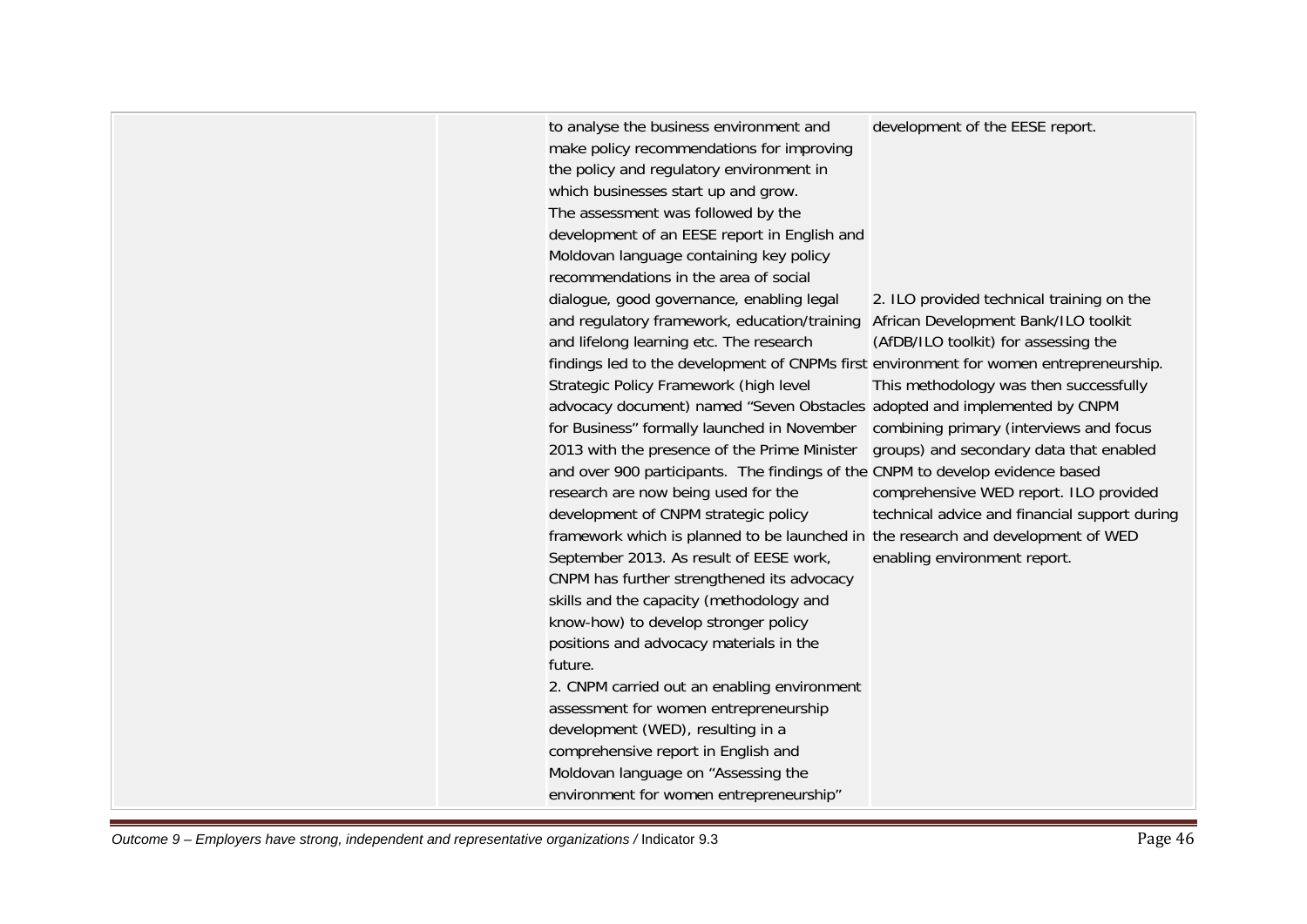|                                                                                     |              | with concrete policy recommendations on the<br>enabling environment for women<br>entrepreneurship in the Republic of Moldova.<br>For example CNPM recommended<br>continuation of the process of improving the<br>regulatory framework on SME activity and<br>promoting e-services to stimulate<br>entrepreneurship among women, particularly<br>in rural areas due to the simplified business<br>registration procedures.<br>The WED report was launched in August<br>2013.                                                                                                                                                                                                                                                                                                                                                                                                                                                                                            |                                                                                                                                                                                                                                                                                                                                                                                                                 |
|-------------------------------------------------------------------------------------|--------------|------------------------------------------------------------------------------------------------------------------------------------------------------------------------------------------------------------------------------------------------------------------------------------------------------------------------------------------------------------------------------------------------------------------------------------------------------------------------------------------------------------------------------------------------------------------------------------------------------------------------------------------------------------------------------------------------------------------------------------------------------------------------------------------------------------------------------------------------------------------------------------------------------------------------------------------------------------------------|-----------------------------------------------------------------------------------------------------------------------------------------------------------------------------------------------------------------------------------------------------------------------------------------------------------------------------------------------------------------------------------------------------------------|
| Serbia/SRB801<br>Strengthened institutional capacity of<br>employers' organisations | $\mathbf{1}$ | The Serbian Employers Federation (SAE)<br>carried out an assessment of the enabling<br>environment for sustainable enterprises, using of the EESE report and evidence based<br>an evidence-based policy and advocacy toolkit position papers. ILO also provided technical<br>(EESE) which assists employers' organizations advice, financial assistance and support on<br>to analyse the business environment and<br>make policy recommendations for improving<br>the policy and regulatory environment in<br>which businesses start up and grow.<br>The results of this assessment, including key<br>policy recommendations in the area of labour<br>law revision, wage taxation, trade regulation<br>and reform of the inspection, are contained in<br>an EESE report in English and Serbian<br>language. On the basis of the EESE report,<br>SAE prepared three position papers in English<br>and Serbian language (labour law revision,<br>wage taxation and trade | 1. ILO provided training on the its product,<br>the EESE toolkit leading to the development<br>the research, including focus group meetings<br>and a survey of 200 companies in early 2013,<br>and on the development of the report and<br>position papers (May-July 2013) including a<br>national validation workshop and a national<br>launch of the EESE report and roundtable<br>discussion with the media. |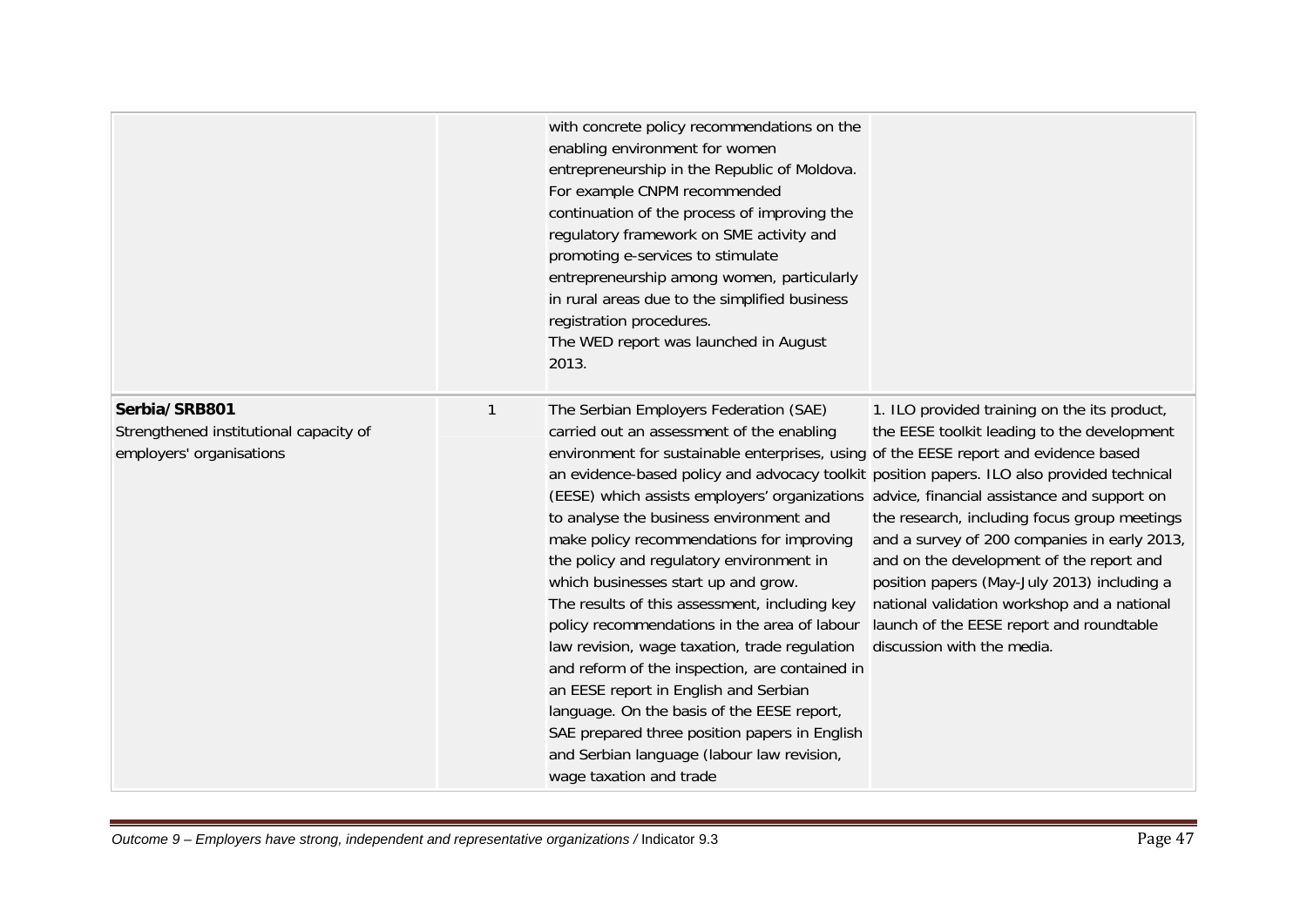regulation/inspections). These papers form the basis of SAE's structured advocacy agenda, mandated by its members. The position papers were launched in July 2013 with extensive media coverage and presented environment for women entrepreneurship. in Serbian Parliament in July 2013. As result of EESE work, SAE has further strengthened its existing advocacy skills and the capacity (methodology and know-how) to develop stronger policy positions and advocacy materials in the future.

2.SAE carried out an enabling environment assessment for women entrepreneurship development (WED), resulting in a comprehensive report in English and Serbian language on 'Assessing the environment for women entrepreneurship' with concrete policy recommendations for enabling environment for women entrepreneurship in the Republic of Serbia. For example SAE recommended establishment of intensive inter-agency cooperation at the level of the Government of the Republic of Serbia, especially between the Ministry of Finance and Economy and the Gender Equality Directorate of the Ministry of Labor and Social Policy, but also between other relevant ministries through the establishment of inter-agency team

The report was launched in June 2013 with

2. ILO provided technical training on the African Development Bank/ILO toolkit (AfDB/ILO toolkit) for assessing the This methodology was then successfully adapted and implemented by SAE combining primary (interviews and focus groups) and secondary data that enabled SAE to develop evidence based comprehensive WED report. ILO provided technical assistance during the research and development of WED enabling environment report.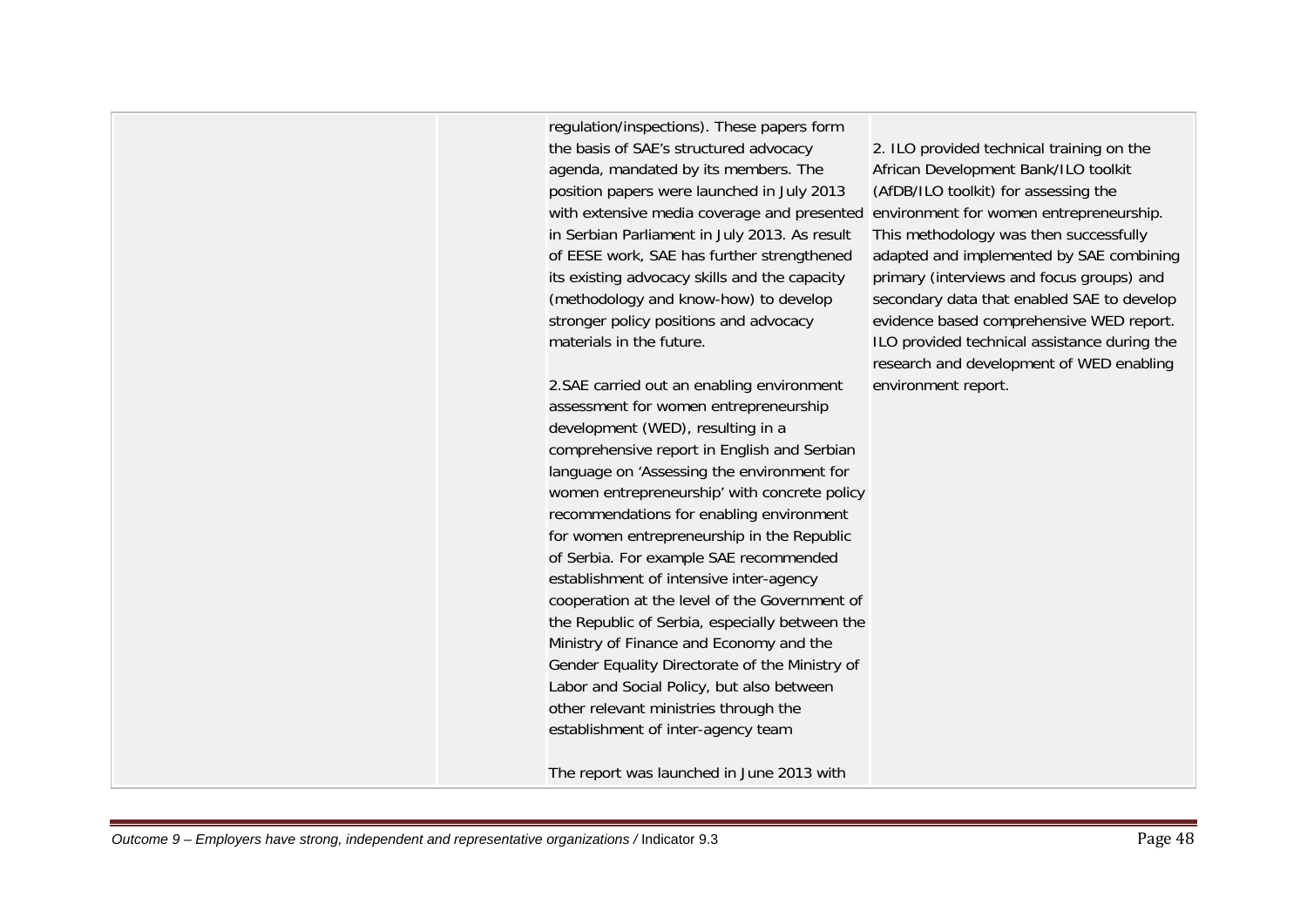|   | good media coverage.                                                                                                                                                                                                                                                                                                                                                                                                                                                                                                                                                                                                                                                                                                                                                                                                                                                                                                                                                                                                                                                                                                                                                                                                                   |                                                                                                                                                                                                                                    |
|---|----------------------------------------------------------------------------------------------------------------------------------------------------------------------------------------------------------------------------------------------------------------------------------------------------------------------------------------------------------------------------------------------------------------------------------------------------------------------------------------------------------------------------------------------------------------------------------------------------------------------------------------------------------------------------------------------------------------------------------------------------------------------------------------------------------------------------------------------------------------------------------------------------------------------------------------------------------------------------------------------------------------------------------------------------------------------------------------------------------------------------------------------------------------------------------------------------------------------------------------|------------------------------------------------------------------------------------------------------------------------------------------------------------------------------------------------------------------------------------|
| 3 | In order to create conducive business<br>environment over the period of two years<br>(2011-2012) SAE conducted a research on<br>burdens of doing business and organised<br>number of round table discussions and<br>meetings with employers throughout Serbia in report and position papers.<br>order to form its position and priorities for its<br>advocacy agenda. Concrete policy<br>recommendations were developed and<br>launched through a wide media campaign and<br>press conference. SAE engaged advocated its<br>recommendations via the Economic and Social<br>Council and obtained support from reputable<br>economists for its position. As result,<br>SAE successfully influenced changes in the<br>legislation in December 2012 that resulted in<br>abolishment of local taxes (estimated 600-<br>1000 euro per year per company) that<br>affected 90% of the businesses, removed the<br>obligation for operation of a fiscal cash<br>register in various small trade businesses that<br>affected 16% of businesses in Serbia and<br>resulted in significant savings. Finally VAT<br>registration threshold has been doubled<br>resulting in significant savings in bookkeeping<br>fees to micro and small businesses. | ILO provided technical training on advocacy<br>for employers' organisations to SAE and on-<br>going technical advice and assistance on<br>survey design and methodology and during<br>the research and development of the research |

#### **Americas**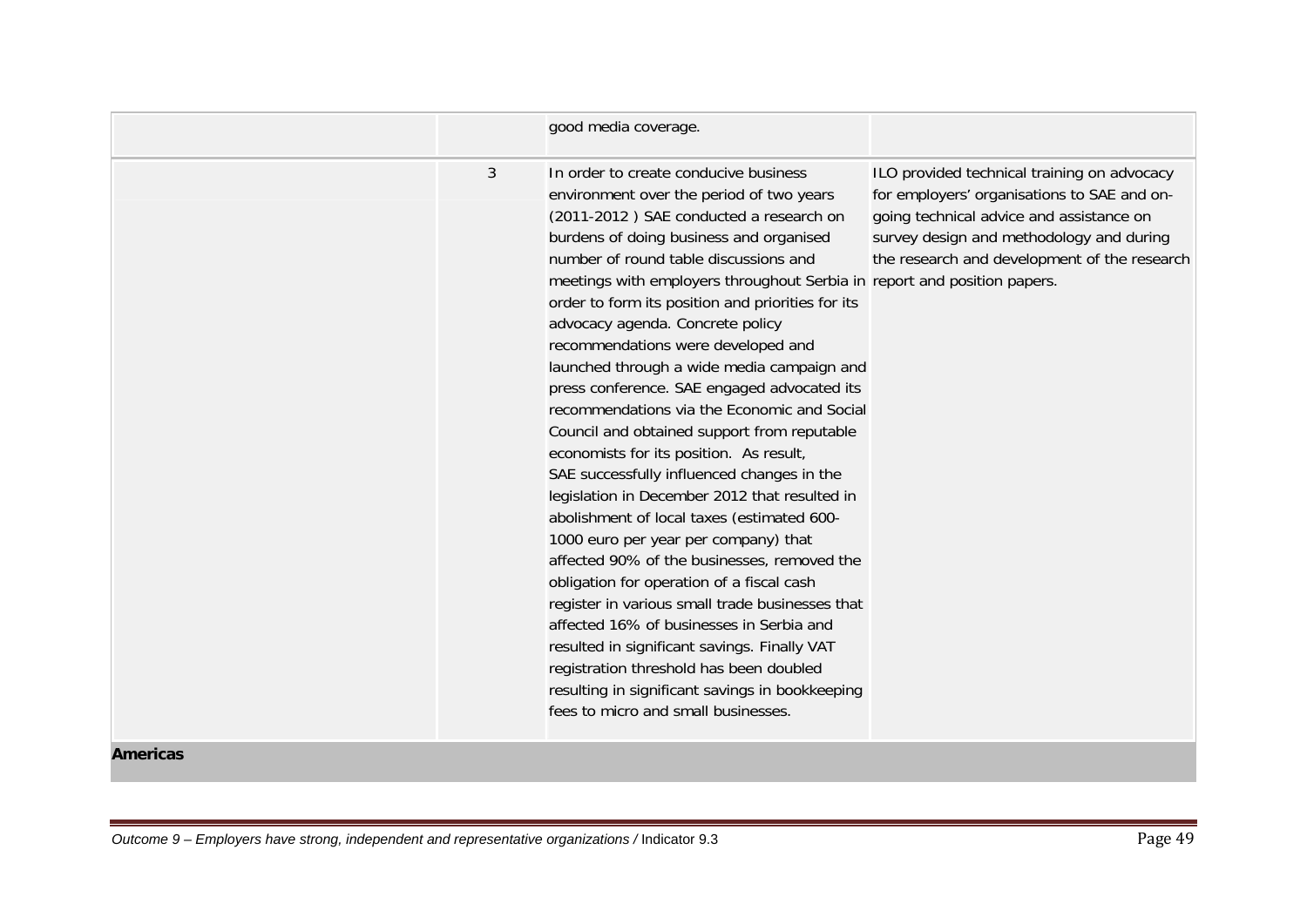| Ecuador/ECU804<br>Organizacioens de Empleadores Fortalecen<br>sus Capacidades Propositivas en Materia de<br>Políticas Comerciales para sus Principales<br>Destinos de Exportación (EEUU y Unión<br>Europea). | 3              | El Comité Empresarial Ecuatoriano-CEE<br>fortaleció su estrategia de cabildeo, gracias a<br>las conclusiones del estudio auspiciado por la<br>OIT, para evaluar el impacto socioeconómico<br>de no tener Acuerdo Comercial con la Unión<br>Europea. También se realizó una campaña de<br>comunicación diseñada para defender el<br>empleo digno que generan las empresas que<br>exportan a este mercado y así sensibilizar al<br>Gobierno del Ecuador sobre la importancia de de vida de trabajadores y pequeños<br>culminar la negociación de este Acuerdo. El<br>Gobierno reconoció la calidad de la<br>información y de los argumentos presentados<br>en varias oportunidades por el CEE y anunció<br>que en Septiembre/Octubre 2013 se<br>retomarían las negociaciones que habían<br>estado suspendidas por más de año y medio.<br>Las reuniones de preparación se iniciaron la<br>primera semana de Julio 2013. | La OIT brindó asistencia tècnica para la<br>realización del "Estudio de impacto socio<br>económico de no lograr un Acuerdo Comercial<br>con la Unión Europea". La información y<br>conclusiones provistas por el Estudio fueron la<br>base de los mensajes para el diseño y<br>producción de una campaña de comunicación<br>que apoyo la OIT. La campaña esta<br>compuesta de un video (5min) con 5 historias<br>exportadores que dependen del mercado<br>europeo, 1 spot de (30seg), 5 anuncios de<br>radio (1 en quechua), presencia en redes<br>sociales y afiches y fotografías. |
|--------------------------------------------------------------------------------------------------------------------------------------------------------------------------------------------------------------|----------------|----------------------------------------------------------------------------------------------------------------------------------------------------------------------------------------------------------------------------------------------------------------------------------------------------------------------------------------------------------------------------------------------------------------------------------------------------------------------------------------------------------------------------------------------------------------------------------------------------------------------------------------------------------------------------------------------------------------------------------------------------------------------------------------------------------------------------------------------------------------------------------------------------------------------|--------------------------------------------------------------------------------------------------------------------------------------------------------------------------------------------------------------------------------------------------------------------------------------------------------------------------------------------------------------------------------------------------------------------------------------------------------------------------------------------------------------------------------------------------------------------------------------|
| Venezuela/VEN105<br>FEDECAMARAS aumenta la afiliación de sus<br>miembros                                                                                                                                     | $\overline{2}$ | A lo largo del 2012 y 2013 la Federación de<br>Cámaras y Asociaciones de Comercio y<br>Producción de Venezuela - FEDECAMARAS<br>logró establecer alianzas con otros actores<br>sociales como estudiantes, sindicatos, las<br>universidades, pequeños emprendedores,<br>micro empresarios de la economia informal,<br>gremios estaduales, etc, con el objetivo de<br>construir el Plan PROGRESO Y BIENESTAR por<br>una visión compartida de país. Con este<br>acercamiento FEDECAMARAS ha mejorado                                                                                                                                                                                                                                                                                                                                                                                                                    | La OIT brindó asistencia tècnica para la<br>moderación y sistematización de las<br>discusiones y contribuciones en cada una de<br>los 12 encuentros realizados en 11 ciudades<br>de Venezuela. Igualmente se prestó apoyo<br>logístico para la organización de los<br>encuentros.                                                                                                                                                                                                                                                                                                    |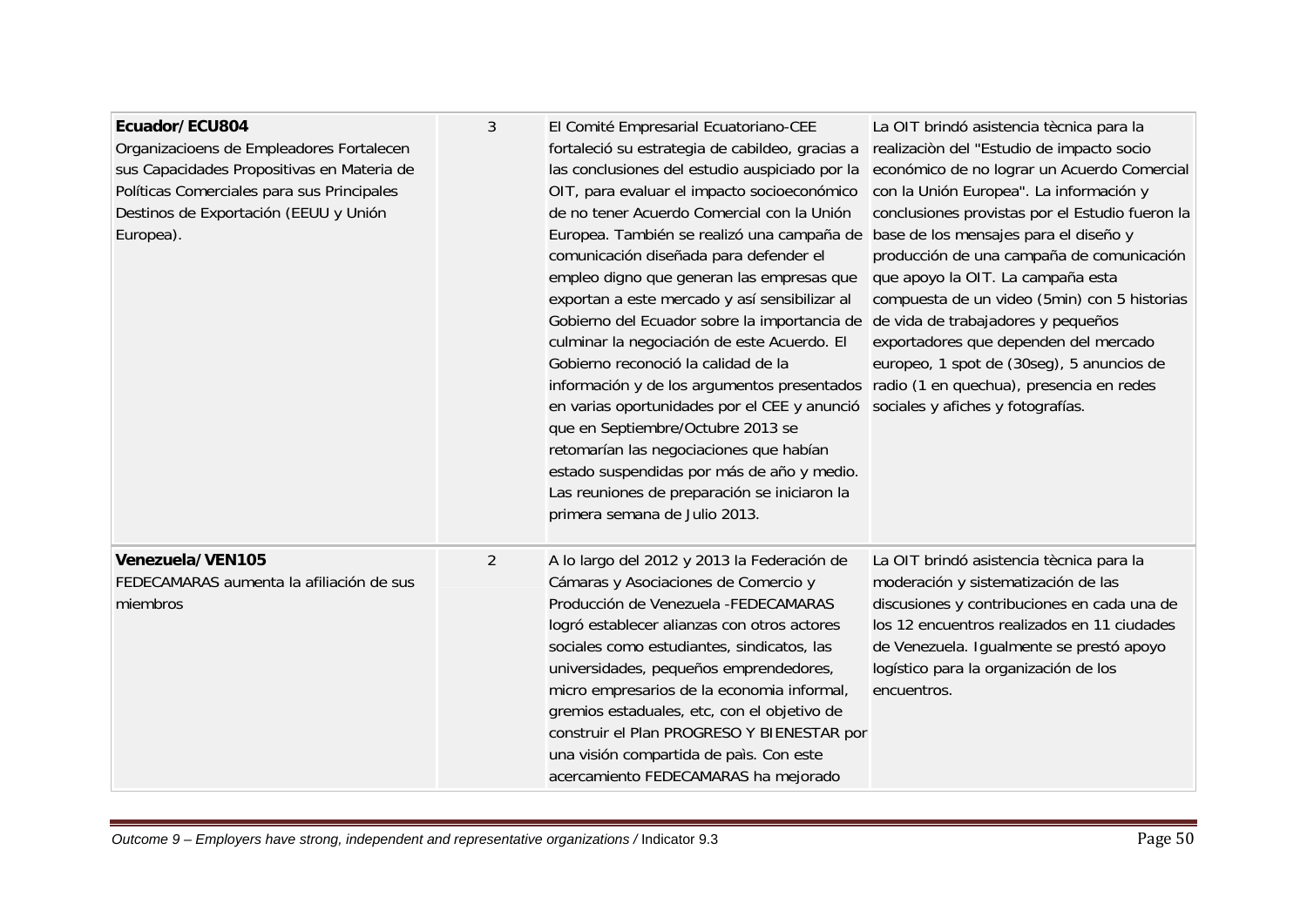|                                                                                                                                                                 |                | sustancialmente su imagen frente a otros<br>actores sociales. También ha logrado<br>establecer una presencia más respetada en<br>los medios de comunicación. Se han<br>conformado grupos de trabajo por Estados los<br>que están encargados de dar seguimiento a<br>los acuerdos.                                                                                                                                                                                                                                                                                                                                                                                                                                                                                                                    |                                                                                                                                                                                                                                                                                                                                                                                                                                                                                                                                                                                                                                                               |
|-----------------------------------------------------------------------------------------------------------------------------------------------------------------|----------------|------------------------------------------------------------------------------------------------------------------------------------------------------------------------------------------------------------------------------------------------------------------------------------------------------------------------------------------------------------------------------------------------------------------------------------------------------------------------------------------------------------------------------------------------------------------------------------------------------------------------------------------------------------------------------------------------------------------------------------------------------------------------------------------------------|---------------------------------------------------------------------------------------------------------------------------------------------------------------------------------------------------------------------------------------------------------------------------------------------------------------------------------------------------------------------------------------------------------------------------------------------------------------------------------------------------------------------------------------------------------------------------------------------------------------------------------------------------------------|
| Honduras/HND804<br>El COHEP, con el apoyo de la OIT, diseña y<br>ejecuta una estrategia de incidencia para el<br>desarrollo de empresas sostenibles en el país. | 1              | - El Consejo Hondureño de la Empresa<br>Privada (COHEP), a partir de su interés por<br>mejorar la estructura interna, encontró la<br>necesidad de ampliar sus capacidades sobre<br>asuntos de género.<br>- Por ello, constituyó el Comité de Género<br>para diseñar y difundir la estrategia<br>empresarial en el tema de la igualdad de<br>género en las empresas hondureñas.<br>- El COHEP a través de este Comité de Género COHEP un diagnóstico institucional que<br>elaboro 2 diagnósticos sobre la situación de la permite conocer sus capacidades como<br>igualdad en las empresas hondureñas; unos<br>para la Ciudad de Tegucigalpa y otro para la<br>ciudad de San Pedro Sula. Con estos estudios empresarial para su desarrollo y crecimiento,<br>y capacitación dirigidos a las empresas. | La OIT brindó acompañamiento a través de<br>consultores externos expertos en materia de<br>género. Se llevaron a cabo 6 sesiones de<br>capacitación dirigidas a los responsables de<br>los Recursos Humanos en las ciudades de<br>Tegucigalpa y San Pedro Sula. La OIT apoyo<br>con consultores la elaboración de los<br>diagnósticos sobre la situación de género en<br>las empresas hondureñas.<br>- La OIT le entregó a la Junta Directiva del<br>institución para analizar e identificar los<br>principales obstáculos que enfrenta el entorno<br>se han impartido seminarios de sensibilización y en consecuencia para brindar más y mejores<br>empleos. |
|                                                                                                                                                                 | $\overline{2}$ | - El COHEP diseña, analiza y propone las<br>políticas públicas que el país debe<br>implementar para que en Honduras sea un<br>país que cuente con un entorno propicio para<br>la inversión tanto nacional como extranjera y                                                                                                                                                                                                                                                                                                                                                                                                                                                                                                                                                                          | -La OIT brindó asistencia técnica a través la<br>aplicación de la herramienta de evaluación<br>denominada Enabling environment for<br>sustainable enteprises (un entorno propicio<br>para las empresas sostenibles).                                                                                                                                                                                                                                                                                                                                                                                                                                          |